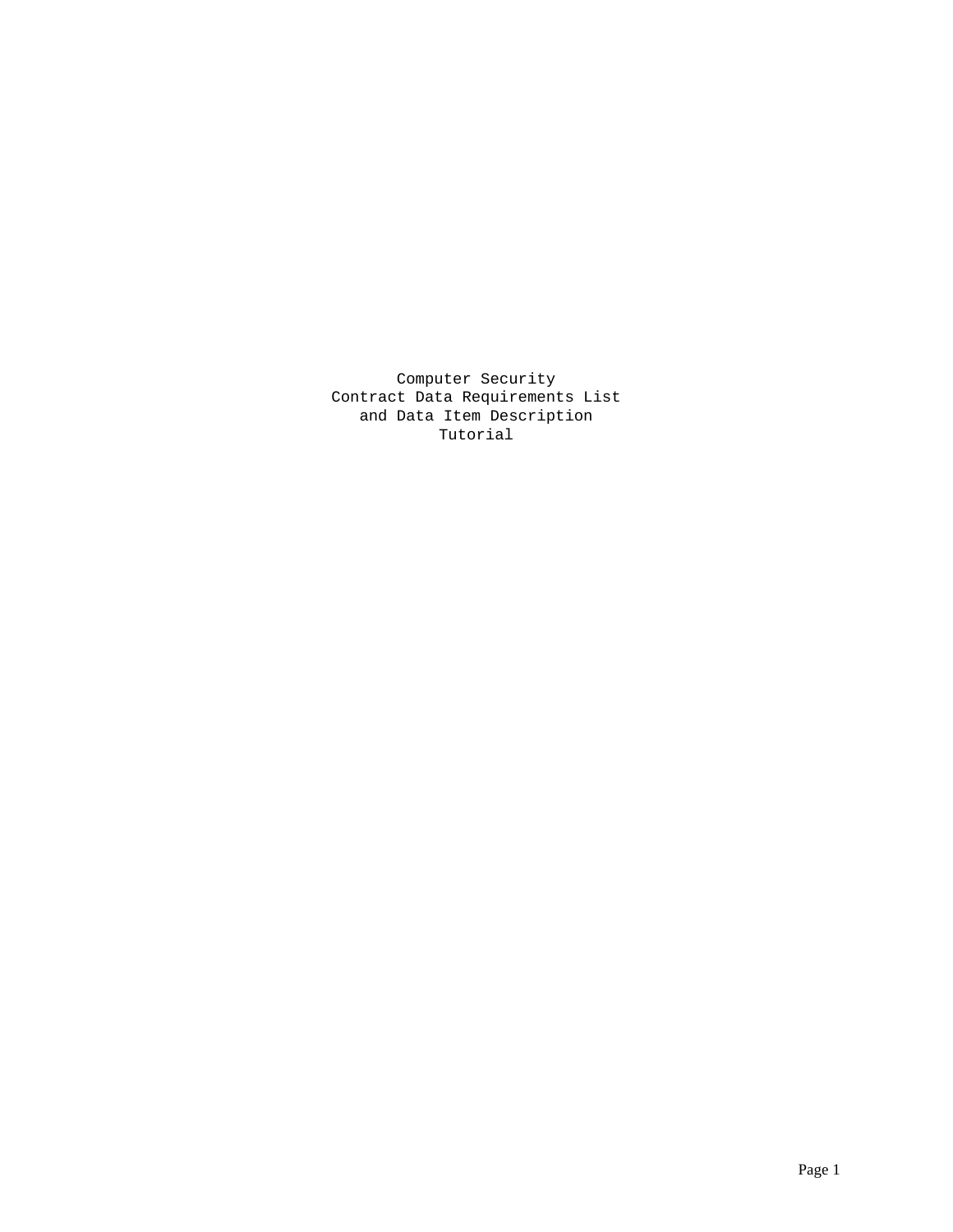Table of Contents FOREWORD ACKNOWLEDGEMENTS LIST OF TABLES LIST OF FIGURES PREFACE 1 GENERAL INFORMATION 1.1 Purpose and Scope 1.2 Background 1.3 Structure of the Guideline 2 SECURITY DOCUMENTATION 2.1 TCSEC Documentation Requirements 2.1.1 Operational Manuals 2.1.2 Design Documentation 2.1.3 Assurance Documentation 2.1.4 Documentation Presentation 2.2 COTS Documentation 2.3 Security Documentation in a Program Life Cycle 3 CONTRACT DATA REQUIREMENTS LIST ISSUES 3.1 What is a Contract Data Requirements List? 3.2 Contract Data Requirements List Format 3.2.1 Block 1: Sequence Number 3.2.2 Block 2: Title or Description of Data 3.2.3 Block 3: Subtitle 3.2.4 Block 4: Authority (Data Item (or DID) Number) 3.2.5 Block 5: Contract Reference 3.2.6 Block 6: Technical Office 3.2.7 Block 7: DD Form 250 Requirement 3.2.8 Block 8: Approval (APP) Code 3.2.9 Block 9: Input to Integrating Associated Contractor (IAC) 3.2.10 Block 10: Frequency 3.2.11 Block 11: As of Date 3.2.12 Block 12: Date for First Submission 3.2.13 Block 13: Date of Subsequent Submission/Event Identification 3.2.14 Block 14: Distribution and Addressees 3.2.15 Block 15: Total 3.2.16 Block 16: Remarks 3.2.17 Blocks 17 through 26 4 DATA ITEM DESCRIPTION MODIFICATION 4.1 What is a Data Item Description? 4.2 Tailoring Overview 4.2.1 Reasons for Tailoring 4.2.2 Tailoring Responsibilities 4.3 Cautions on Using Tailoring and One-Time DIDs 4.4 Tailoring Recommendations 4.4.1 Formatting Tailoring Recommendations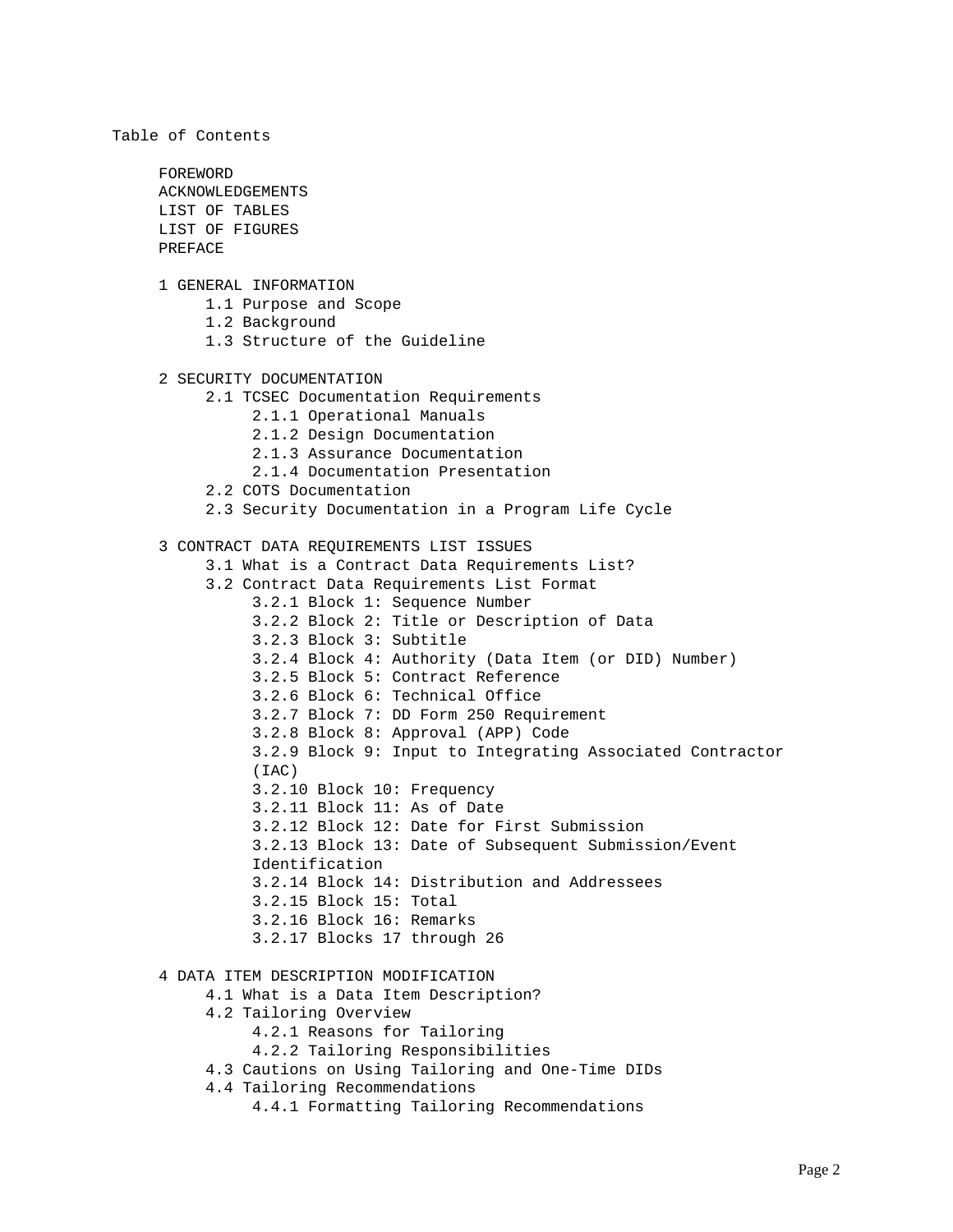- 4.4.2 Archiving Tailoring Decisions
- 5 DATA ITEM DESCRIPTION TAILORING INSTRUCTIONS
	- 5.1 Data Item Description Format
	- 5.2 General Tailoring Instructions
		- 5.2.1 Tailoring to Allow NCSC-Approved Documentation
		- 5.2.2 Subjective Index
		- 5.2.3 Referencing
	- 5.3 Specific Tailoring Instructions
		- 5.3.1 Security Features User's Guide (SFUG)
		- 5.3.2 Trusted Facility Manual (TFM)
		- 5.3.3 Philosophy of Protection Report
		- 5.3.4 Informal Security Policy Model
		- 5.3.5 Formal Security Policy Model
		- 5.3.6 Descriptive Top-Level Specification (DTLS)
		- 5.3.7 Formal Top-Level Specification (FTLS)
		- 5.3.8 Design Specification
		- 5.3.9 Trusted Computing Base (TCB) Verification Report
		- 5.3.10 Covert Channel Analysis Report
		- 5.3.11 Trusted Computing Base Configuration Management Plan
		- 5.3.12 Test Documentation
			- 5.3.12.1 Security Test Plan
			- 5.3.12.2 Test Procedures
			- 5.3.12.3 Test/Investigation Reports
			- 5.3.12.4 Summary of Specific Tailoring Instructions
- APPENDIX A SAMPLE CDRLs FOR EACH CLASS
- APPENDIX B SECURITY DIDs
- APPENDIX C REFERENCES
- APPENDIX D GLOSSARY
- APPENDIX E ACRONYMS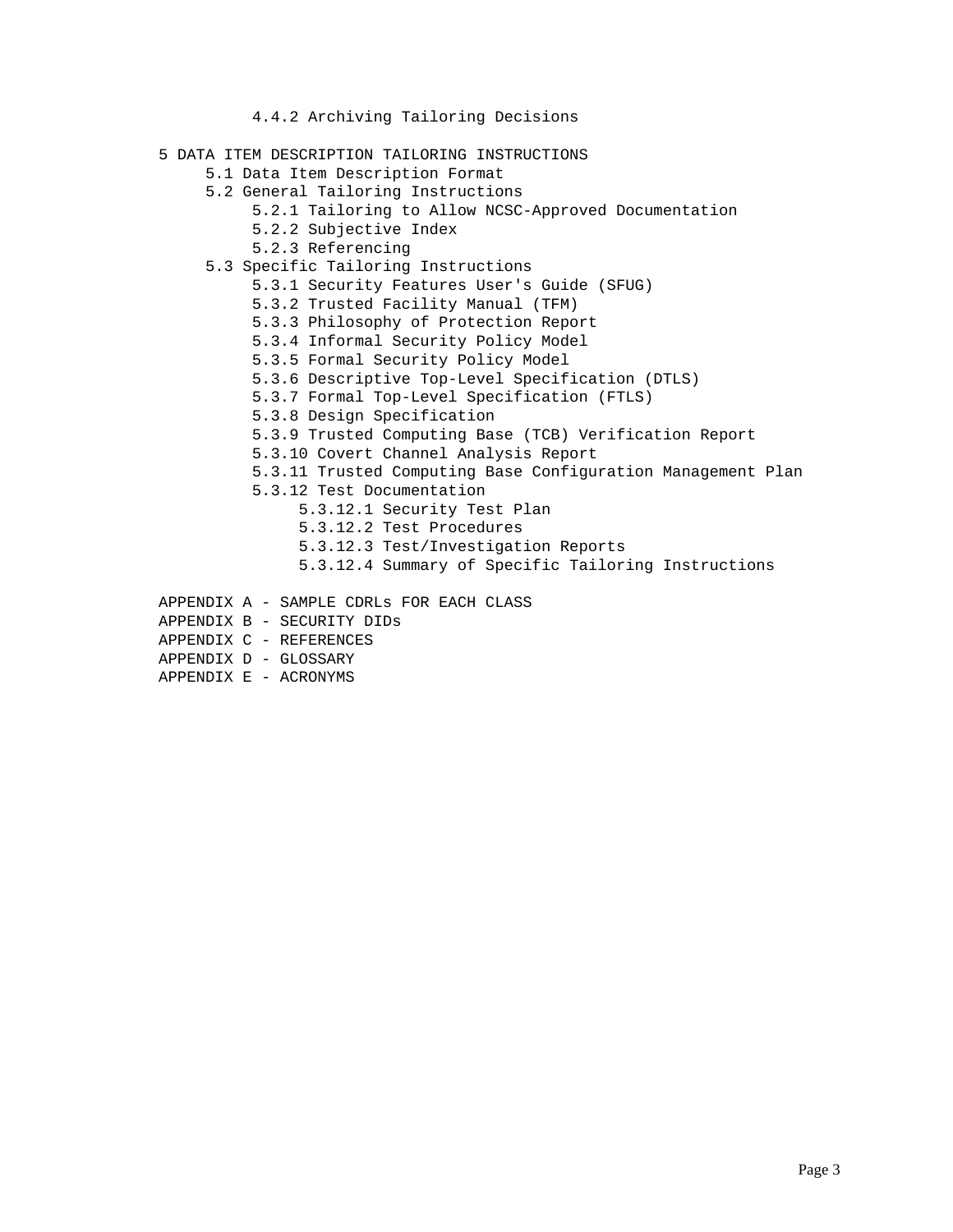NCSC-TG-024 Volume 3/4 Library No S-239,689 Version 1

## FOREWORD

This guideline, Volume 3 of 4 in the Procurement Guideline Series, is written to help facilitate the acquisition of trusted computer systems in accordance with DoD 5200.28-STD, Department of Defense Trusted Computer System Evaluation Criteria. It is designed for new or experienced automated information system developers, purchasers, or program managers who must identify and satisfy requirements associated with security-relevant acquisitions. Volume 3 explains Contract Data Requirements Lists (CDRLs) and Data Item Description (DIDs) and their use in the acquisition process.

Information contained within the Procurement Guideline Series will facilitate subsequent development of procurement guidance for the "Federal Criteria." This series also includes information being developed for certification and accreditation guidance.

The business of computers, security, and acquisitions is complex and dynamic. As the Director, National Computer Security Center, I invite your recommendations for revision to this technical guideline. Our staff will work to keep this guideline current. However, experience of users in the field is the most important source of timely information. Please send comments and suggestions to:

National Security Agency 9800 Savage Road Fort George G. Meade, MD 20755-6000 ATTN: Standards, Criteria, and Guidelines Division

28 February 1994

Patrick R. Gallagher, Jr. Director National Computer Security Center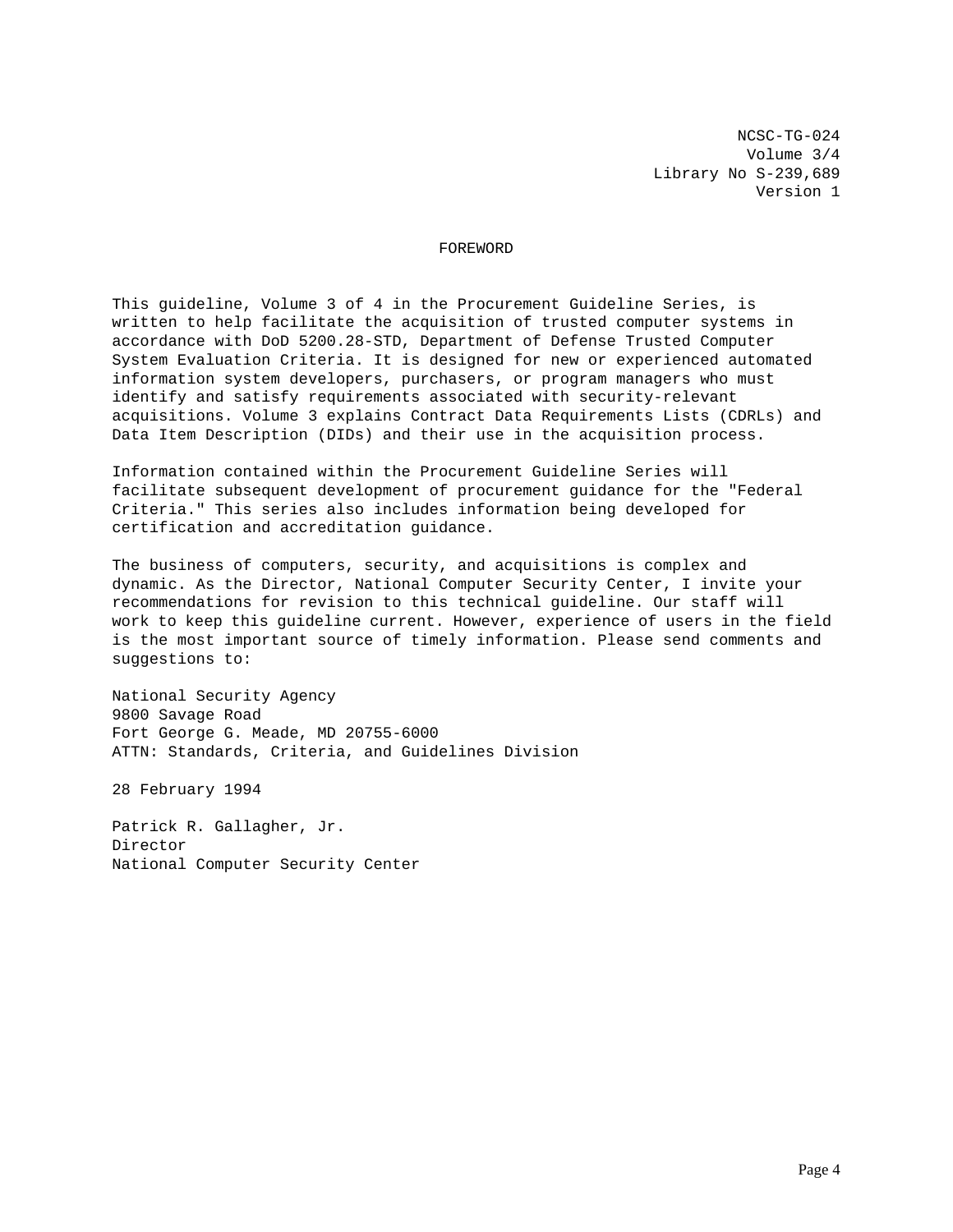## ACKNOWLEDGEMENTS

Special recognition is extended to MAJ (USA) Mel DeVilbiss and CPT (USA) Scott M. Carlson, National Security Agency (NSA), who integrated theory, policy, and practice into, and directed the production of this document.

Acknowledgement is also given to the primary author, Joan Fowler, Grumman Data Systems (GDS); and the contributions of Dan Gambel, GDS; Nicholas Pantiuk, GDS; Virgil Gibson, GDS; Yvonne Smith, GDS; Judy Hemenway, GDS and Howard Johnson, Information Intelligence Sciences, Inc.

Organizations that were particularly helpful in providing constructive reviews and advice besides many NSA organizations, included: Contel Federal Systems; CTA, Inc.; DCA; DLA; DOE; GSA; MITRE; NISMC; USA, CECOM; USA, OSA; USAF, AFCC; USAF, AFCSC; USAF, USCINCPAC/C3; USMC; USN, ITAC; USN, NCTC; and USN, NISMC.

Special thanks to Carol Oakes, Senior Technical Editor, MITRE, for her assistance with the final editing of this guideline.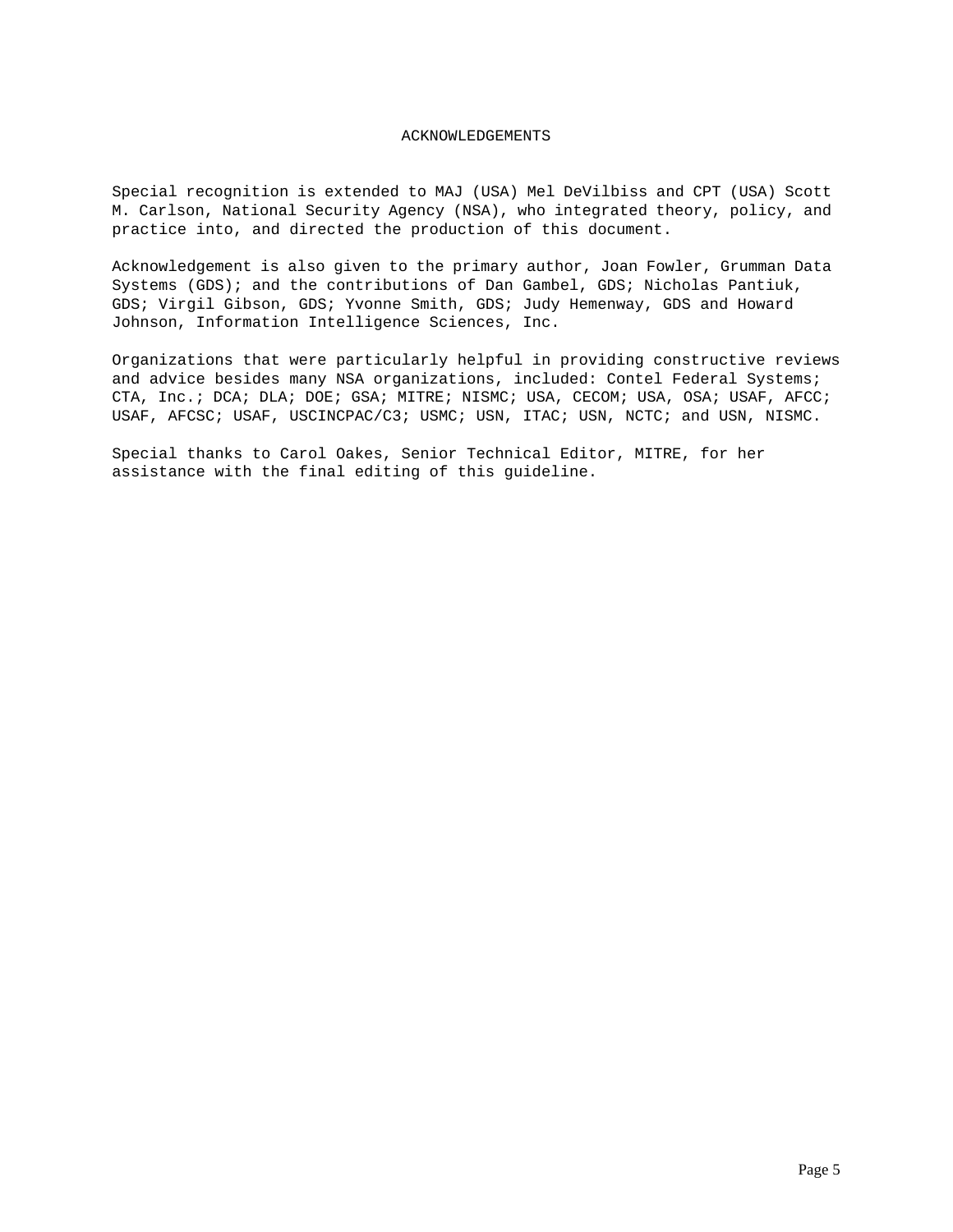# LIST OF TABLES

Table 1.Documentation Requirements by TCSEC Class 8

Table 2.Summary of DID Subsections to be Deleted for Each Security

Document 35

LIST OF FIGURES

Figure 1.Security Documentation Correspondence 12

Figure 2.Test Documentation Correspondence 13

Figure 3.Contract Data Requirements List Form (DD Form 1423-1) 16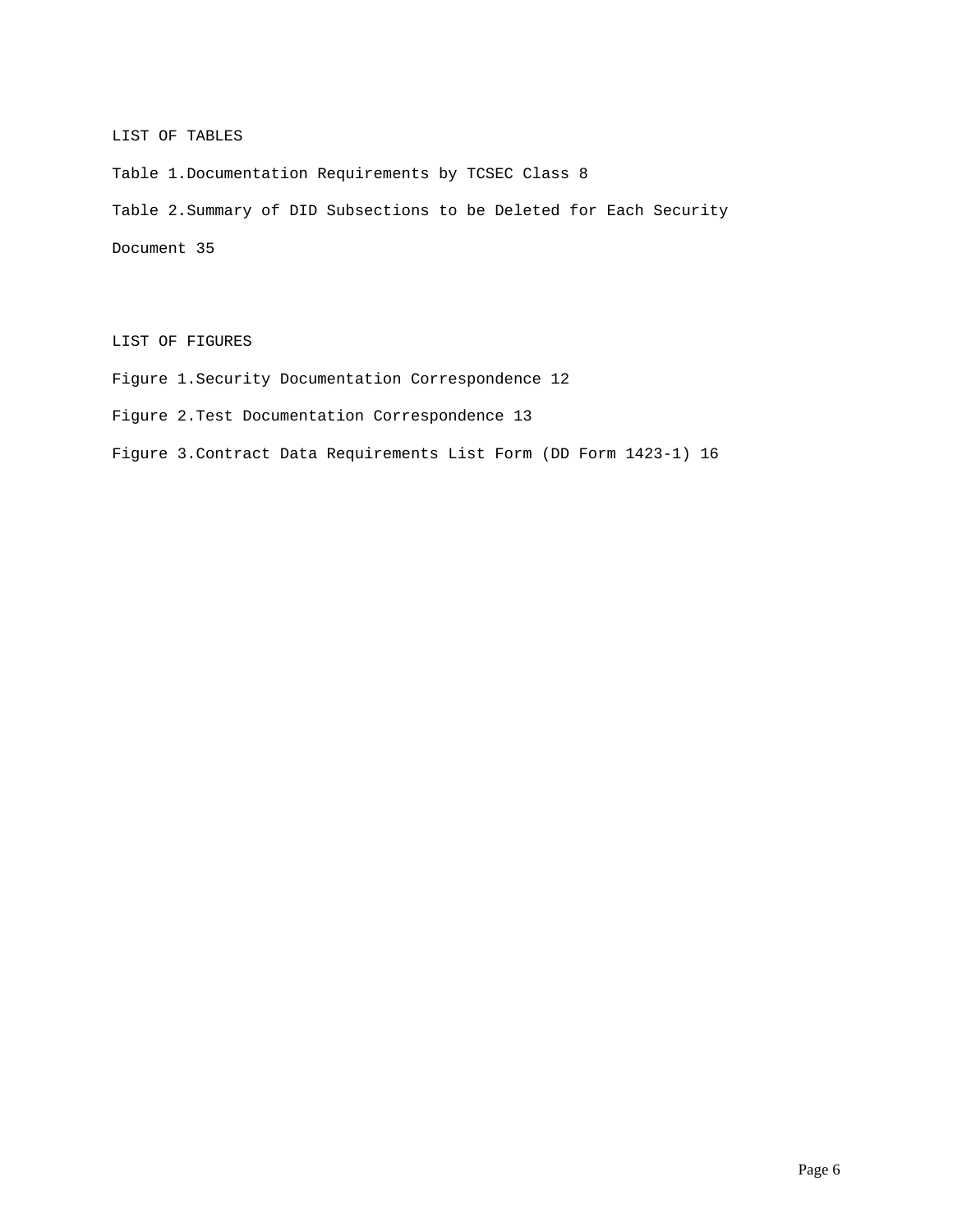## PREFACE

This guideline is intended to be used by Federal Agencies to facilitate the definition of computer security deliverables required in the acquisition of trusted products.

This guideline is Volume 3 of a 4-volume series of Automated Information System (AIS) procurement guidelines produced by the National Computer Security Center (NCSC). The complete set of documents is intended to help clarify the complex issues associated with the acquisition process relevant to computers, security, and contracting by explaining to procurement initiators specification and Statement of Work (SOW) procedures to follow for including computer security requirements in procurements. Volume 1, An Introduction to Procurement Initiators on Computer Security Requirements, provides guidance to promote the understanding of requirements and guide the acquisition of secure products within the DoD. Volume 2, Language for RFP Specifications and Statements of Work - An Aid to Procurement Initiators, provides SOW contract language for the specification of Evaluated Products List (EPL) commercial products or their equivalents. Volume 4, How to Evaluate a Bidder`s Proposal Document - An Aid to Procurement Initiators and Contractors, provides specific guidance for a procurement initiator in writing a Request for Proposal for computer security systems.

The material contained herein as Volume 3 specifies the data deliverables to meet security assurance needs by providing guidance on Contract Data Requirements Lists (CDRLs) and their associated Data Item Descriptions (DIDs).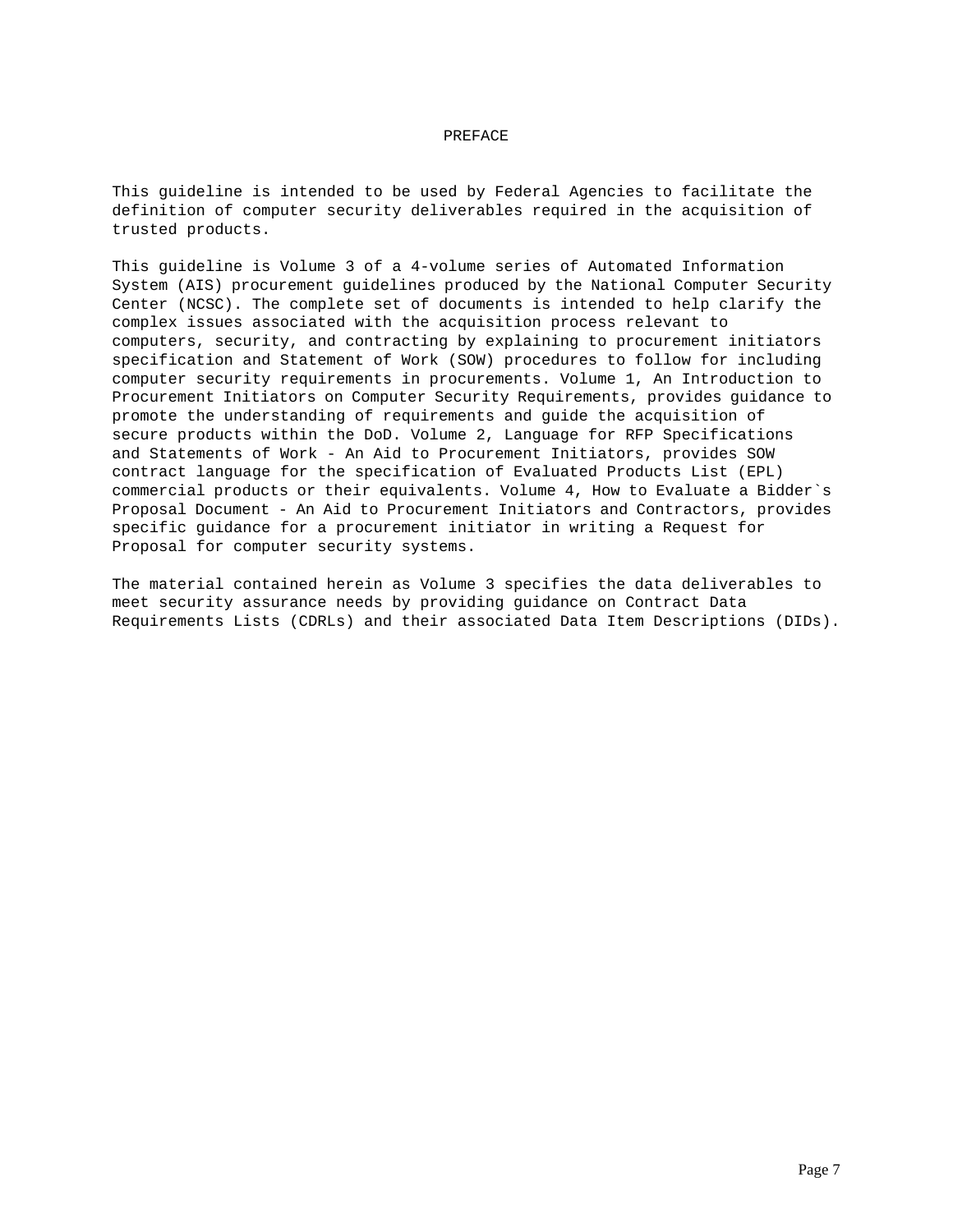### 1 GENERAL INFORMATION

#### 1.1 Purpose and Scope

This guideline explains Contract Data Requirements Lists (CDRLs) and Data Item Descriptions (DIDs) and their use in the acquisition process, specifically the acquisition of data that supports trusted products. The guideline provides instructions that may be used in tailoring DIDs to comply with the various levels of trust specified by Department of Defense, (DoD) 5200.28-STD, Department of Defense Trusted Computer System Evaluation Criteria (TCSEC). Sample CDRLs are provided in Appendix A, and the actual security DIDs are included in Appendix B.

This guideline is intended for use by DoD procurement initiators when considering the acquisition of trusted computer products. The emphasis of the guideline is on the data requirements for products.

Many trusted data requirements dictate the documentation required for integration, testing, assurance, certification, and accreditation. Additionally, there are numerous documentation requirements for general software (e.g., Defense System Software Development, Military Standard (MIL-STD)-2167A). This guideline addresses only the data requirements that are specifically required by the TCSEC.

Finally, this guideline is geared toward the data requirements involved in the acquisition of Evaluated Products List (EPL) Commercial Off-the-Shelf (COTS) packages. However, the data requirements are the same whether the product is on the EPL or not. Therefore, this guideline is applicable to the data requirements for any acquisition in which security is a factor.

The following limitations should be noted when using this guideline:

\*The procurement initiator is responsible under Enclosure 4 of Department of Defense Directive (DoDD) 5200.28 for assessing the minimum Automated Information System (AIS) computer-based security requirements for the mission profile being acquired. The result of this assessment is a TCSEC Class that is to be used to index into the appropriate sections of this guideline. It is not sufficient only to quote a TCSEC Class in Requests for Proposal (RFPs) -- all of the individual requirements must be included in the RFP.

\*This is not a complete acquisition guideline; it is a guideline to procure only security-related documentation. Only the requirements of the CDRL and DID sections of an RFP are addressed in this guideline.

\*This document is not a revision or interpretation of the TCSEC; it is a reformatting and reordering into a form suitable for DIDs and the use of these DIDs. There is no intent to change the TCSEC or any vendor-specific interpretations of the TCSEC in this document.

This guideline will facilitate the acquisition and proliferation of products on the EPL. The guideline is intended to enable the procurement initiator to obtain security documentation for those EPL products that are available and have documentation.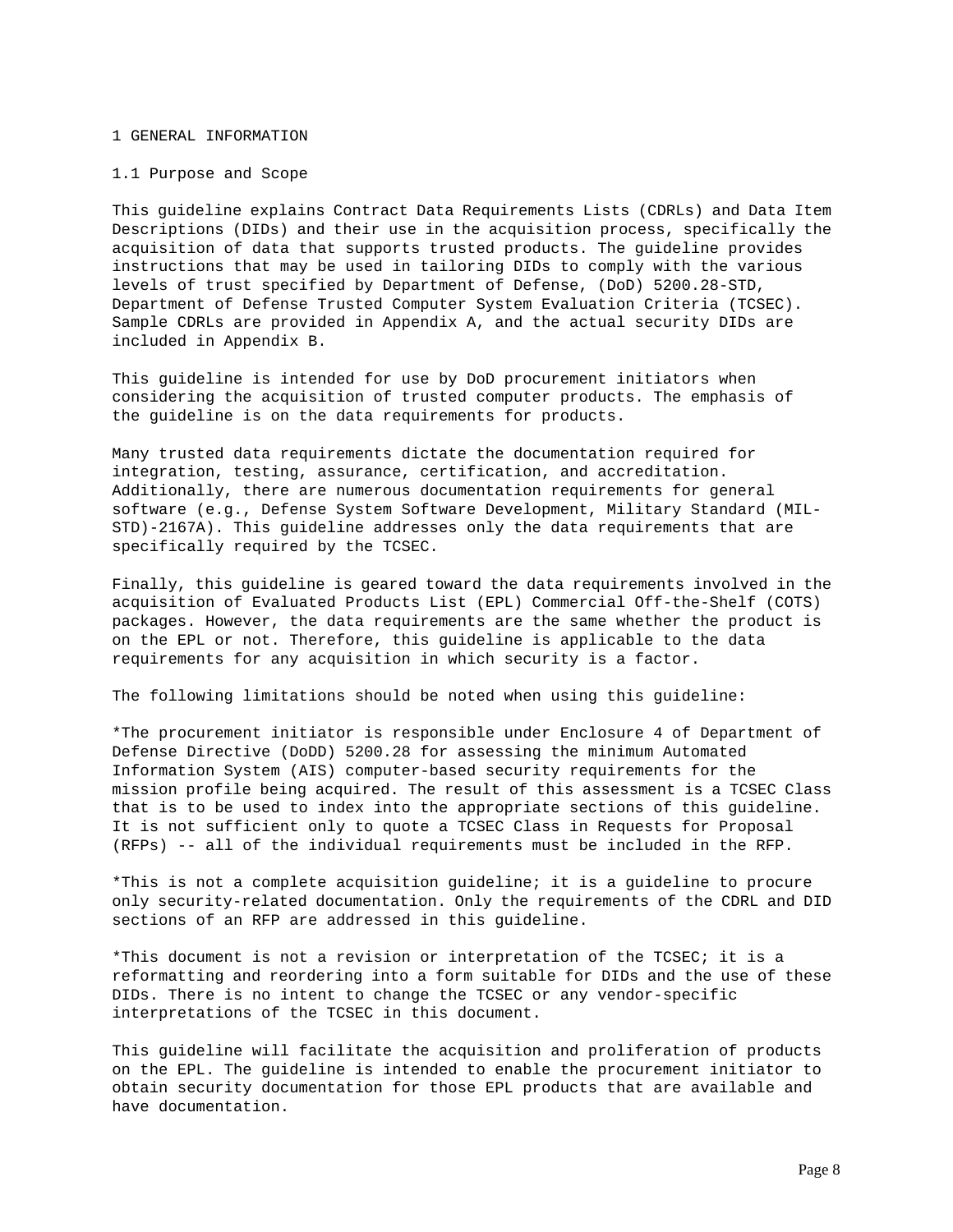If a product is evaluated as meeting a TCSEC class, then its evaluation and evaluation documentation remains valid (i.e., nothing in this guideline is to be interpreted as invalidating an EPL evaluation). However, since products not yet on the EPL may also be used to satisfy an acquisition, the cost advantage of having completed the EPL evaluation documentation provides an incentive for industry to submit products for evaluation. Once evaluated and on the EPL, the products can be proposed at a lower risk and cost in meeting government requirements at certain levels and, depending on the product, without modification. This approach provides a competitive advantage to those companies that expend the effort to obtain product evaluation on the EPL with the associated evaluation documentation, and provides a cost savings to the government.

## 1.2 Background

The CDRLs and DIDs play an important part in the acquisition of a product and its documentation. They are the vehicle by which the government is able to procure the necessary documentation to verify the design and implementation, and to use the product operationally.

The acquisition process (as defined in DoDD 5000.1) is a directed, funded effort that is designed to provide a new or improved capability in response to a validated need. The directive establishes a disciplined approach for translating operational needs into a stable, affordable program.

For the purposes of this guideline, the most important process in acquiring documentation for trusted products is the definition of the documentation required. This is done in the RFP, which is the most widely used document for acquisitions. The key components of the RFP package are description/ specification; special contract requirements; list of documents, exhibits, and other attachments; and instructions, conditions, and notices to offerors.

The description/specification section of an RFP describes the mandatory technical and performance requirements to the contractor. It contains a Statement of Work (SOW) that identifies the specific tasks the contractor will perform during the contract period as well as the specification containing the definition/requirements of the acquisition. (This definition of the entity being acquired becomes the target for the security documentation.) The SOW also provides the opportunity to require delivery of information or specific data. This is done by referencing the appropriate CDRL number in the SOW paragraph. The information or specific data are a by-product of the actual SOW task. Thus, each SOW task normally refers to one or more CDRL items. The data referenced by the CDRL could be a list, plan, manual, computer-produced file or program, or a report.

The CDRL identifies the data that the contractor is required to prepare and deliver as part of the contract. The CDRL is also the vehicle by which data delivery dates are established, as well as providing delivery instructions and any other special requirements (e.g., number of copies). Each CDRL refers, in turn, to one DID. The DID should be referred to by the latest revision number and the name.

The DID specifies the actual content and format of the deliverable data, and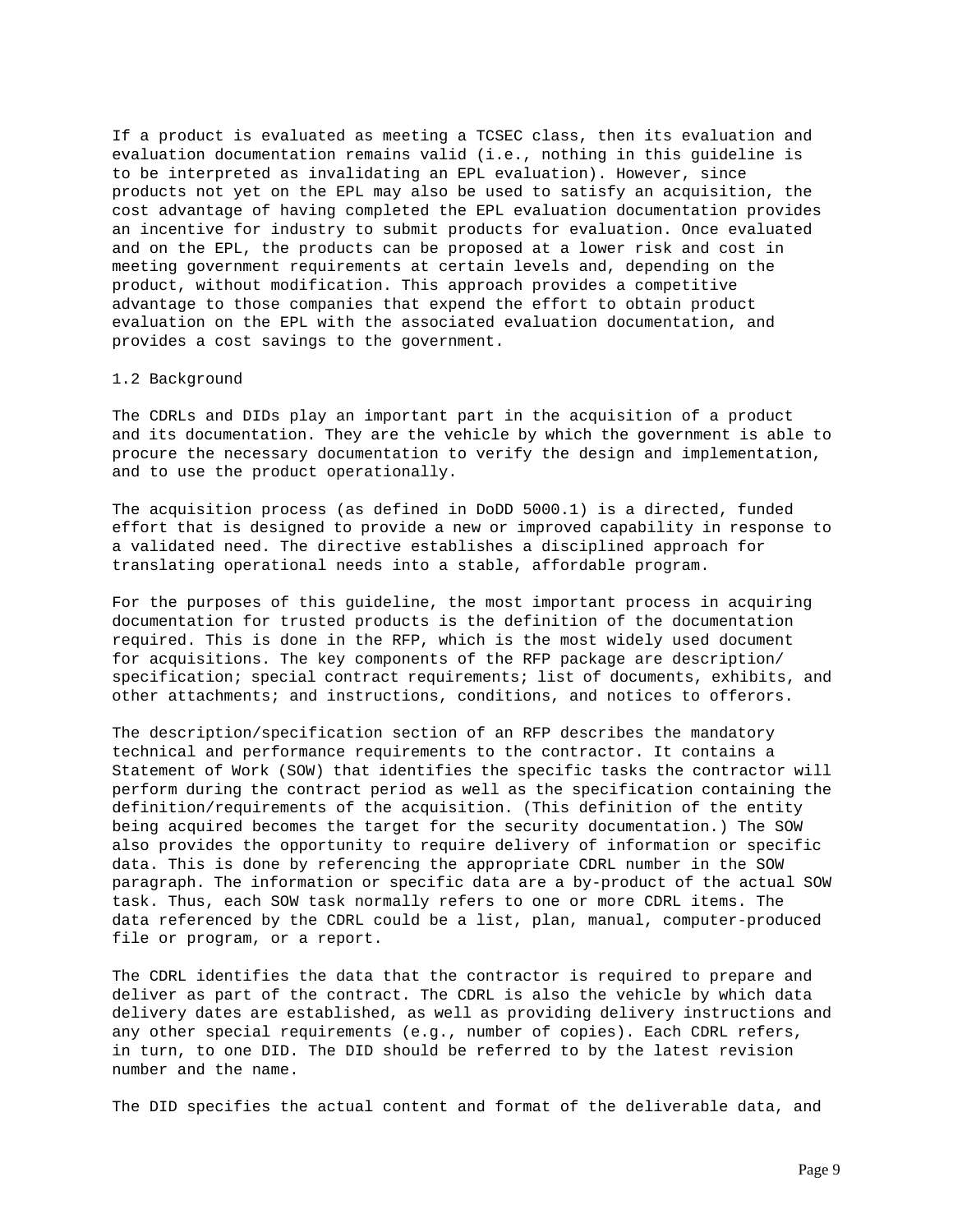therefore it drives the effort required to prepare the data item. In most acquisitions, the government reviews the documentation delivered with the product or service and uses it to assess whether all contractual requirements have been satisfied. Currently, about 2,000 standard approved DIDs exist. These DIDs were created by various DoD offices, forwarded through channels to the DoD Data Administrator, and subsequently approved for general use in contracts.

The DoD guide to the available DIDs is published semiannually as the Acquisition Management Systems and Data Requirements Control List (AMSDL). The AMSDL lists all standard DIDs in three different sequences: numerical, keyword (indexed), and functional area program category. It also provides a list of superseded and deleted DIDs. The DID numbers on the AMSDL are frequently changing when new DIDs supersede other DIDs. Less frequently, DID names change. It is a good habit to use both the DID number and name whenever referring to a DID.

The DIDs needed for security-relevant documentation are very specific in nature. Only recently has the AMSDL listed all the DIDs required to satisfy TCSEC requirements for documentation. We have included these DIDs in Appendix B of this guideline for the reader's convenience.

The special contract requirements section of the RFP contains clauses that are unique and specially tailored for each acquisition. The attachments section contains a list of all documents, exhibits, attachments, and other forms used to build and execute the RFP. There are usually a series of attachments, each one dedicated to a list of specific items. For example, the CDRLs would be one attachment. The actual exhibits and attachments, including the CDRLs and DIDs, are physically appended to the end of the RFP.

Finally, the instructions section of the solicitation contains the instructions, conditions, and notices to offerors of the acquisition, covering such areas as proposal format, oral presentations, and the proposal preparation instructions.

1.3 Structure of the Guideline

The remainder of this guideline has four sections and five appendixes. Section 2, "Security Documentation," introduces the TCSEC requirements for documentation, the documentation that will typically be available with COTS products, and the role and placement of security documentation in the life cycle of a program. Section 3, "Contract Data Requirements List Issues," introduces a CDRL, with an explanation of each block on the CDRL. Section 4, "Data Item Description Modification," presents an introduction to DIDs and general guidelines on the tailoring of DIDs. Section 5, "Data Item Description Tailoring Instructions," describes the format of DIDs and provides both general and specific guidelines on the tailoring of the security DIDs.

Appendix A contains sample CDRLs for each relevant TCSEC class of each security document. These CDRLs can be used by the procurement initiator as sample CDRLs to include in an RFP. The italicized data should be replaced with project information. The blocks on the sample CDRLs that have been left blank should be filled in with the appropriate information for a specific RFP. Section 3 provides the guidance for completing these blocks, as well as a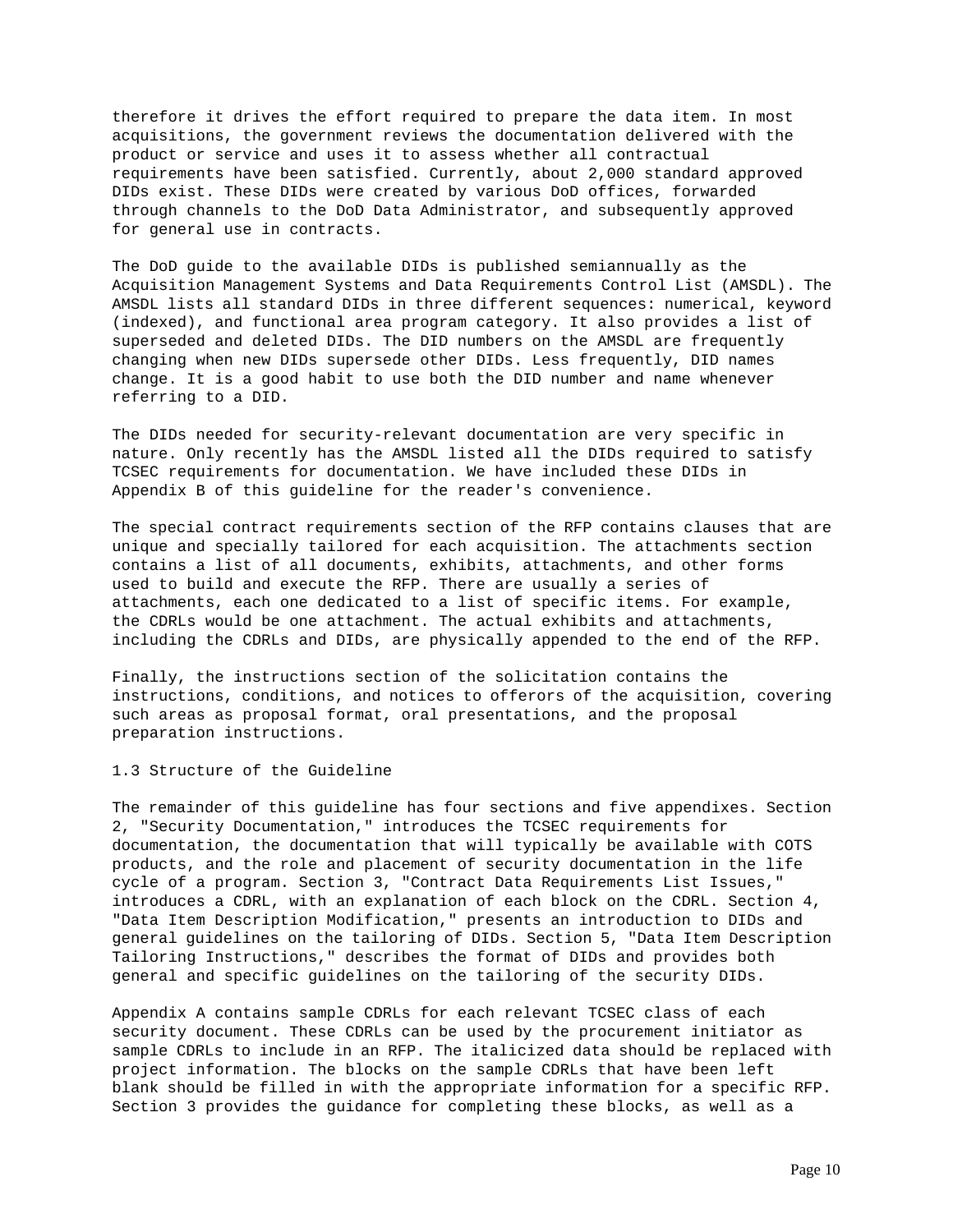description of all of the blocks on the CDRL. Block 16 of the sample CDRLs is especially noteworthy because it contains all pertinent data item information not specified elsewhere on the form and any required amplifications of other block inputs. This block can be used as shown in the sample.

Appendix B contains 14 AMSDL approved Security DIDs that describe all of the documentation required by the TCSEC. Each DID can be included in an RFP with a corresponding CDRL to tailor the DID for the specific RFP.

Appendixes C, D, and E contain the References, Glossary, and Acronyms, respectively. These appendixes provide a common understanding of the terms and references used in this guideline.

2 SECURITY DOCUMENTATION

## 2.1 TCSEC Documentation Requirements

The Trusted Computer System Evaluation Criteria (TCSEC) requirements for documentation allow the government to ensure that the design of the Trusted Computing Base (TCB) is such that the defined security policy will be enforced. The security policy is defined by applicable laws, regulations, and directives. Additionally, this documentation provides the guidance for the user and the administrator to securely operate the product.

The security documentation requirements in the TCSEC are defined for each class. As with the functional requirements for trusted products, the documentation requirements for the most part are cumulative. This means that generally the documentation requirements at the lower class levels are usually also required at the upper class levels, with additional requirements added at the upper class levels. This is not always true for a specific document.

The level of classification of all of these security documents is determined by the classification of the processing and information being described. Naturally, if the source code or design that is described in the security documentation is classified, then the documents describing this source code or design in detail will also be classified. At times, no single portion of the source code is classified, but the combination of all the source code is classified. If this is the case, then the combination of all of the detailed documentation would be classified.

Documentation required by the TCSEC falls into three high-level categories: Operational Manuals, Design Documentation, and Assurance Documentation. The descriptions below for each of these three categories discuss the general contents of the documents included in the category.

## 2.1.1 Operational Manuals

The Operational Manuals include the Security Features User's Guide (SFUG) and the Trusted Facility Manual (TFM). The SFUG identifies techniques for making effective use of the security features. It provides the necessary information to understand and use the Discretionary and Mandatory Access Control mechanisms that protect information processed or stored.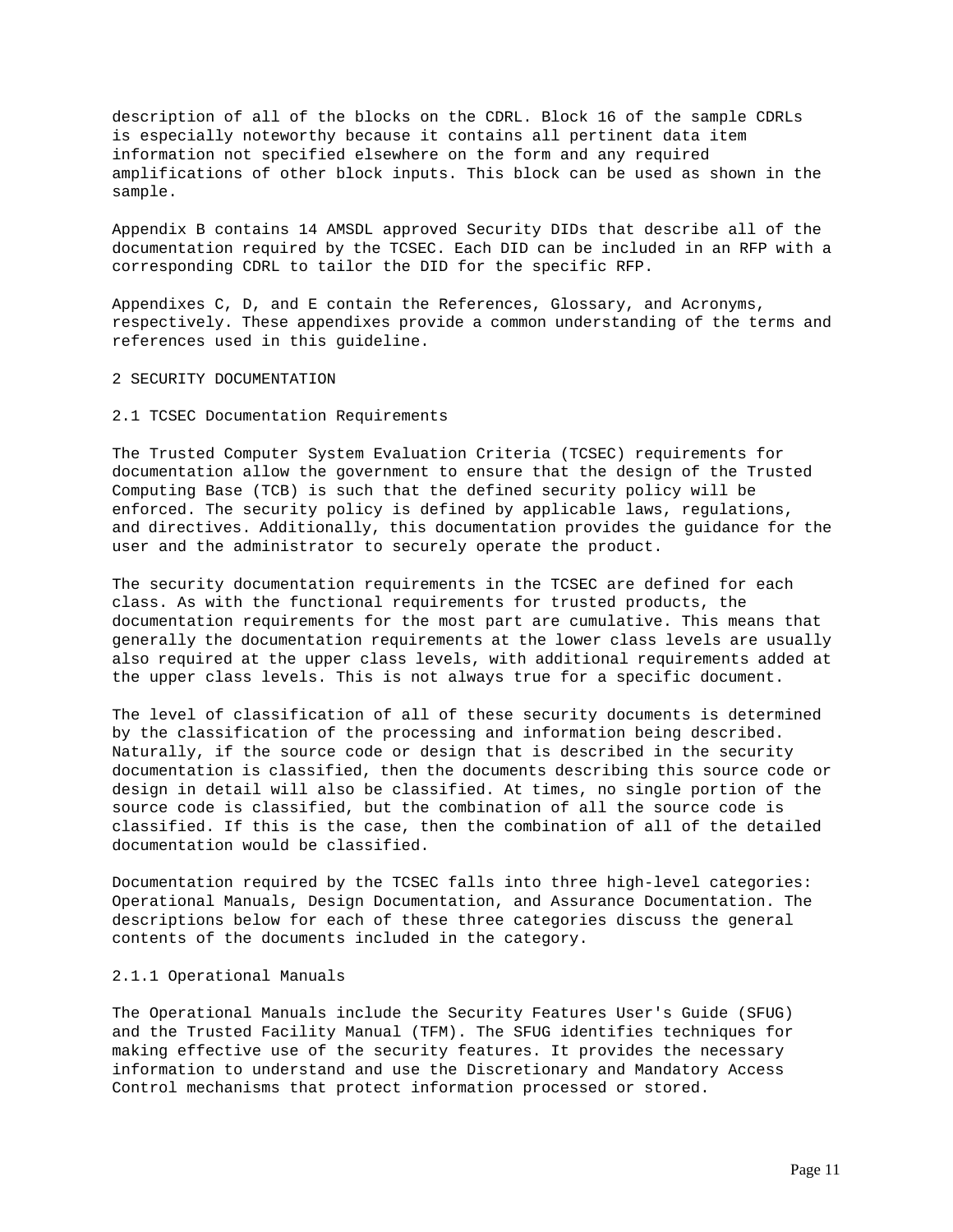The TFM explains the roles of the Security Administrator, System Administrator, and System Operator in establishing, operating, and maintaining a secure environment. It describes the procedures for selecting security options to ensure that the operational requirements will be met in a secure manner. The level of detail of the TFM spans the gap between the user-oriented SFUG and the security engineer-oriented design documentation.

# 2.1.2 Design Documentation

The design documentation includes the Philosophy of Protection Report, the Informal and Formal Security Policy Models, the Descriptive Top-Level Specification (DTLS), the Formal Top-Level Specification (FTLS), the Design Specification, and the TCB Verification Report.

The Philosophy of Protection Report provides a description of the security policy for the product. It also contains the overall high-level design of a TCB, delineating each of the protection mechanisms employed to enforce the policy.

An informal security policy model is an abstract representation of a TCB and the security policy enforced by the TCB. The Informal Security Policy Model document contains the informal security policy model, its associated convincing assurance arguments, and supporting explanations and documentation for both the model and assurance arguments. The model consists of two segments: (1) an informal description of the policy that is to be enforced by the TCB, and (2) an informal description of the abstract protection mechanism(s) within the TCB, which enforce the described policy. The model includes the representation of the initial state of the TCB; the representation of subjects, objects, modes of access, and security labels; the set of security properties enforced by the TCB; and the representations of the operations performed.

A formal security policy model is a mathematically precise abstract representation of a security policy and the abstract protection mechanisms that enforce the policy. To be acceptable as a basis for a TCB, the model must be supported by formal proof. The Formal Security Policy Model document contains the formal security policy model, its associated proofs, and the supporting explanations and documentation for both the model and proofs. The model contained in the Formal Security Policy Model document consists of two segments: (1) the mathematical representation of the policy, and (2) the mathematical representation of the abstract protection mechanism(s) within the TCB.

The DTLS is a top-level specification using English language descriptions. It completely and accurately describes the TCB in terms of exceptions, error messages, and effects. The DTLS is an accurate description of the TCB interface. It describes the security capabilities in functional terms and concepts, and therefore takes the broad form of a "security features functional description." The DTLS is traceable to the formal security policy model.

The FTLS is a mathematically precise abstract representation of the TCB. The TCSEC requires that the FTLS provide an accurate description of the TCB interface; describe the TCB in terms of exceptions, error messages, and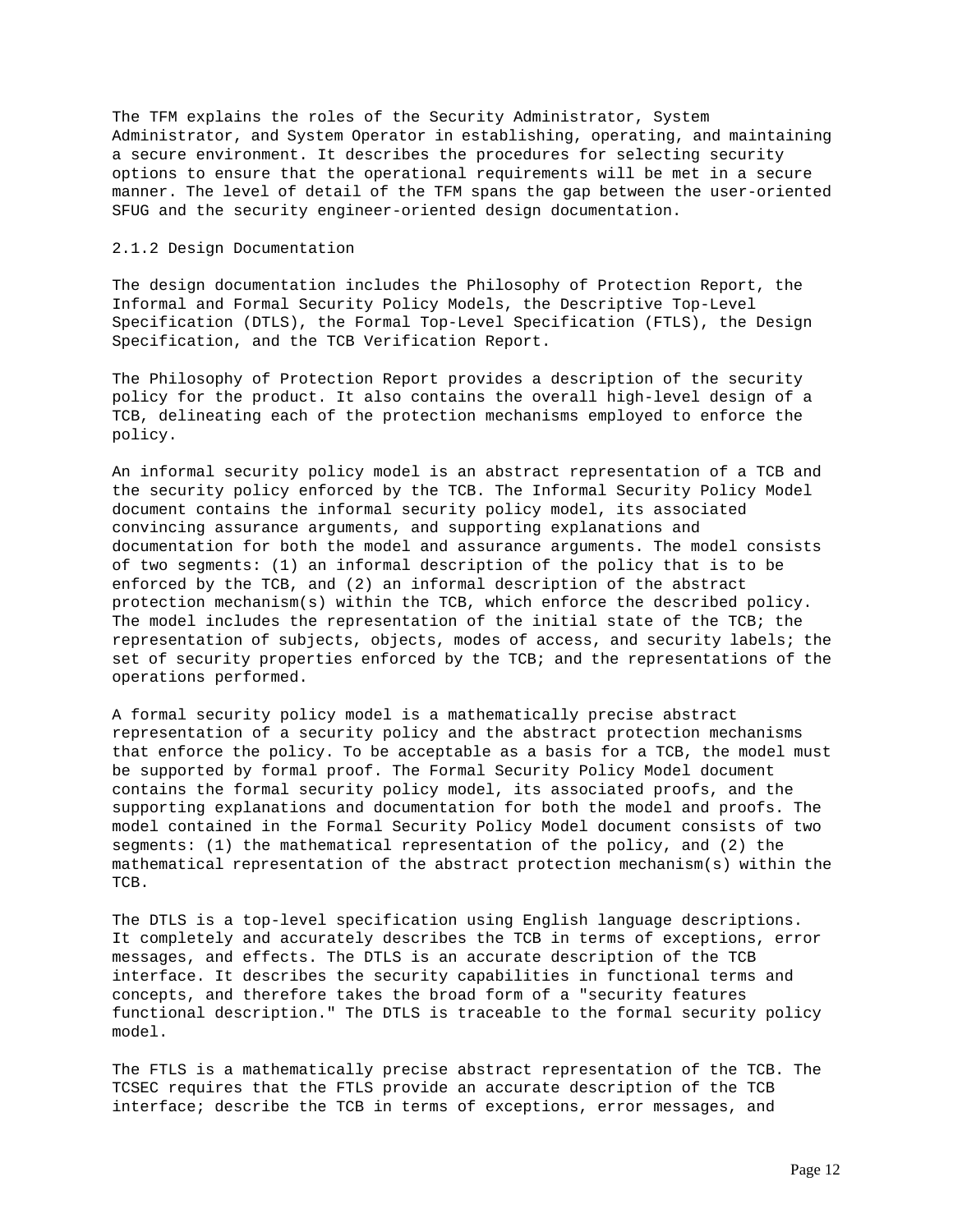effects; and include hardware or firmware elements if their properties are visible at the TCB interface. The FTLS document contains the Formal Top-Level Specification, its associated proofs and assurance arguments, and supporting explanations and documentation for the specification, proofs, and assurance arguments.

The Design Specification demonstrates that correct implementation and enforcement of the security policy exists in the TCB. It explains the protection mechanisms of the TCB to the extent that the effect of a change on the TCB can be evaluated prior to a change being performed. The Design Specification contains enough information so that it may serve as a guide to understanding the implementation of the TCB.

At the TCB Class B3 level, the TCB Verification Report provides the correspondence between the DTLS and the implementing source code to demonstrate that the TCB has been correctly and accurately implemented. At the TCB Class A1 level, the FTLS is mapped to the source code to demonstrate that the FTLS has been accurately implemented in the selected programming language (and hardware).

### 2.1.3 Assurance Documentation

The third category of documentation is the assurance documentation. This includes the Covert Channel Analysis (CCA) Report, the TCB Configuration Management (CM) Plan, and security test documents (Plan, Procedures, and Report).

The CCA Report is a description of the analysis of covert channels. Covert channels can be used to circumvent the access control features built into a TCB. There are two different types of malicious covert channels: storage channels and timing channels. These channels present opportunities to maliciously exploit characteristics of the TCB, or operating system-provided functions. By doing so, information can bypass mandatory access controls. The exploitation of covert channels causes unintentional side effects and unavoidably visible system calls/acknowledgments. For TCB classes B2, B3, and A1, covert channels must be identified, removed if possible, and their activity audited.

The TCB CM Plan details the configuration management procedures for a TCB. It addresses hardware, firmware, software, testing, and documentation. The TCB CM Plan indicates how the security requirements baseline will be maintained. It provides assurance that the security protections are safe from the introduction of improper hardware, firmware, and software during the developmental and operational life of the system. Finally, it describes the configuration control process, configuration management procedures, and review and approval procedures for changes to the security design implementation of the TCB.

The security test documentation consists of three documents, the Security Test Plan, Security Test Procedures, and the Security Test Report. The Security Test Plan provides the strategy to test the security mechanisms of the TCB. It also documents in detail the plan for conducting security tests (e.g., what security features will be tested, why they will be tested, and how they will be tested). Essentially, the Security Test Plan explains how the test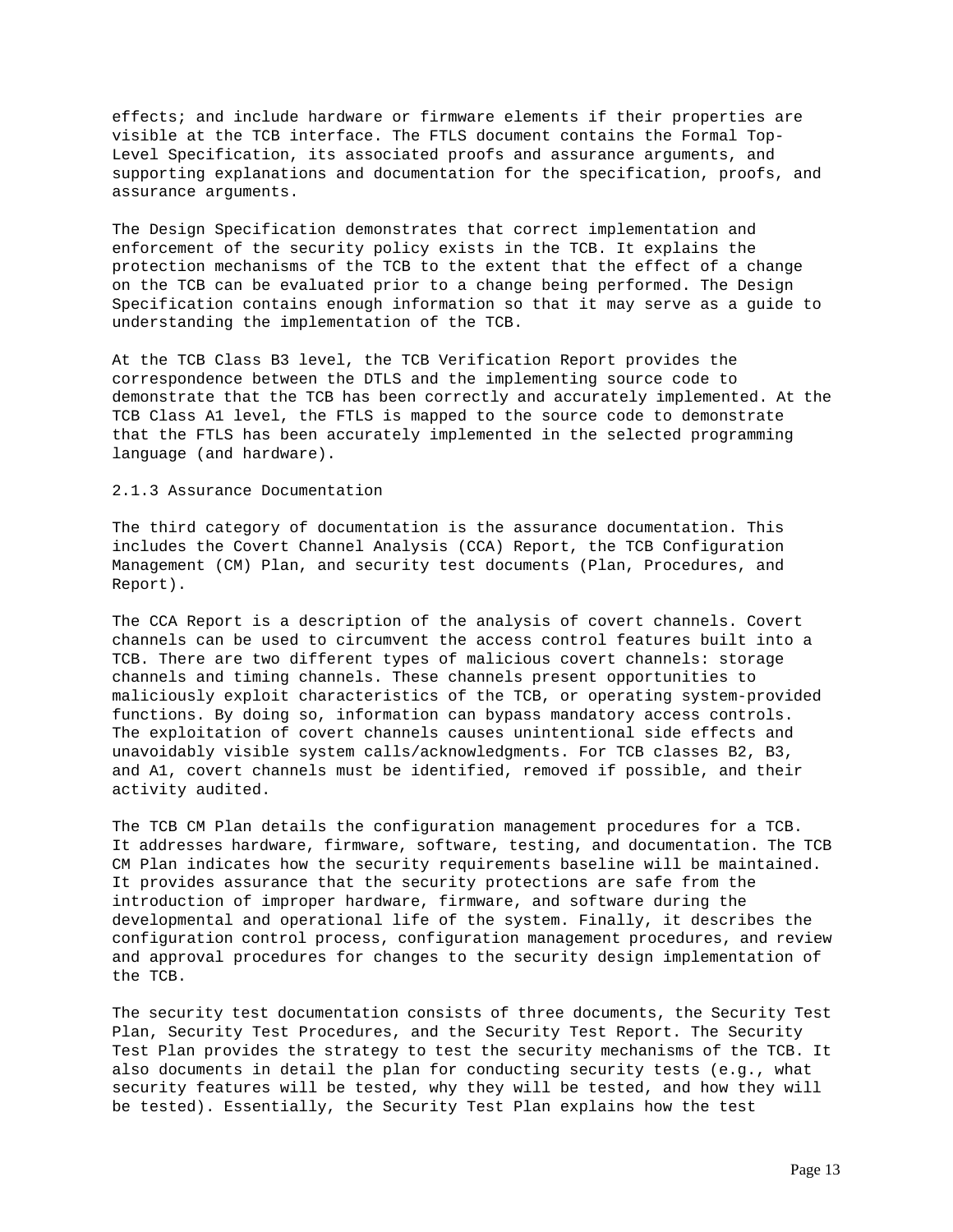results will be analyzed to show that the TCB will satisfy the security requirements. The Security Test Procedures identify the step-by-step testing operations to be performed in sufficient detail to permit total duplication of the test program. The document identifies the items to be tested, the test equipment and support required, the test conditions to be imposed, the parameters to be measured, and the pass/fail criteria against which the test results will be measured. Finally, the Security Test Report describes the tests performed, discusses the test analyses, and provides the results of the tests. The report includes all recorded test data or logs.

### 2.1.4 Documentation Presentation

The documentation requirements discussed in this subsection deal only with the TCSEC requirements for the documentation of a TCB. It does not deal with other documentation that should be written when following sound software engineering practices (e.g., MIL-STD-2167A documentation). Some of the TCSEC documentation, especially the security design and configuration management documentation, may seem redundant to the general software documentation. However, the security design and configuration management documentation has a specific purpose and should not be neglected. Depending on the program, it may make sense to incorporate the security design and configuration management documentation into the general documentation. This is a decision to be made by program personnel prior to release of the RFP. The security designing configuration management DIDs (included as Appendix B) can be tailored as stand-alone documents, brief documents with pointers to the standard design/ configuration management documentation, or completely subsumed documents within the standard design/configuration management documentation.

| <b>DOCUMENTATION</b>                | TCSEC CLASS |           |                |                |    |  |  |
|-------------------------------------|-------------|-----------|----------------|----------------|----|--|--|
|                                     | C2          | <b>B1</b> | B <sub>2</sub> | B <sub>3</sub> | A1 |  |  |
| Security Features User's Guide      | Χ           | X         | X              | X              | X  |  |  |
| Trusted Facility Manual             | X           | X         | X              | X              | Χ  |  |  |
| Philosophy of Protection            | X           | X         | X              | X              | Χ  |  |  |
| Informal Security Policy Model      |             | Y         |                |                |    |  |  |
| Formal Security Policy Model        |             | Y         | X              | X              | Χ  |  |  |
| Descriptive Top-Level Specification |             |           | X              | X              | Χ  |  |  |
| Formal Top-Level Specification      |             |           | X              | X              | Χ  |  |  |
| Design Specification                | X           | X         | Χ              | Χ              | Χ  |  |  |
| TCB Verification Report             |             |           |                | Χ              | Χ  |  |  |
| Covert Channel Analysis Report      |             |           | X              | X              | X  |  |  |
| TCB Configuration Management Plan   |             |           | X              | X              | X  |  |  |
| Security Test Plan                  | X           | X         | X              | X              | X  |  |  |
| Test Procedure                      | Χ           | Χ         | X              | X              | Χ  |  |  |
| Test/Inspection Reports             | X           | X         | X              | X              | Χ  |  |  |
|                                     |             |           |                |                |    |  |  |

Table 1: Documentation Requirements by TCSEC Class

X = Required at the TCSEC Class

Y = For TCSEC Class B1, either an informal or a formal security policy model is required

Table 1 cross references the security documentation described above to the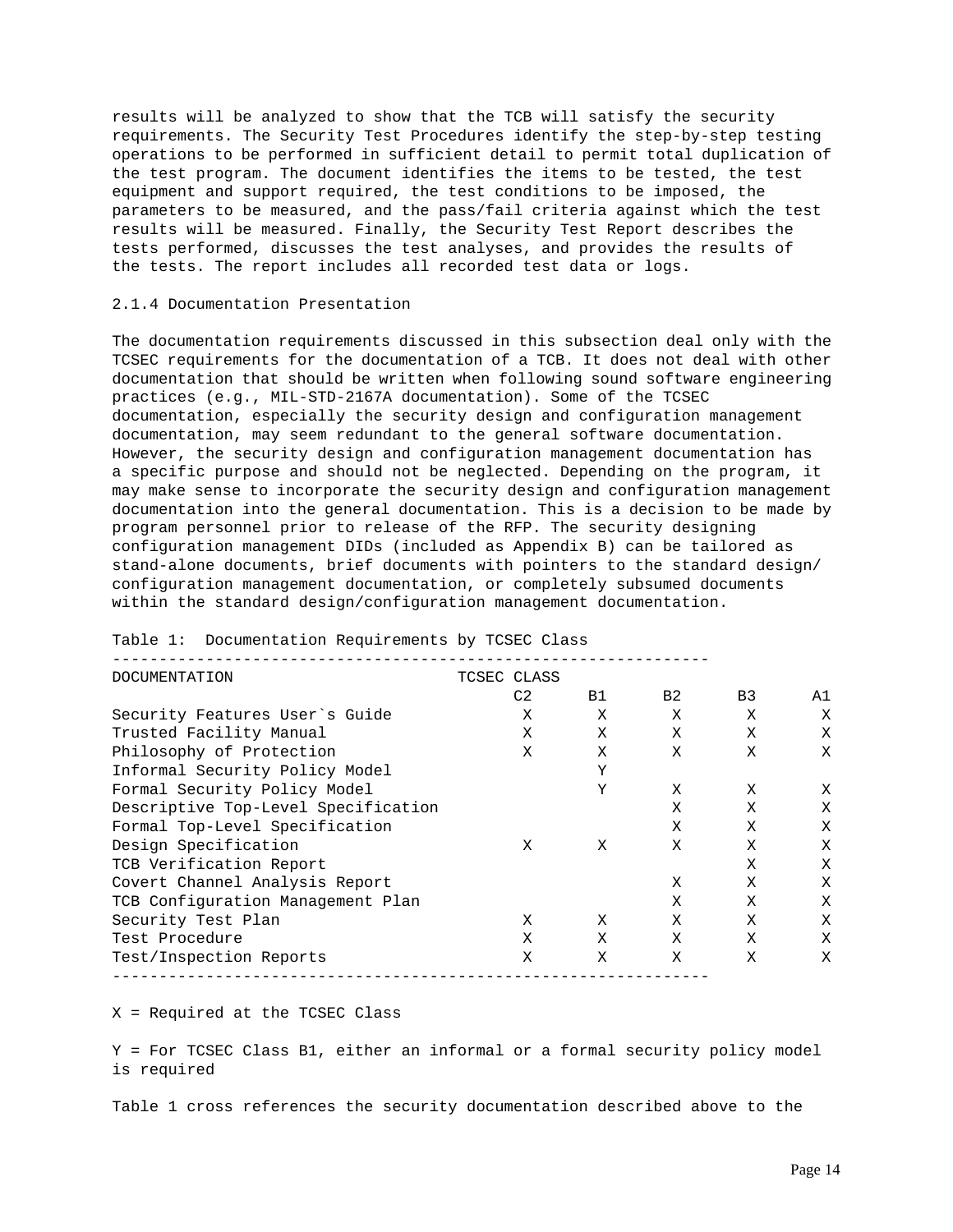TCSEC classes. An "X" indicates the class at which the TCSEC contains a requirement for the documentation. For those documents which are required at multiple classes, the specific requirements for the document change at each of the higher classes.

As reflected in Table 1, the required class for all of the security documentation (except the informal and formal security policy model) is explicitly defined in the TCSEC. The TCSEC requires either an informal or a formal security policy model at TCSEC Class B1. The determination of which security policy model should be required at TCSEC Class B1 should be made by the program office for each specific program.

## 2.2 COTS Documentation

When buying COTS software, certain documentation is available with a particular focus and level. The focus of the documentation is the generic product. The level of the security documentation depends on whether the product is on the EPL (or under evaluation) or simply being acquired without prior EPL status as a requirement.

Whether or not the product is on the EPL, generic user manuals are always available for any COTS product. These user manuals provide information on all of the features of the product, usually not just the security features. If the product requires an administrator, administrator manuals will be available. Design and test documentation, either for general features or security features, usually are not provided with COTS packages unless expressly purchased.

If the COTS product is on the EPL, a whole spectrum of TCSEC documents will be available for the class at which the product was evaluated. However, these documents (except the user and administrator manuals) are not normally included in the standard delivery of the product and must be specifically ordered for each procurement. Since these documents may be highly proprietary to the company developing the COTS product, the cost of the detailed documentation may be prohibitive to an acquisition. Careful assessment of the requirement for the detailed product documentation, particularly since the product is on the EPL, must be made to determine the cost-benefit trade-off for this documentation.

If the COTS product is under evaluation by the National Computer Security Center (NCSC), but has not yet passed evaluation, the stage that the product has reached in the evaluation will determine the amount of security documentation readily available for the product. The same caveats discussed above for COTS products on the EPL apply to those undergoing evaluation. However, the products which are under evaluation are by their very nature more advanced, since they are still under development and can make use of the latest technology for trusted products. Including products that are under evaluation benefits a program due to the volatile nature of security technology. On the other hand, there is also a greater risk in using a product that is undergoing evaluation. Such a product, being new, is less likely to have been tested in an operational environment. The product will not have as much, if any, field use from which to draw experience.

If the COTS product is not on the EPL, no security assurance documentation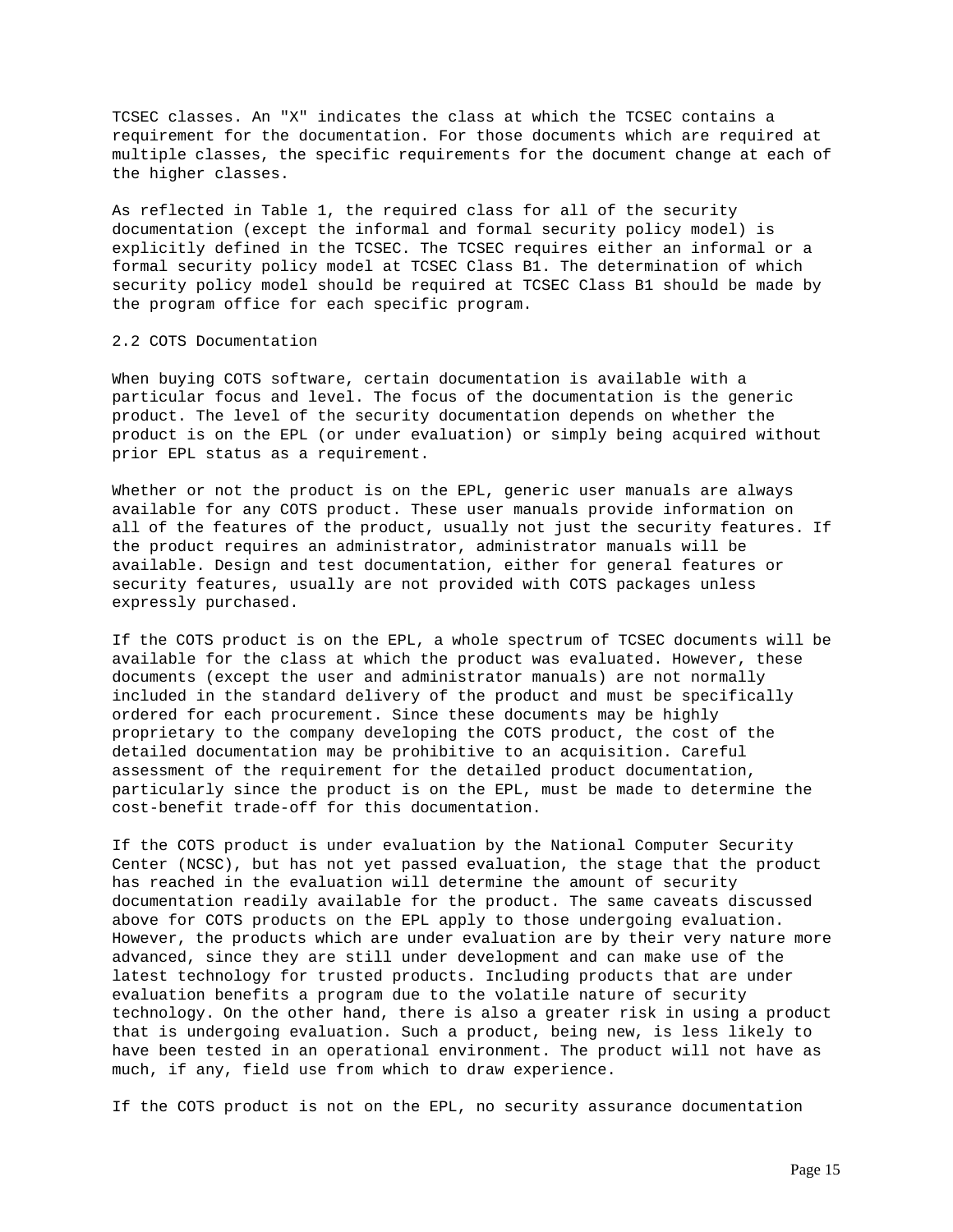is likely to exist for the product. Therefore, any security documentation required for the product must be generated for the acquisition. Once again, depending on the detail of the documentation required, the cost of the development of this documentation may be prohibitive to the acquisition. This cost may include, for example, the procurement of a source code license for the product in order to have the data available to develop the security documentation. This prohibitive cost for source code licenses is especially true for closed proprietary systems. The cost may not be as prohibitive in an open systems environment, although developing documentation will always be substantially more expensive to the government than buying COTS documentation. Again, a cost-benefit analysis should be performed that includes the real requirements for detailed security documentation.

COTS product documentation can be a detailed description of the product. The DIDs for Commercial Off-the-Shelf (COTS) Manuals, DI-TMSS-80527, and Supplemental Data for Commercial Off-the-Shelf (COTS) Manuals, DI-TMSS-80528, should be addressed when requiring COTS documentation. Whatever method is used to request the COTS documentation, the documentation will be geared toward the generic design and use of the product. If the product must be modified or extended for a program, the COTS documentation for the product will not include these modifications and extensions, unless the modifications are performed by the vendor and the updated documentation is purchased during the acquisition.

2.3 Security Documentation in a Program Life Cycle

The role of security documentation in the procurement process and life cycle of a program is to provide a basis for trusting the hardware, firmware, and software mechanisms. This basis for trust must be clearly documented such that it is possible to independently examine the evidence to evaluate the sufficiency of the security mechanism(s).

The preparation of security documentation demands an engineering discipline be imposed on the development of the software. The use of a strict engineering discipline during development further contributes toward a more consistent implementation of the TCB. A result of this strict engineering discipline permeates the program, not just the TCB implementation.

The TCSEC describes the type of written evidence in the form of operational manuals and design and assurance documentation required for each class. During the procurement process, the required documentation must be explicitly defined. During the implementation process, this documentation must be developed, reviewed, and inspected to prove the ability of the security mechanisms to enforce the security policy. During the operational phase, the operational manuals for users and administrators are used to apply the provided security mechanisms. During any maintenance phase, the documentation is used to determine what effect a change may have on security. This evaluation must be accomplished prior to a change being performed. Finally, during the implementation, operational, and maintenance phases, configuration control verifies that only approved changes are included in the trusted product.

Security documentation is a subset of the software and hardware documentation required for a TCB. There are numerous documentation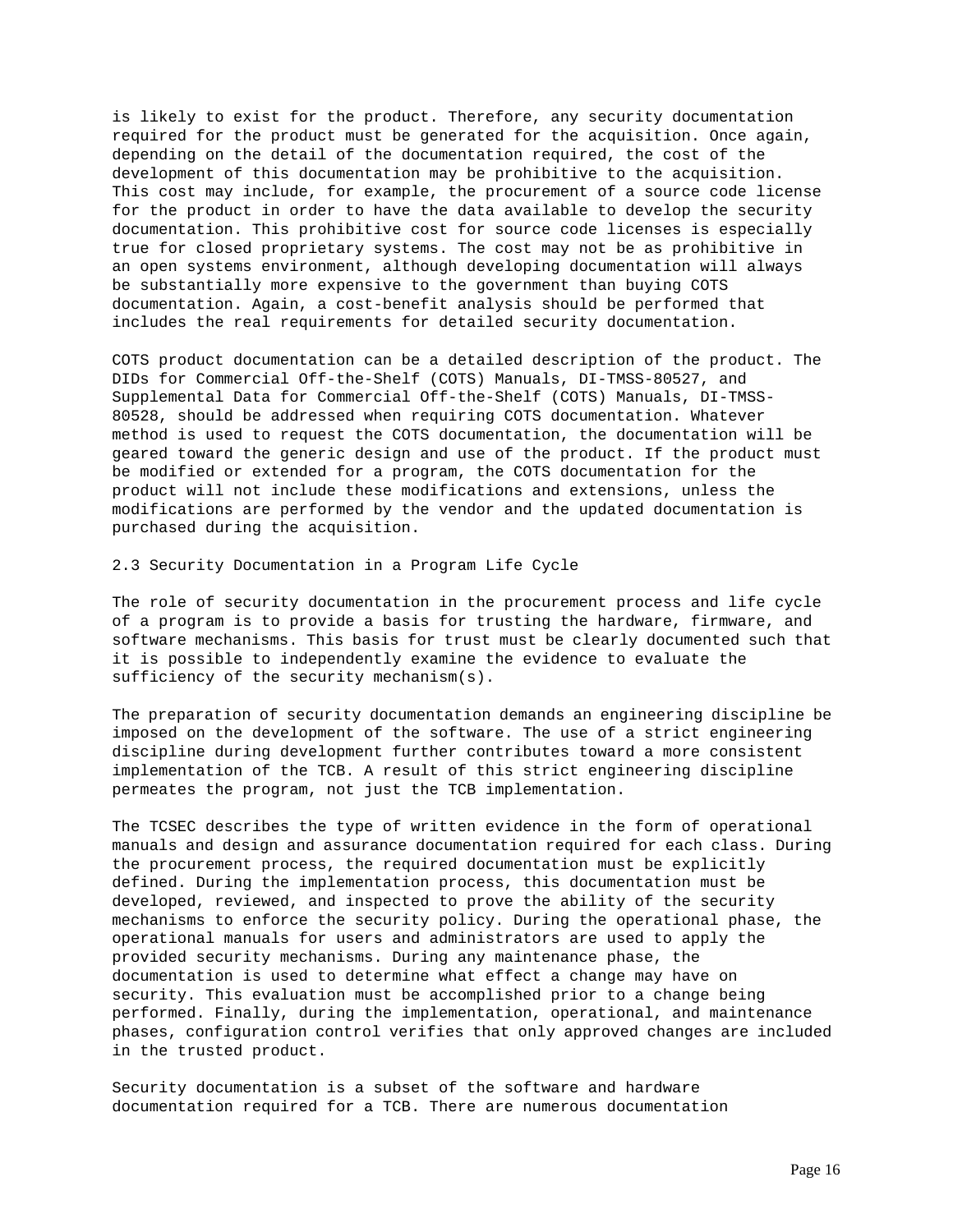approaches and standards (e.g., MIL-STD-2167A) used today with their associated documentation requirements. The security documentation defined in this guideline is to be used in addition to the standard software and hardware documentation (e.g., Software Requirements Specifications, Software Design Documents, Interface Design Documents, or Software Test Plans). Security documentation is not a replacement for this standard documentation, nor is standard documentation a replacement for security documentation.

The security documentation defined in this guideline can fit very easily into the timeline defined by MIL-STD-2167A. Figure 1 illustrates the security documentation along with interdependencies and relative delivery schedules. The reviews on the timeline are the MIL-STD-2167A reviews. Each of the documents can be acquired, along with the standard software and hardware documentation, within the standard MIL-STD-2167A review cycle. Several iterations may be required before some security documents may be finalized. Additionally, although all of the lines in Figure 1 point downward, it may be necessary in any acquisition to change documents and models to reflect the actual implementation. As changes are made in a program for a multitude of reasons, the earlier documents may require revision. For simplification, no feedback mechanism is reflected in the figure.

Figure 2 relates the test documentation to other security documentation. The dotted box containing "Risk Assessment" indicates a process that is not performed by the developer/integrator team. The risk assessment process identifies some acquisition-specific security requirements that need to be included in the System Specification. Additionally, the risk assessment process enumerates the specific system vulnerabilities that are used to develop the Security Test Plan.

3 CONTRACT DATA REQUIREMENTS LIST ISSUES

3.1 What is a Contract Data Requirements List?

A CDRL (DD Form 1423-1) delineates the data delivery requirements for data acquisitions resulting from a contractual task. It is used to specify the data to be delivered during a contract, the schedule for that delivery, and the form in which that delivery must be made. The CDRL designates the DID that will be used to define documentation and specifies any tailoring instructions for the DID. Figure 3 displays DD Form 1423-1.

3.2 Contract Data Requirements List Format

The CDRL form itself consists of 26 blocks. These blocks are expanded in accordance with DI-A-23434C, which is the DID for "List, Contract Data Requirements" (DD Form 1423-1). The information needed to request data is included in these blocks. They include:

\*Block 1-Sequence Number \*Block 2-Title or Description of Data \*Block 3 -Subtitle \*Block 4-Authority (Data Item (or DID) Number)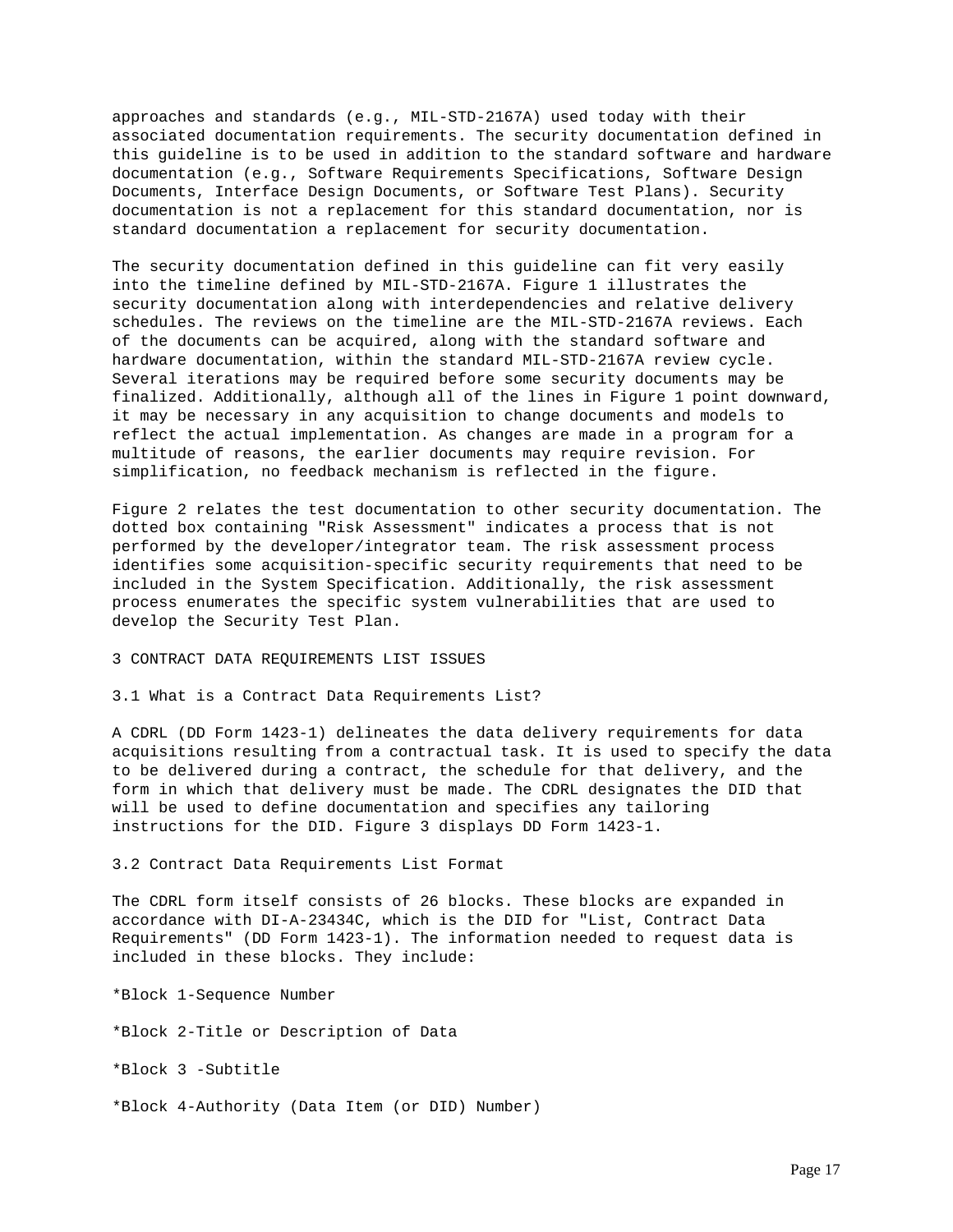\*Block 5-Contract Reference

\*Block 6-Technical Office

\*Block 7 -DD Form 250 Requirement

\*Block 8-Approval (APP) Code

\*Block 9 -Input to Integrating Associated Contractor (IAC)

\*Block 10-Frequency

\*Block 11-As of Date

\*Block 12 -Date for First Submission

\*Block 13-Date of Subsequent Submission/Event Identification

\*Block 14-Distribution and Addressees

\*Block 15-Total

\*Block 16-Remarks

\*Block 17-26 - Not Contractual Information

A few of these blocks are critical in amplifying the delivery requirements of data. Block 16 is the most critical in that it is used to tailor the requirements of the DID to best suit the specific acquisition. Blocks 10 through 13 are also critical in defining the delivery schedule for the data. The following subsections describe the general instructions and information needed to complete each block on the CDRL. Appendix A contains sample CDRLs for each TCSEC class, as appropriate. These sample CDRLs can be used for any acquisition by completing the blocks left blank and replacing the italicized information.

3.2.1 Block 1: Sequence Number

Block 1 contains the sequence number for the data item. The practice usually adhered to is to start with "A001, A002,...." If separate groups of data items are required (e.g., over two fiscal periods or option periods), using "A00X" for one group (where "X" is used as a place holder and will have to be replaced with an appropriate number) and "B00X" for the second group is helpful.

3.2.2 Block 2: Title or Description of Data

Block 2 contains the exact title as it appears on the DID. For the security documentation contained in the sample CDRLs in Appendix A, the exact title of the DID is the title of the data item being acquired, except for the Test Procedures and Test Report. These two DIDs are generic; therefore, they are not specifically written for security test documentation.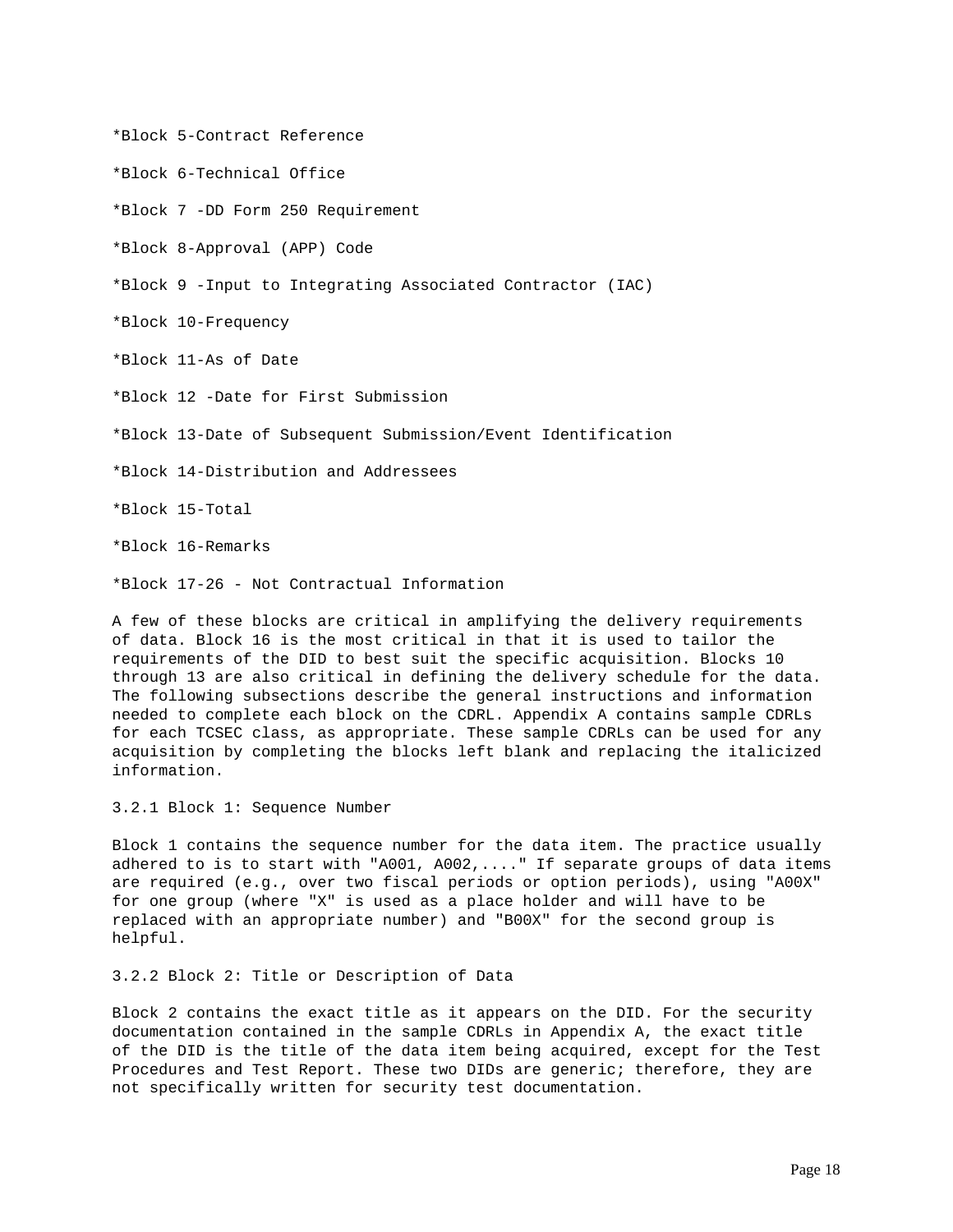3.2.3 Block 3: Subtitle

Block 3 contains the title of the data item if it differs from the title of the DID or requires further information. In Appendix A, the CDRLs for the Security Test Procedures and Security Test Report require further amplification as indicated in those CDRLs.

### 3.2.4 Block 4: Authority (Data Item (or DID) Number)

Block 4 contains the DID identification number including the revision letter and date from DD Form 1664 block 2. These are the instructions in DI-A-23434C. It is not ordinary practice to include the date in this block of the CDRL.

## 3.2.5 Block 5: Contract Reference

Block 5 contains the specific location of the contractual effort in the procurement instrument that will generate the requirement for the data item.

For the purposes of this guideline, the procurement instrument is the RFP and, specifically, the SOW (Section C of the RFP). The specific SOW paragraph (C.X, where X is a place holder which will have to be replaced with the appropriate number) should be cited in this block. (See Volume 2, pg. 11, of this Procurement Guideline series for more details.)

# 3.2.6 Block 6: Technical Office

Block 6 contains the office responsible for determining the technical adequacy of the data. This may be the accepting, requiring, using, or inspecting offices depending on the type of data and decisions made relative to quality assurance responsibilities. It is the responsibility of the procurement initiator to identify this office and include it in this block.

### 3.2.7 Block 7: DD Form 250 Requirement

Block 7 contains the designated location for performance of government inspection and acceptance. The acceptance indicated in this block is not the same as the approval of a document indicated in block 8.

This block has been left blank in the sample CDRLs in Appendix A. However, in actual CDRLs, a blank in this block indicates that the inspection and acceptance location is specified in Block 16. If this is not true for the specific acquisition, the block should indicate the location for the inspection and acceptance.

## 3.2.8 Block 8: Approval (APP) Code

Block 8 contains the appropriate approval for the document. An "A" indicates that advance written approval is required prior to either initial preparation or final acceptance of the document by the government, or prior to publication and distribution of the final version of the document to addressees in Block 14. Clarification of approval will be defined in Block 16. Also, if a preliminary draft is required, indication will be cited in Block 16 with the identification of which addressees will receive the review copies. When control of distribution by addressees listed in Block 14 to secondary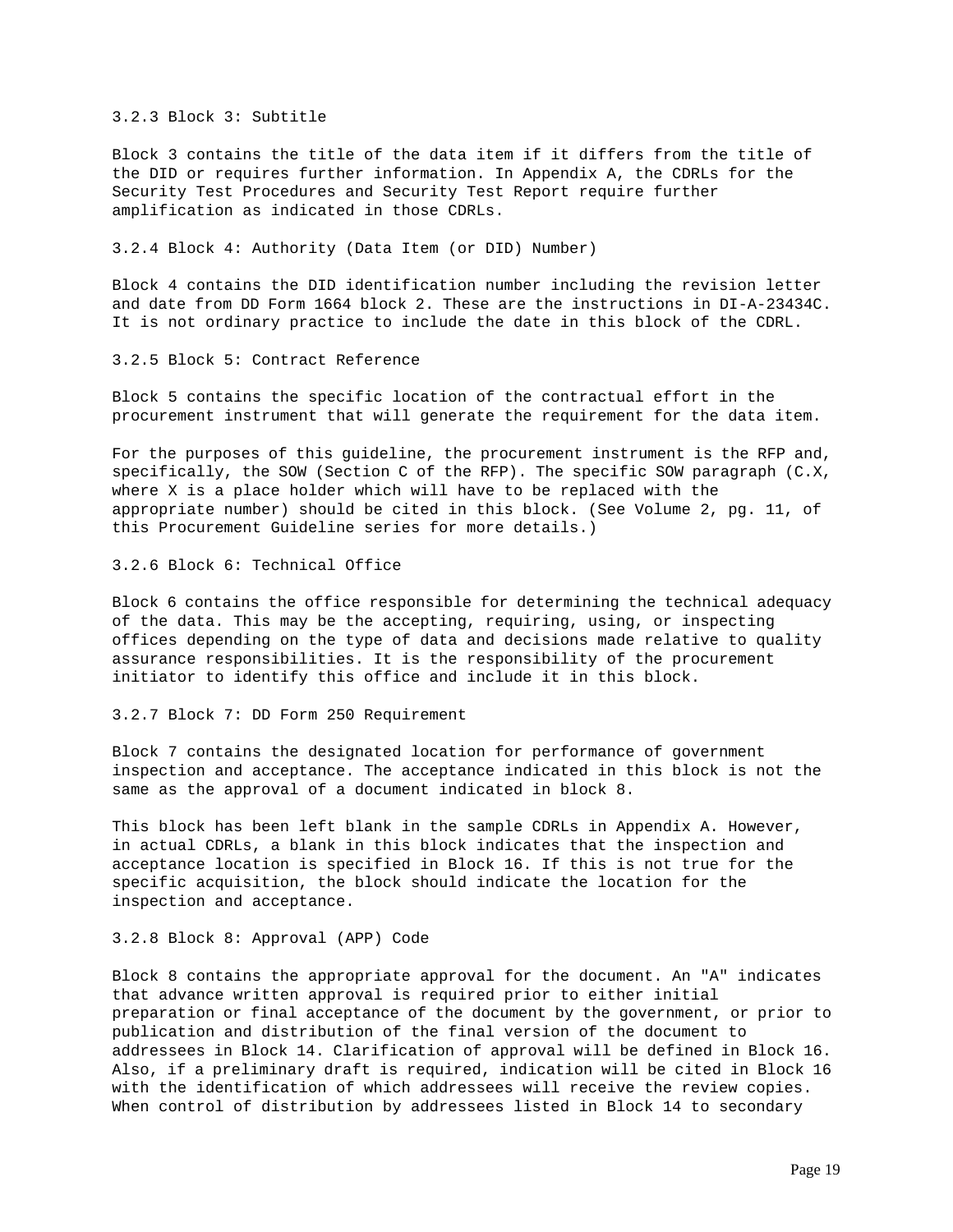addressees is required, the following code will be used: a "D" will be used to indicate that a distribution statement is required, or, an "N" will indicate that a distribution statement is not required. An "A" code may be combined with a "D" code, for "AD", to indicate that both approval and a distribution statement are required. An "A" code may be combined with an "N" code, for "AN", to indicate that approval is required, but a distribution statement is not required.

This block has been left blank in the sample CDRLs in Appendix A. It is the responsibility of the procurement initiator to identify the appropriate information for this block in the specific acquisition.

3.2.9 Block 9: Input to Integrating Associated Contractor (IAC)

If data are dependent upon the integrated result of specific inputs from other participating contractors or data are input to an IAC, Block 9 contains an "X". In all other cases, the block should remain blank.

This block is used if the government must provide input to a contractor so that the contractor can produce a document. For the data described in this guideline, this block will be left blank in most cases. This block is blank in the sample CDRLs in Appendix A.

3.2.10 Block 10: Frequency

Block 10 contains a frequency code for the data. In Appendix A, all of the CDRLs indicate "OTIME" (One Time) submission since all of these documents should be produced once for each release, phase, or version of a TCB in a single contract. If multiple releases, phases, or versions of the TCB exist in the acquisition plan, then multiple CDRLs using the same DID should be generated: one for each release, phase, or version. Additionally, there may be multiple drafts and a final version of the document, but the schedule and number of drafts and final are indicated in Block 16.

A frequent error in the content of this block is "ASREQ" (As Required) without amplification in Block 16. There is no way that a contractor can determine the cost of an "As Required" document during the proposal writing phase of a procurement. Therefore, in a proposal the contractor must assume "not required" for the frequency of delivery of documents with the "ASREQ" frequency. The result of this assumption is that the contractor will not include the cost of draft and final versions of a document in the price. Additionally, the government would not have the opportunity to conduct the draft and review cycle, which is beneficial to a complete document. The contractor may indicate that the draft and review cycle is to be done either as an option or through a task order, with the resulting additional cost to the contract. Therefore, it is always best to be explicit in stating the exact number of drafts that will be required for any data procured. This explicit definition does not belong in Block 10, but rather in Block 16.

# 3.2.11 Block 11: As of Date

Block 11 contains the date that the data will be received by the requiring office. If the data are constrained by a specific event or milestone, enter this constraint. If the data are submitted only once, enter the "as of" date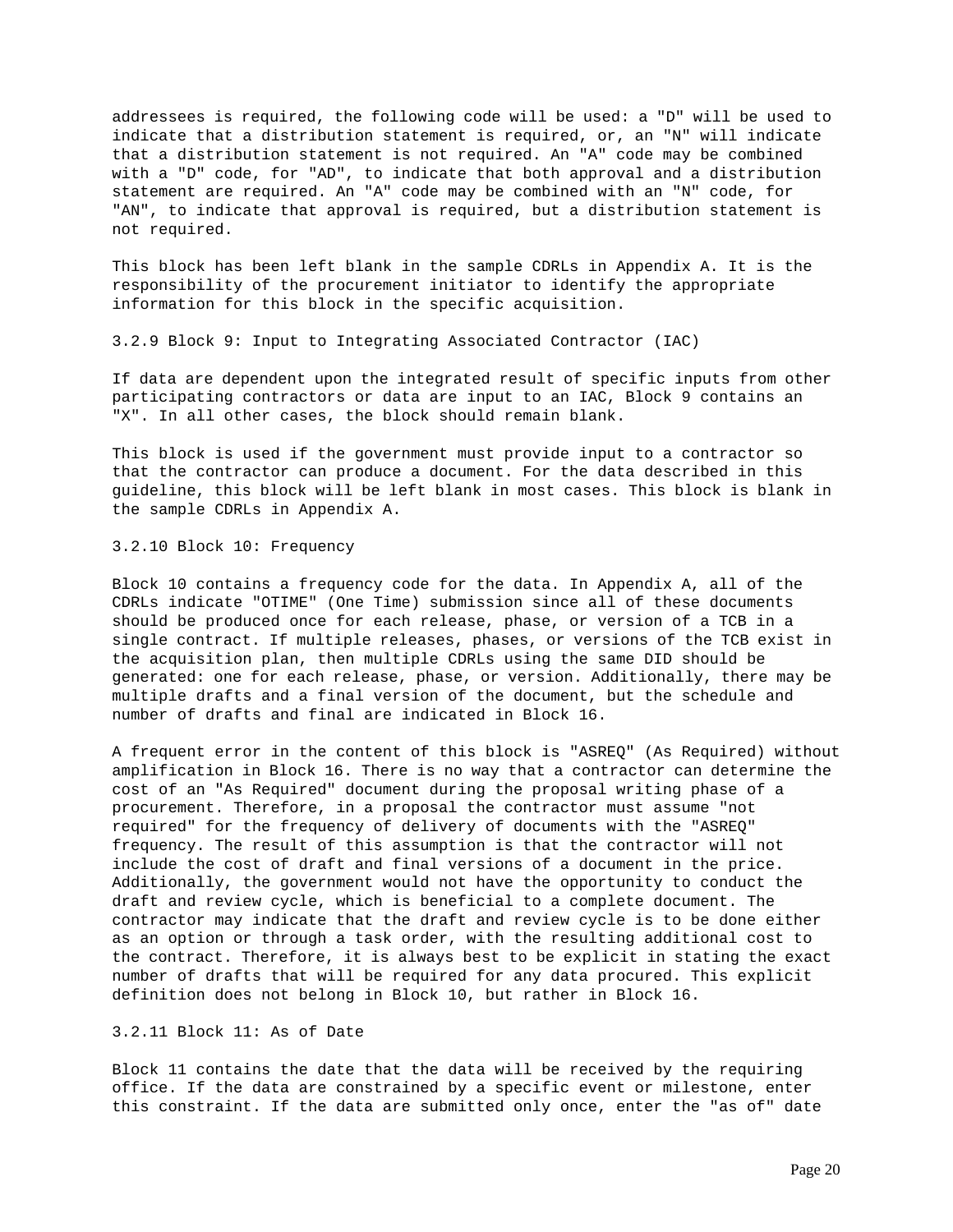(cutoff date).

This block has been left blank in the sample CDRLs in Appendix A. The milestones in Figure 1 should be used to constrain the data. Blocks 13 or 16 should be used for further explanation of the date in Block 11.

3.2.12 Block 12: Date for First Submission

Block 12 contains the date for initial data to be submitted to the government. If the first delivery is predicated on conditions, such as an event, enter "See Block 16" and state the conditions in Block 16. A table of codes shown in DI-A-23434C can be used for this block. However, this table does not include codes for any of the reviews currently used in the life cycle of an acquisition. Further, this table and all of the instructions for delivery dates in DI-A-23434C do not make provisions for the draft delivery, government comment, and final delivery cycle, which is most common and useful for security documentation.

All of the sample CDRLs in Appendix A have "See Block 16" in Block 12 because the first submission of all security documentation is predicated on an event, or a review. The documentation should be delivered prior to the review date. Again, the actual calendar date to which this event correlates should never be before the actual calendar date from Block 11.

The CDRLs in Appendix A use a review strategy of receiving draft documents 30 days before a milestone, government comments 45 days after receipt of draft, and final delivery 60 days after receipt of government comments. The number of days (i.e., 30 and 45) in this strategy has been arbitrarily defined for this guideline. These numbers should be modified to reflect the standard for the program office for a specific acquisition.

The sample CDRLs in Appendix A include formal reviews as the events that trigger the delivery of the security documentation. It is strongly encouraged that at least a variation of the review cycle be used for any acquisition. If, however, formal reviews are not planned for the program, then other events may be used that trigger the necessity for the documentation. An example is that the TFM and SFUG are needed before training can begin. Therefore, it is not an unreasonable solution to

require the delivery of these documents in draft form at a certain number of days prior to training for government review, and then the final version of the document to be delivered during training.

However, to request all of the security documentation at a single milestone in the program (when some of the documentation is dependent on other portions of the total set of security documentation), or to require all documentation to be delivered for the first time when the accreditation will begin, is counterproductive to the success of the program. This does not allow the contractor to develop the security documentation with the dependencies indicated in Figure 1, nor does it allow the government to review the work in progress and, if necessary, redirect the effort.

3.2.13 Block 13: Date of Subsequent Submission/Event Identification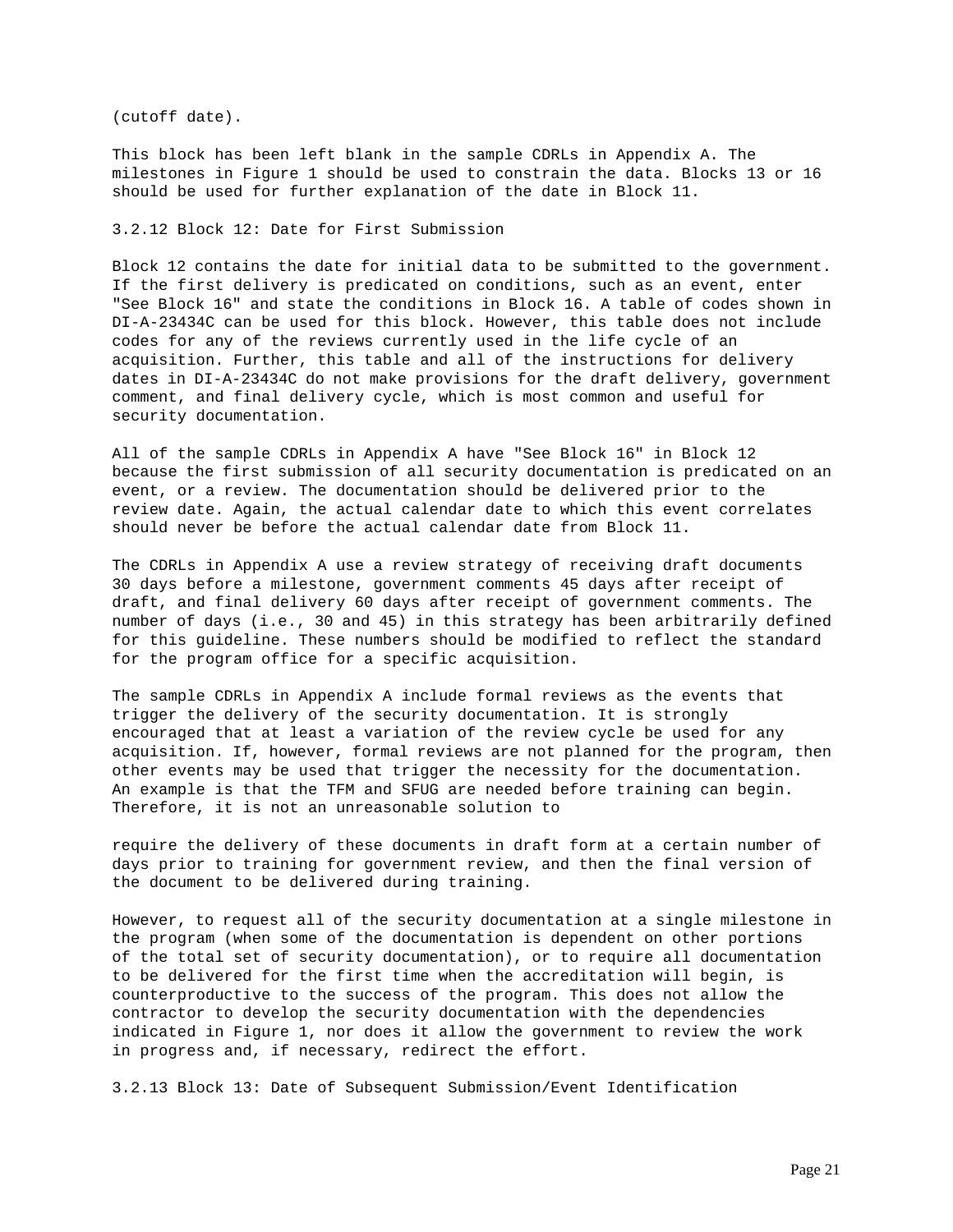Block 13 contains the date on which subsequent submissions of the data should be made. If the subsequent submissions are keyed to an event, "See Block 16" should be entered.

All of the sample CDRLs in Appendix A have "See Block 16" in Block 13 because subsequent submissions are predicated on an event, or a review, or the contractor receipt of government comments. The date of any subsequent submissions should never be prior to the date of the first submission.

The discussion on the events, which trigger the first submission of data (block 12) contained in the preceding subsection, applies to this block also. Blocks 12 and 13 should be consistent in their approaches. For example, if formal reviews are used in Block 12, formal reviews should also be used in Block 13. If, on the other hand, another type of event (e.g., start of training) is used in Block 12, that type of event should also be used in Block 13. This will help to avoid the problem of delivering subsequent submissions (Block 13) prior to the first submission (Block 12).

## 3.2.14 Block 14: Distribution and Addressees

Block 14 contains the code of addressees and the number of copies (regular and reproducible) to be sent to each addressee. Regular copies required should be indicated to the left of a slash mark and reproducible copies to the right (i.e., DDC 20/0). The type of the reproducible copies should be explained in Block 16. Regular copies are clean copies, and reproducible copies are copies on some reproducible medium (e.g., vellum, negatives). Since reproducible copies incur an additional cost to create (e.g., cost of the medium plus the cost of making the copy), this form of delivery should be limited to only those parties having a legitimate need for the item. The first addressee shown should be the acceptance activity, if acceptance by DD Form 250 is to be accomplished at the destination. This block may be continued in Block 16.

Documents are usually delivered via removable media, electronic connection, or hardcopy. Any other delivery instructions which are appropriate for the specific acquisition may be included in Block 16 of the CDRL. The Formal Top-Level Specification and the TCB Verification Report, unlike the other documents developed from the DIDs included in this tutorial, may consist of computer listings as opposed to text documentation. The CDRLs for these two documents should permit computer-readable media, the listings for which would be voluminous.

# 3.2.15 Block 15: Total

Block 15 contains the total number of regular and/or reproducible copies. This number may be obtained by adding all of the insertions in Block 14. Regular copies should be indicated to the left of the slash mark and reproducible copies to the right.

# 3.2.16 Block 16: Remarks

Block 16 contains all pertinent data item information not specified elsewhere on the form and any required amplification of other block inputs. Always enter the identification, "Block \_\_" of the DD Form 1423-1 being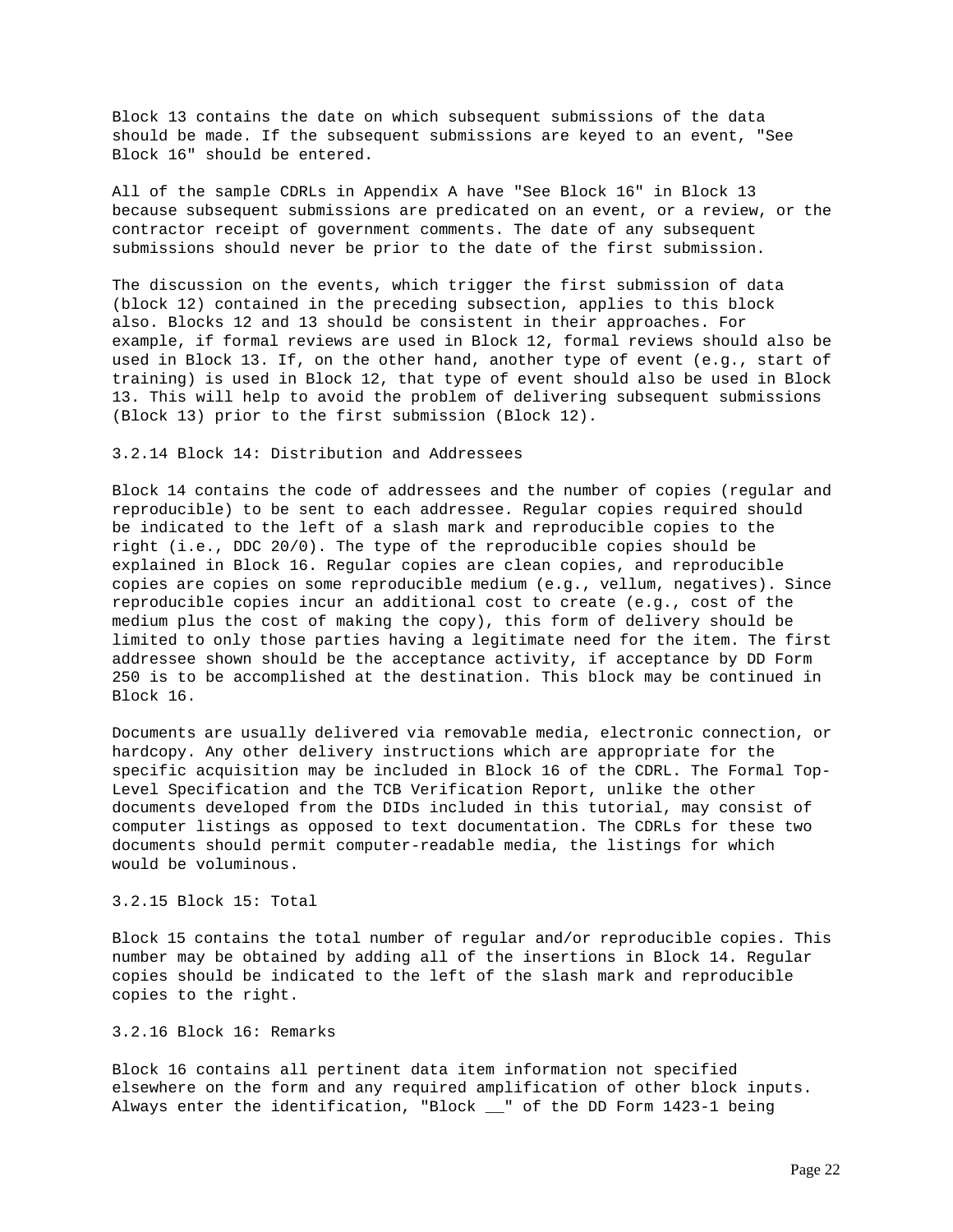addressed before each informational sentence(s).

Block 16 is also used to tailor the DID specified in the CDRL. Section 5 of this guideline discusses the specific tailoring instructions for each of the security DIDs.

3.2.17 Blocks 17 through 26

Blocks 17 through 26 do not cite contractual information but are used in negotiating and preparing the contract (not within the scope of this guideline).

4 DATA ITEM DESCRIPTION MODIFICATION

4.1 What is a Data Item Description?

A DID (DD Form 1664) delineates the data preparation instructions necessary to formulate a document. It is used to define the data required of a contractor, including the data content, preparation instructions, format, and intended use. DIDs are structured to facilitate the tailoring (deletion) of requirements not applicable to a specific acquisition. Cautions on the use of tailoring are included in subsection 4.3.

The AMSDL identifies all source documents and related DIDs approved for use in defense contracts. These DIDs are reviewed by a board before being included on the list. Once on the list, the DID is maintained by the originating component and the Office of Primary Responsibility (OPR). These DIDs are available for use by any government component. The DIDs included as Appendix B of this guideline are being listed in the AMSDL.

Occasionally, a documentation requirement exists for which a DID is not available on the AMSDL. One-time DIDs may be developed in this case for a specific acquisition. Cautions on the use of one-time DIDs are included in subsection 4.3. One-time DIDs may only be published by appropriate authorized DoD offices.

DIDs are used for various purposes during the life cycle of an acquisition. During the procurement process, a DID is used by the government to specify the deliverables that will be required during the contract. The contractor uses the DID to estimate the cost of the documentation delivery during contract performance.

During contract performance, a DID is used by a contractor to guide documentation development for a contract. A DID must have enough explicit direction for the development of the documentation. If this is not the case, there is no guarantee that the documentation delivery will satisfy the requirements of the government. However, oversimplifying the requirements of the document in a DID may prohibit the use of existing documentation.

Finally, a DID is used by the government to evaluate the completeness of documentation deliveries. It is the "ruler" that indicates what was supposed to be delivered, and, as such, it is used to determine whether the delivery has met the criteria of the DID. Using the DID, the government cannot evaluate the technical aspects of the deliverable, but is able to determine whether the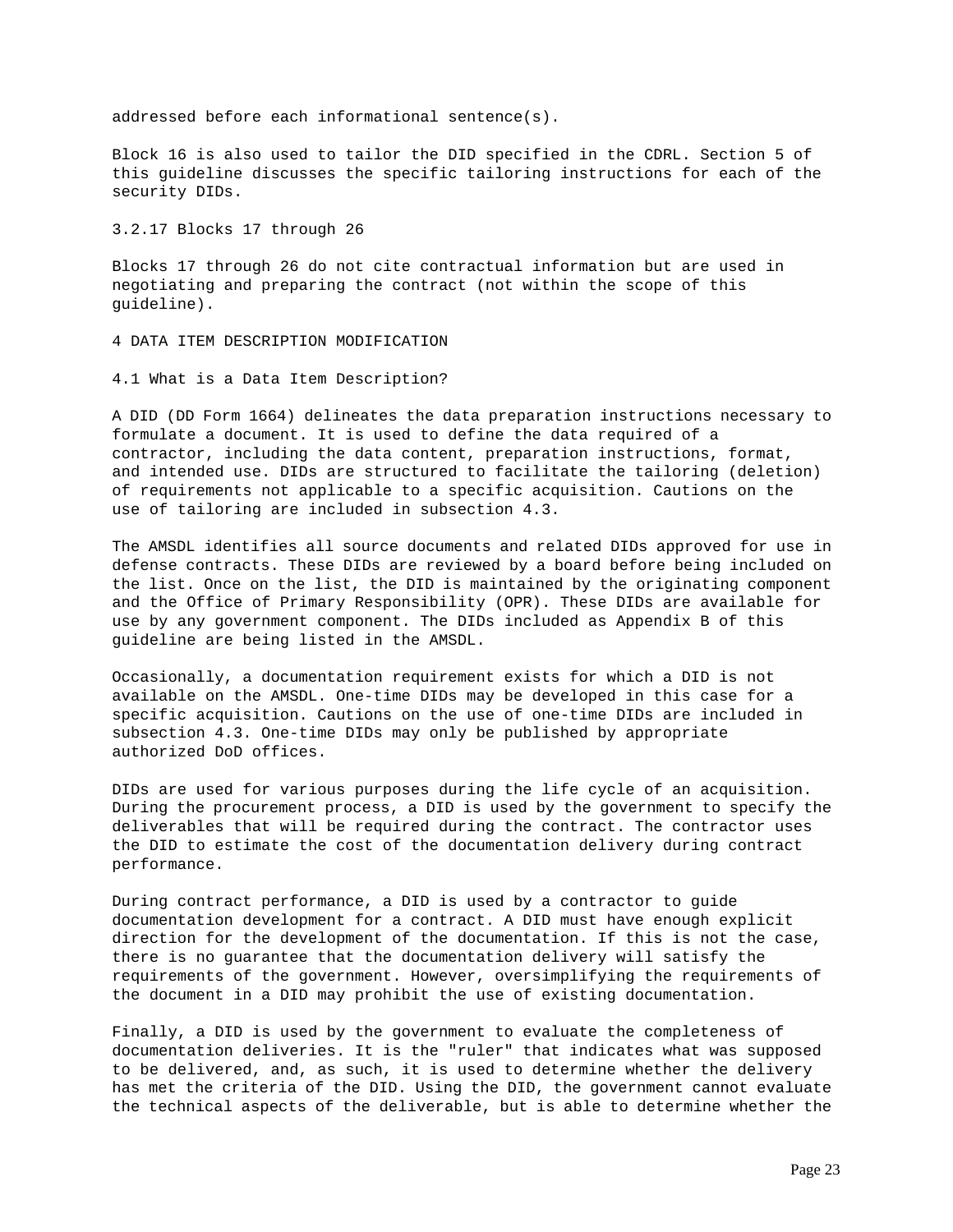document contains the correct types of information.

### 4.2 Tailoring Overview

Tailoring is the process of evaluating individual potential requirements in a selected DID to determine their pertinence and cost-effectiveness for a specific system acquisition, and tailoring (deleting) those requirements to ensure that each contributes to an optimal balance between need and cost. DIDs must be structured to facilitate the tailoring (deletion) of requirements not applicable to a specific acquisition (see DoD-STD-963A: Section 4.5.4). Thus, tailoring of DIDs involves deleting those requirements that are not needed. It is intended to eliminate unnecessary and duplicative requirements. For DIDs on the AMSDL, requirements may be deleted or partially deleted, but not modified to add requirements to the DID.

Tailoring should be performed during the acquisition process. As objectives and tasking change during that process, tailoring decisions for each contract will change accordingly. The tailoring for a given contract is an incremental activity. Draft tailoring prepared by the contracting agency will be refined based on inputs from the user and support personnel, potential bidders, and other interested parties.

General tailoring guidance is provided in Military Handbook (MIL-HDBK)-248B, Military Handbook, Acquisition Streamlining. MIL-HDBK-248B is the basis for the tailoring guidance in this guideline.

### 4.2.1 Reasons for Tailoring

Requirements that are not mandated by law or established DoD policy, and do not contribute to operational effectiveness and suitability or effective management of acquisition, operation, or support, should be excluded from an acquisition. Implementing policies in DoD organizations repeat and amplify this high-level statement. Therefore, the acquisition initiator should select and tailor technical requirements to acquire only those technical data essential to carrying out the acquisition strategy.

Advantages that can be achieved through tailoring to specific requirements of an acquisition are the following:

\*Avoid unneeded activities, controls, and practices.

\*Eliminate duplicative requirements that may be invoked when multiple DIDs are on contract.

\*Expedite performance of a project by avoiding unnecessary requirements. This may reduce the schedule and allow the delivery of products sooner.

It is important to balance the tailoring decisions between near-term savings of cost and time and possible long-term adverse effects. Sample trade-offs made during the tailoring process are as follows:

\*Eliminating requirements from user and administration documents can save time and money in the initial development, but may have severe negative effects on the long-term cost of using and supporting the program.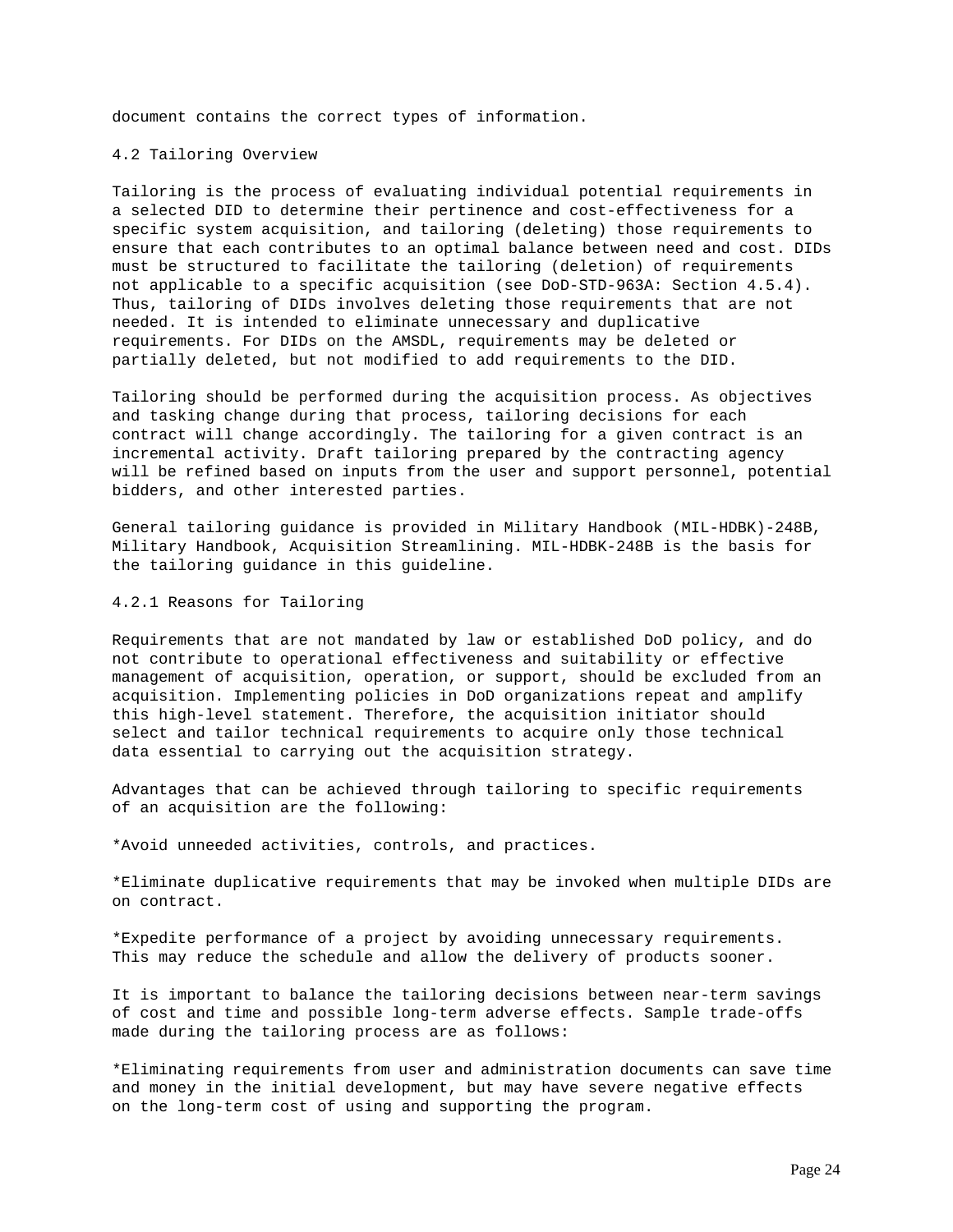\*Eliminating stages of testing can save time and money in the short term, but can result in reduced quality, and expensive and time-consuming rework if the product is delivered before it is ready.

\*Reducing requirements from security analysis documentation can save time and money in the short term, but can result in loss of data and possibly a compromise if the product is not built securely.

\*Reducing requirements for configuration management can save time and money in the short term, but can result in expensive and time-consuming recovery procedures if the program loses track of hardware, firmware, software, and documentation versions.

4.2.2 Tailoring Responsibilities

It is important for the government program manager to involve all key system acquisition participants in the tailoring process. These participants include:

\*Technical staff in, and available to, the program office, such as software engineering, configuration management, security engineering, quality assurance, and test personnel.

\*Contract Administration Service and contracting office personnel.

\*User and support personnel.

\*Development contractors. It is highly desirable to solicit potential contractor input early in the tailoring process. This may be done before the RFP, for a draft RFP, or for the final RFP.

In a best value environment, contractors may also be permitted to propose tailoring in their proposal, their Best and Final Offer (BAFO), and during contract negotiations in order to refine cost and schedule impacts.

This team approach has significant benefits. With each participant contributing specialized expertise, the government program manager can arrive at a sound, informed tailoring approach. However, it is essential that the security support personnel review the tailoring decisions to ensure that specified requirements are met. The final decisions, subject to appropriate review, remain the responsibility of the government program manager.

## 4.3 Cautions on Using Tailoring and One-Time DIDs

The two defined alternatives to using the standard AMSDL DIDs as they exist on the list are to tailor the DID for the specific operational environment and to develop one-time DIDs for the specific system.

Tailoring of DIDs, using Block 16 of the CDRL, is a very useful tool to procure only the documentation that is needed. However, tailoring can be overused. When a DID is tailored too much, security information that will be needed for certification, accreditation, or operational maintenance may be tailored out of the DID. If the security documentation that is needed during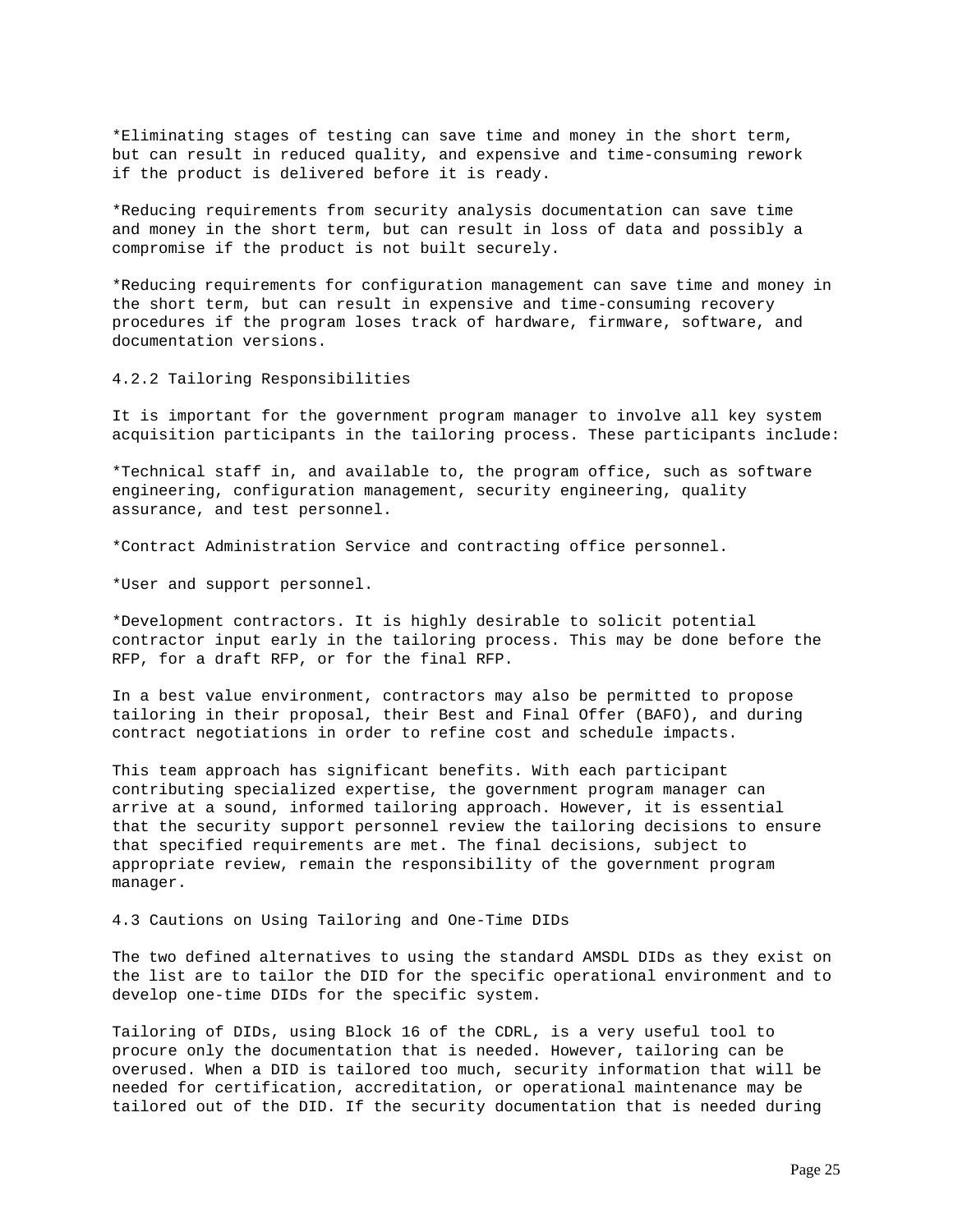the entire life cycle is not complete, the cost of procuring the documentation at a later date may be prohibitive to the acquisition.

On the other hand, each of the DIDs included with this guideline has the requirements for the full spectrum of TCSEC classes. If the program aims at a particular TCSEC class, then the higher TCSEC class requirements should be tailored out of the DID. Failure to tailor out the higher TCSEC class documentation requirements may provide a prohibitive cost to the program. COTS documentation will not likely provide the assurance for a higher level than the product has been evaluated.

One-time DIDs are useful to address specific operational or environmental requirements. However, a one-time DID can cause the data to be more expensive, especially if the DID is too specific. One-time DIDs should never specify the format that must be used for any documentation. The chances of any COTS documentation complying with a specific format of a one-time DID are remote.

## 4.4 Tailoring Recommendations

There are general recommendations to be followed when using CDRLs to tailor security DIDs. The tailoring of formatting instructions can be useful and cost effective. However, the archiving of tailoring decisions protects decisions and avoids misunderstandings.

#### 4.4.1 Formatting Tailoring Recommendations

The DID for any data item describes the specific contents of a document. However, when COTS documentation is preferred, the format of the document should not be defined by the government. Whenever it is cost-effective, data should be acquired in the format specified by the contractor rather than that of the government to enable and encourage the delivery of COTS documentation. Much of the basic data are prepared by the contractor in connection with design, development, testing, and manufacturing of a COTS product. In such instances, the cost impact of a government contract requirement for COTS data becomes significant only if the COTS documentation must be reformatted or delivered to meet unrealistic schedules.

### 4.4.2 Archiving Tailoring Decisions

The tailoring decisions made can be of use to responsible managers in the future and to other project managers who face similar tailoring decisions. A file should be established of the tailoring decisions, rationale for those decisions, and lessons learned as the project proceeds. This file will prevent future managers from inadvertently changing key decisions and will clarify the trade-offs and key considerations made in support of the tailoring decisions. This information should be available to all technical offices working on security.

#### 5 DATA ITEM DESCRIPTION TAILORING INSTRUCTIONS

## 5.1 Data Item Description Format

The DID form itself consists of 11 blocks. These blocks are expanded in accordance with DoD-STD-963A, Preparation of Military Standard, Data Item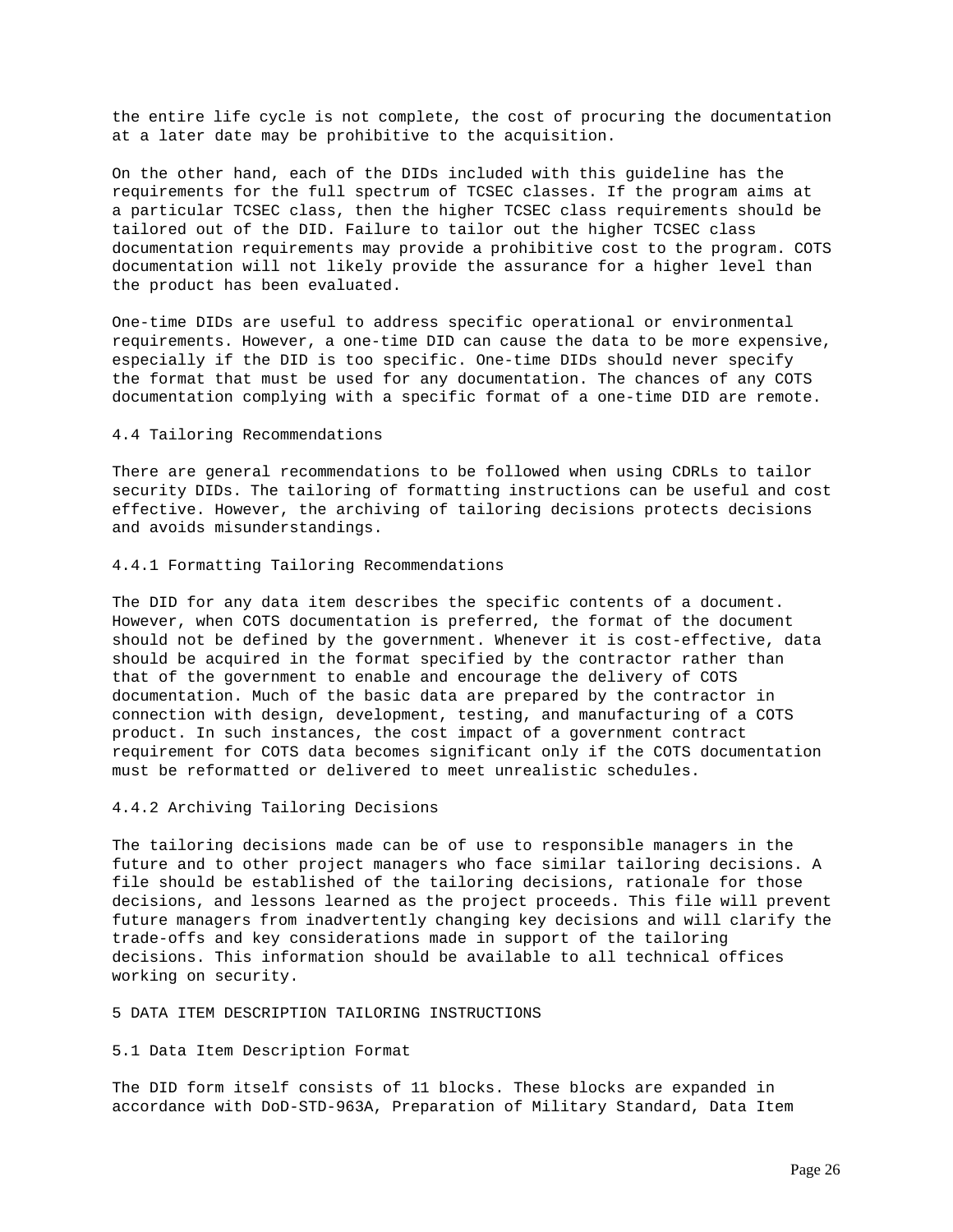Descriptions. The information needed in the document is included in these blocks and shown in Appendix B. The blocks are:

\*Block 1 - Title

\*Block 2 - Identification Number

\*Block 3 - Description/Purpose

\*Block 4 - Approval Date

\*Block 5 - Office of Primary Responsibility (OPR)

\*Block 6 -Defense Technical Information Center (DTIC) Applicable and Government-Industry Data Exchange Program (GIDEP) Applicable

\*Block 7 - Application/Interrelationship

\*Block 8 - Approval Limitation

\*Block 9 -Applicable Forms and Acquisition Management Systems Control (AMSC) Number

\*Block 10 -Preparation Instructions

\*Block 11 -Distribution Statement

The security DIDs included with this guideline, except the Test Procedure and Test/Inspection Reports, have a further breakdown to Block 10. [The Test Procedures and Test/Inspection Reports DIDs are generic DIDs that have not been written explicitly for security documentation. They need to be tailored to delete extraneous requirements that are not related to security.] Block 10.1 contains the format of the delivered document, and 10.1.1 contains the specific formatting instructions. All subsequent subsections in Block 10 contain the technical content requirements for the specific document, with Block 10.2 containing the requirements for all TCSEC classes and subsequent subsections containing the different class level specific documentation content requirements.

For CDRL, DID, and SOW correlation at each level of trust identified in the TCSEC, we refer the reader to pg. 41, Volume 2 of this Procurement Guideline series.

# 5.2 General Tailoring Instructions

There are some general tailoring instructions that apply to the security DIDs included in Appendix B of this guideline. The following subsections discuss the use of tailoring to allow evaluation documentation reuse for an acquisition, the subjective index, and other document referencing in the security documentation. These instructions apply to all of the security DIDs in Appendix B except for the Test Procedures and Test/Inspection Reports DIDs. The Test Procedures and Test/Inspection Reports DIDs are generic DIDs that can be easily applied for security documentation.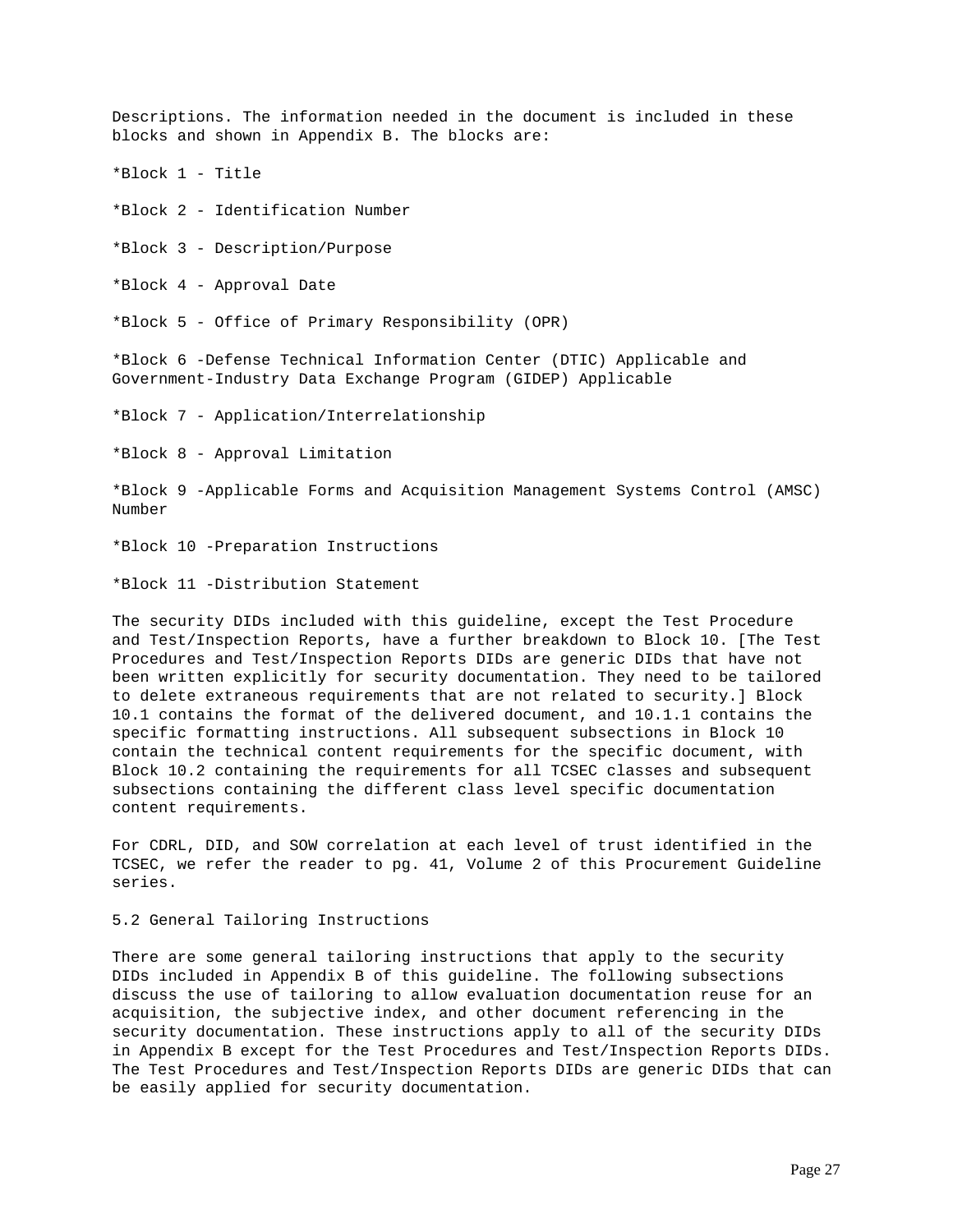#### 5.2.1 Tailoring to Allow NCSC-Approved Documentation

None of the DIDs included, or any of the tailoring instructions presented here, preclude the use of the same documentation accepted by the NCSC during the evaluation of a product. Words should be included either in the SOW or in Block 16 on the CDRL indicating that the format agreed on during evaluation is acceptable for the acquisition.

# 5.2.2 Subjective Index

A subjective index is required in subsection 10.1, subparagraph l, of all the DIDs written for this guideline. This subjective index can be very useful for the reader of a document to find a specific subject in a large document. However, an extensive index can be very expensive to produce. The cost of the index will be transferred to the government. If the subjective index is determined by the government to be needed, that portion of subsection 10.1 should not be tailored out of the DID. However, if the index is not necessary for the acquisition, "Delete 10.1 subparagraph l" should be included in Block 16 of the CDRL.

## 5.2.3 Referencing

All of the documents created from the DIDs in this guideline, except the Security Features User's Guide and the Security Test Plan, should use referencing to other documents to satisfy the requirements of the DID. The documents that can be easily referenced are government-furnished documents, prior deliverables of the contract, or commercial documentation. All of this documentation is readily available to the government. Any references should summarize the content of the referenced material. An explicit reference to the original material (e.g., subparagraph, table, figure) should be provided. These reference requirements enable the reader of the security document to determine whether it is worthwhile to refer to the other document prior to referencing it. A note in Block 16 of the CDRL or the SOW can allow/ encourage this referencing.

The SFUG and Security Test Plan should not permit referencing unless authorized by the procuring activity or as specified in the CDRL. The SFUG is a user's guide that would be cumbersome to use if it were not selfcontained, and the Security Test Plan would be unmanageable if testers were required to reference other documents during security testing.

# 5.3 Specific Tailoring Instructions

The following subsections discuss the specific tailoring instructions for each security document. This discussion includes the instructions to tailor the DID at each TCSEC class. Subsection 10.2 of each DID contains the general documentation requirements for all of the TCSEC classes of the document. Any TCSEC documentation requirements that are specific to certain classes are included in the DIDs in subsections 10.3 or higher. Samples CDRLs for each document at each class are included in Appendix A.

## 5.3.1 Security Features User's Guide (SFUG)

Referencing to other documents should not be allowed in the SFUG. This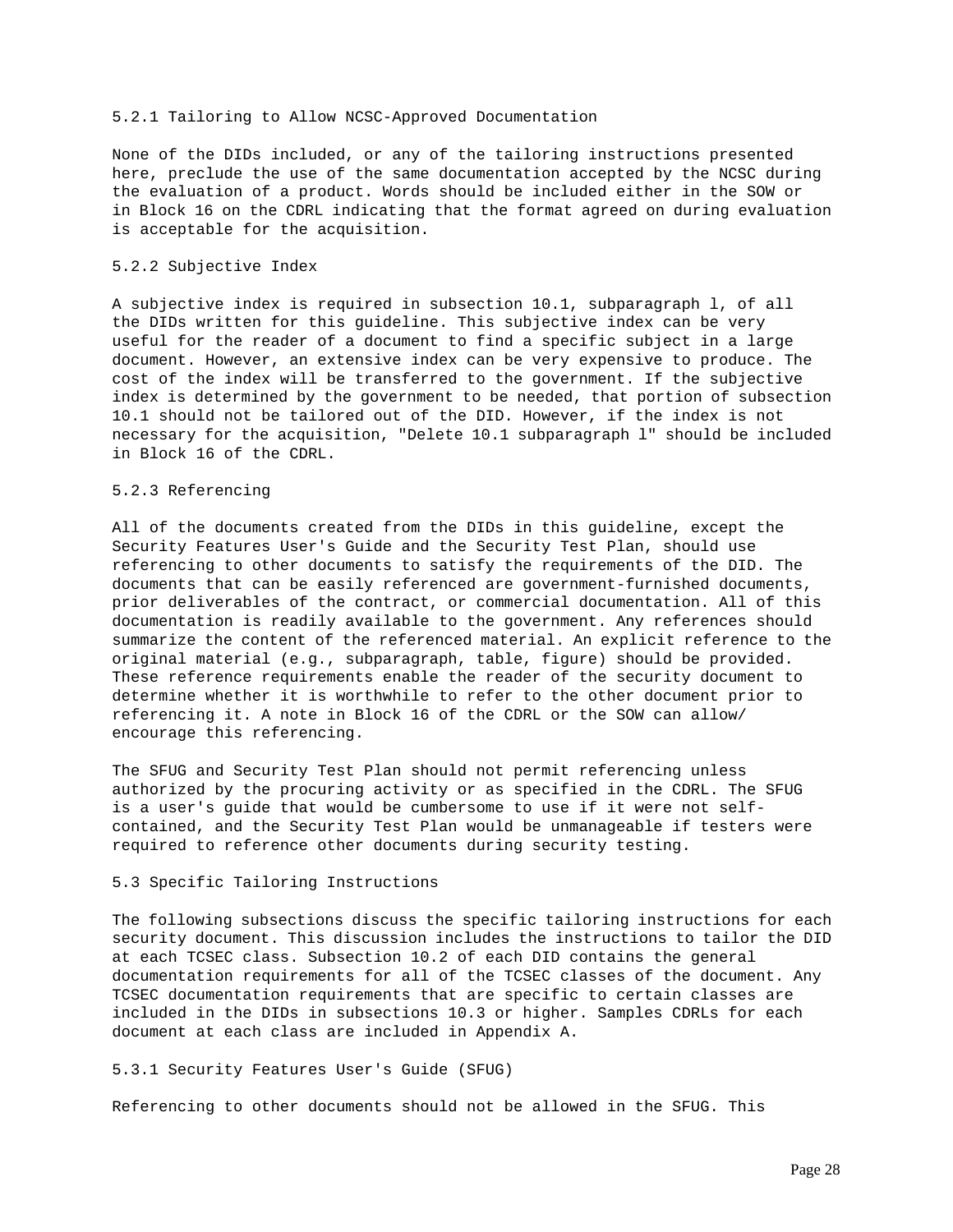restriction can be indicated in the SOW or the CDRL for the SFUG. The SFUG is a user's guide that would be cumbersome to use if the user were required to reference other documentation, as described above.

The SFUG is required by the TCSEC at Class C2 and above. Subsection 10.2 contains the general information required at all class levels of the document. For a TCSEC Class C2 and B1 product or equivalent system, subsections 10.3 and 10.4 should be deleted. For a TCSEC Class B2 product or equivalent system, subsection 10.4 should be deleted. Finally, for a TCSEC Class B3 and A1 product or equivalent system, subsection 10.3 should be deleted. Sample CDRLs for each of these TCSEC Classes are included in Appendix A.

5.3.2 Trusted Facility Manual (TFM)

The TFM is required by the TCSEC at Class C2 and above. Subsection 10.2 contains the general information required at all class levels of the document. For TCSEC Class C2, subsections 10.4 through 10.7 should be deleted. For a TCSEC Class B1 product or equivalent system, subsections 10.5 through 10.7 should be deleted. For TCSEC Class B2, subsections 10.6 and 10.7 should be deleted. For a TCSEC Class B3 product or equivalent system, subsection 10.7 should be deleted. Finally, for TCSEC Class A1, all of the subsections of 10 should be addressed in the TFM. Sample CDRLs for each of these TCSEC Classes are included in Appendix A.

5.3.3 Philosophy of Protection Report

The Philosophy of Protection Report is a good overview security document to require as part of a proposal for a program. Since it describes the security philosophy for the program at a high level without implementation specifics, the report can assist the evaluators in determining the validity of the proposed solution. The requirement for the document should be included in the proposal preparation instructions so that this document is available during proposal evaluation. The document should also be included in the SOW for post-award refinements.

The Philosophy of Protection Report is required in the TCSEC for Class C2 and above classes. No tailoring is required; the document is the same for all TCSEC classes.

5.3.4 Informal Security Policy Model

The Informal Security Policy Model is required by the TCSEC at Class B1 if the Formal Security Policy Model does not exist. It is the responsibility of the procurement initiator to determine whether an informal or formal security policy model should be required. Generally, if formal proofs are envisioned, then the Formal Security Policy Model should be required. Otherwise, the Informal Security Policy Model is sufficient.

No tailoring is required for the Informal Security Policy Model since the document is only applicable at one TCSEC class. A sample CDRL is included in Appendix A.

5.3.5 Formal Security Policy Model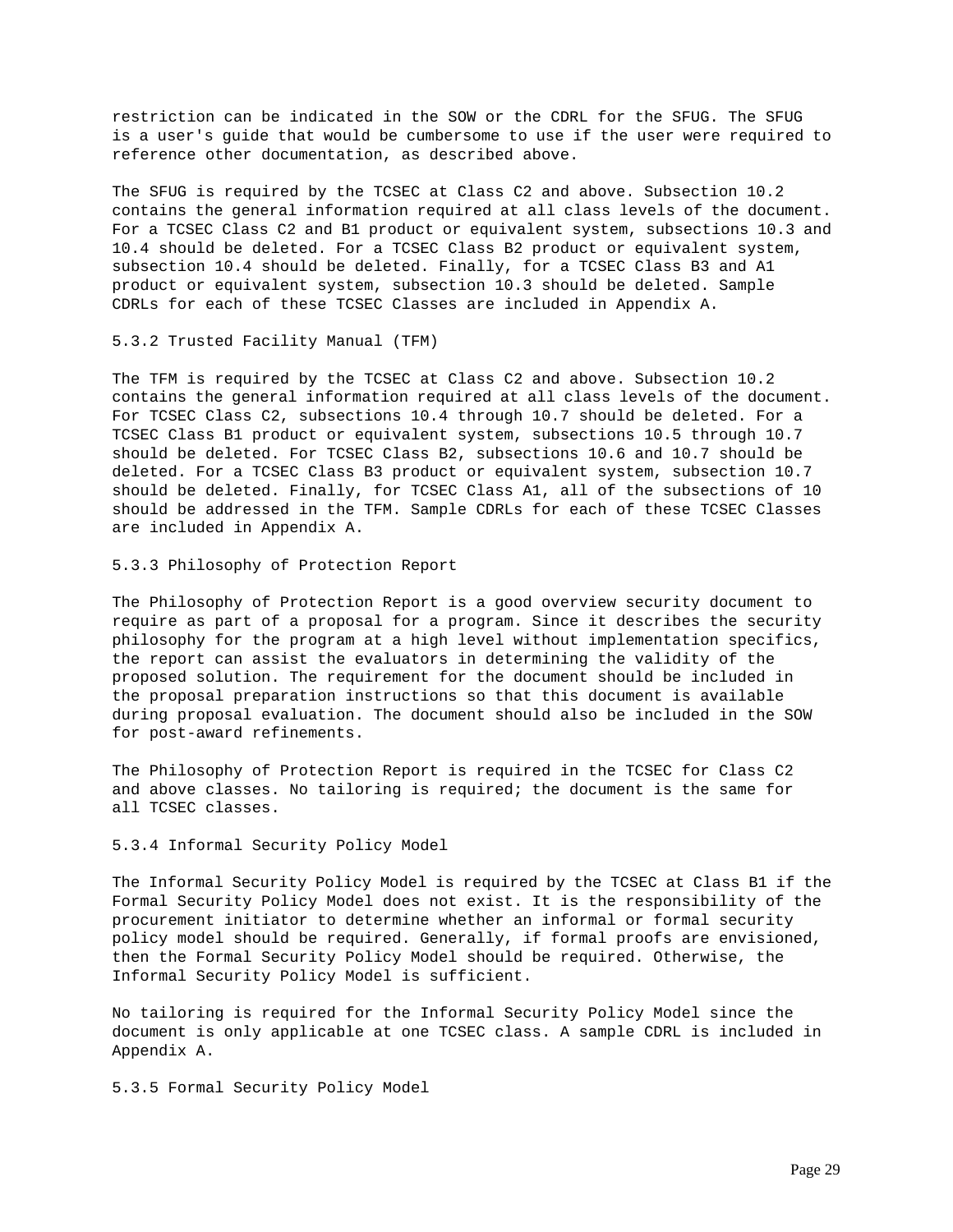The SOW portion, which calls out the CDRL and corresponding DID for the Formal Security Policy Model, should indicate that an NCSC-endorsed formal specification and verification system should be used at TCSEC Class A1 [TCSEC, Section 4.1.3.2.2]. Refer to pg. 41, Volume 2, of this Procurement Guideline series for associated SOWs which support the use of the Formal Security Policy Model DID. This will ensure the foundation on which this assurance documentation is based. If the developer and the software support activity are not the same, then the government needs to acquire the rights to the formal tools used to develop the formal model. This can be requested through the SOW and a separate CDRL.

The Formal Security Policy Model may be offered as a substitute for the Informal Security Policy Model at the TCSEC Class B1. However, it is required by the TCSEC at Class B2 and above. Subsection 10.2 contains the general information required at all class levels of the document. For a TCSEC Class B1 product or equivalent system, subsection 10.4 should be deleted. For TCSEC Classes B2, B3, and A1, subsection 10.3 should be deleted. Sample CDRLs for each of these TCSEC classes are included in Appendix A.

## 5.3.6 Descriptive Top-Level Specification (DTLS)

During the documentation of the design of a trusted product at the TCSEC Class B2 and above, the designer and/or documenter should keep in mind that a covert channel analysis will be required. Often the design and document can be written in more than one way at each decision point. If the need for a covert channel analysis is kept in mind when these design and documentation decisions are being made, effort may be saved during the covert channel analysis.

The DTLS is design documentation, and is closely related to the software and hardware design documentation. The requirements for the DTLS document may be satisfied in one of three ways: (1) a separate, stand-alone document in addition to the standard design documentation; (2) a brief document that includes some overview security discussion, and then provides a list of pointers into the standard design documentation; (3) completely subsumed within the standard design documentation, in which case it is necessary to identify clearly which portions of the design documents are part of the security-relevant DTLS. The SOW or the CDRL in Block 16 should indicate which of these options should be used for the DTLS for a specific acquisition.

The DTLS is required by the TCSEC at Class B2 and above. Subsection 10.2 contains the general information required at all class levels of the document. For a TCSEC Class B2 product or equivalent system, subsections 10.3 and 10.4 should be deleted. For TCSEC Class B3, subsection 10.4 should be deleted. Finally, for a TCSEC Class A1 product or equivalent system, all subsections of 10 should be addressed in the DTLS. Sample CDRLs for each of these TCSEC classes are included in Appendix A.

## 5.3.7 Formal Top-Level Specification (FTLS)

During the documentation of the design of a trusted product in an FTLS, the designer and/or documenter should keep in mind that a covert channel analysis will be required. Often the design and document can be written in a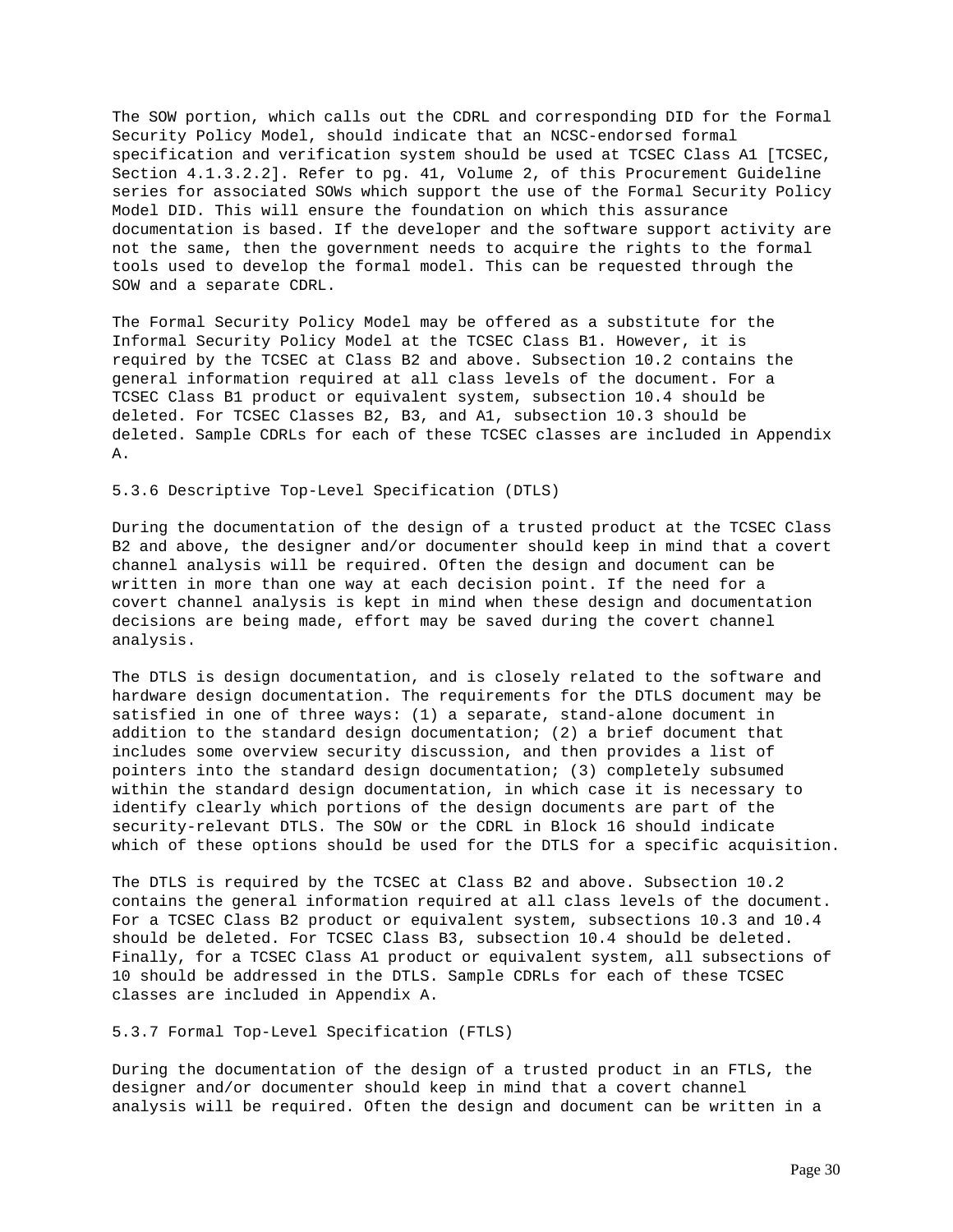couple of ways at each decision point. If the need for a covert channel analysis is kept in mind when these design and documentation decisions are being made, effort may be saved during the covert channel analysis.

The FTLS is required in the TCSEC for Class A1. No tailoring is required, since the document is only required for the one TCSEC class. A sample CDRL is included in Appendix A.

# 5.3.8 Design Specification

The Design Specification document contains the security design information requirements in the TCSEC that are not covered in any other security design document. At the lower levels, it is the only design document; therefore, it contains all of the TCSEC-required design information. At the higher levels, some of the design information exists in other documents, therefore, this design information is not contained in the Design Specification.

An example of this partitioning is the documentation of the TCB interfaces. At TCSEC Classes C2 and B1, the documentation of the TCB interfaces is contained in the Design Specification. However, at TCSEC Classes B2 and above, the DTLS is required. The DTLS contains the documentation of the TCB interfaces. Therefore, the Design Specification does not require this information above TCSEC Class B1 level.

The Design Specification is design documentation, and is closely related to the software and hardware design documentation. The requirements for the Design Specification document may be satisfied in one of three ways: (1) a separate, stand-alone document in addition to the standard design documentation; (2) a brief document that includes some overview security discussion, and then provides a list of pointers into the standard design documentation; (3) completely subsumed within the standard design documentation, in which case it is necessary to identify clearly which portions of the design documents are part of the security-relevant Design Specification. The SOW or the CDRL in Block 16 should indicate which of these options should be used for the Design Specification for a specific acquisition.

Subsection 10.2 of the Design Specification contains the general information required at all class levels of the document. For TCSEC Class C2, subsections 10.5 through 10.8 should be deleted. For a TCSEC Class B1 product or equivalent system, subsections 10.6 through 10.8 should be deleted. For TCSEC Class B2, subsections 10.3 through 10.5, 10.7, and 10.8 should be deleted. For a TCSEC Class B3 product or equivalent system, subsections 10.3 through 10.5 and 10.8 should be deleted. Finally, for TCSEC Class A1, subsections 10.3 through 10.5 should be deleted. Sample CDRLs for each of these TCSEC classes are included in Appendix A.

5.3.9 Trusted Computing Base (TCB) Verification Report

The TCB Verification Report is required by the TCSEC at Class B3 and above. Subsection 10.2 contains the general information required at all class levels of the document. For a TCSEC Class B3 product or equivalent system, subsection 10.4 should be deleted. For a TCSEC Class A1, subsection 10.3 should be deleted. Sample CDRLs for each of these TCSEC classes are included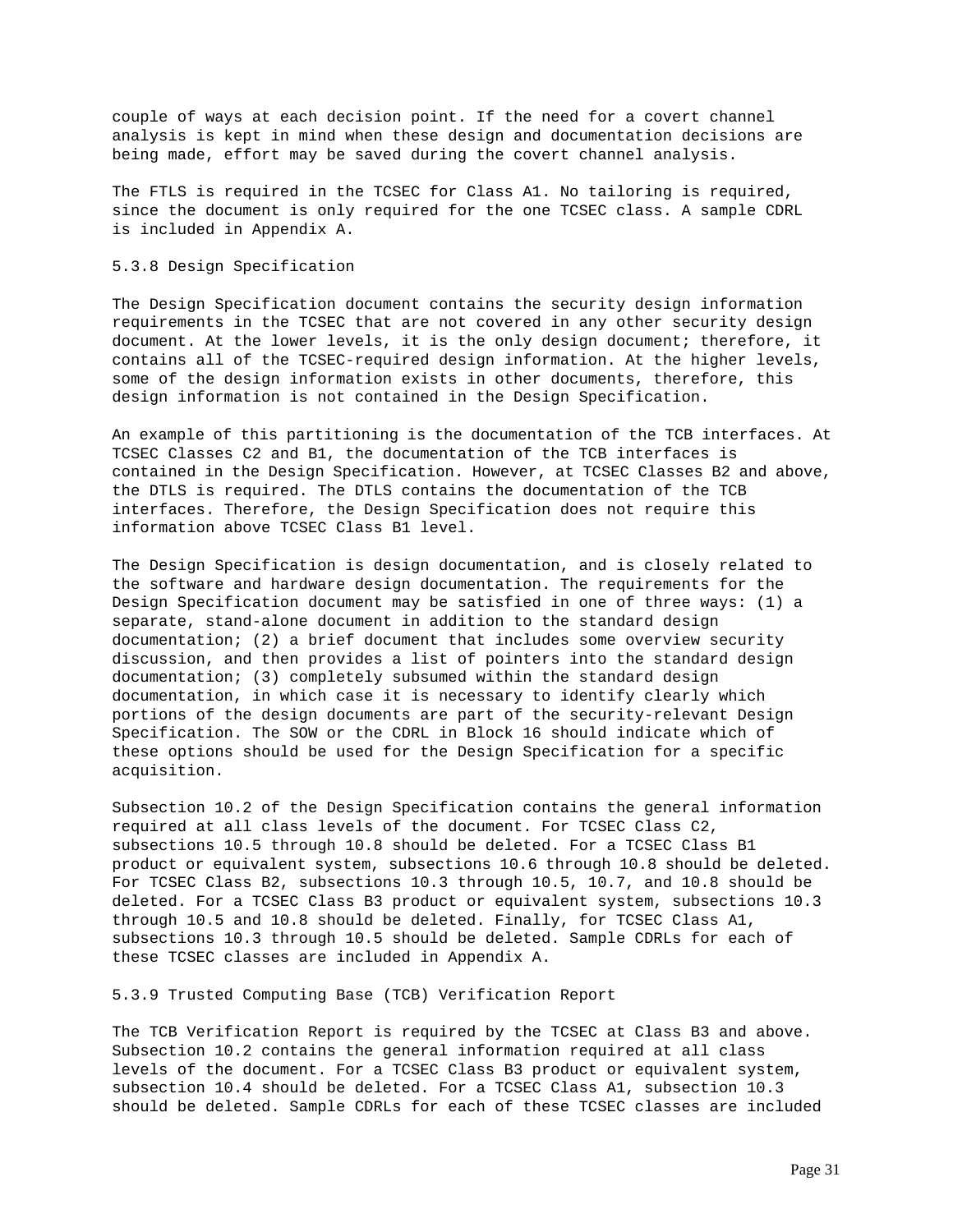in Appendix A.

5.3.10 Covert Channel Analysis Report

The Covert Channel Analysis Report is required by the TCSEC at Class B2 and above. Subsection 10.2 contains the general information required at all class levels of the document. For a TCSEC Class B2 product or equivalent system, subsections 10.4 and 10.5 should be deleted. For TCSEC Class B3, subsection 10.5 should be deleted. For a TCSEC Class A1 product or equivalent system, all of the subsections in 10 should be addressed in the report. Sample CDRLs for each of these TCSEC classes are included in Appendix A.

5.3.11 Trusted Computing Base Configuration Management Plan

The hardware and firmware, which enforce security protection, are considered a part of the TCB at the lower TCSEC classes. However, the hardware and firmware of the TCB are not required to be placed under CM control until at TCSEC Class A1 level. This is the major difference between the B3 and A1 TCB CM Plan included with this guideline.

The TCB CM Plan can be tied to the overall development and CM methodology of a project. The requirements for the TCB CM Plan may be satisfied in one of three ways: (1) a separate, stand-alone document in addition to the program CM plan; (2) a brief document that includes some overview security discussion, and then provides a list of pointers into the program CM plan; (3) completely subsumed within the program CM plan, in which case it is necessary to identify clearly which portions of the CM plan are part of the security-relevant CM plan. The SOW or the CDRL in Block 16 should indicate which of these options should be used for the TCB CM Plan for a specific acquisition.

The TCB CM Plan is required by the TCSEC at Class B2 and above. Subsection 10.2 contains the general information required at all class levels of the document. For a TCSEC Class B2 and B3 product or equivalent system, subsection 10.4 should be deleted. For TCSEC Class A1, subsection 10.3 should be deleted. Sample CDRLs for each of these TCSEC classes are included in Appendix A.

5.3.12 Test Documentation

The test documentation DIDs included in this guideline are the Security Test Plan, Test Procedures, and Test Reports. The security test plan DID was created for this guideline. The test procedure and test reports DIDs are generic DIDs that can be used for Security Test Procedures and Test Reports. The following subsections provide the tailoring instructions for these DIDs.

# 5.3.12.1 Security Test Plan

Referencing to other documents should not be allowed for the Test Plan. This restriction can be indicated in the SOW or the CDRL for the Security Test Plan. It would be unmanageable if testers were required to reference multiple documents during testing, as described above.

Generally, Security Test Plans are produced to support certification and accreditation. This support should be taken into account when calling out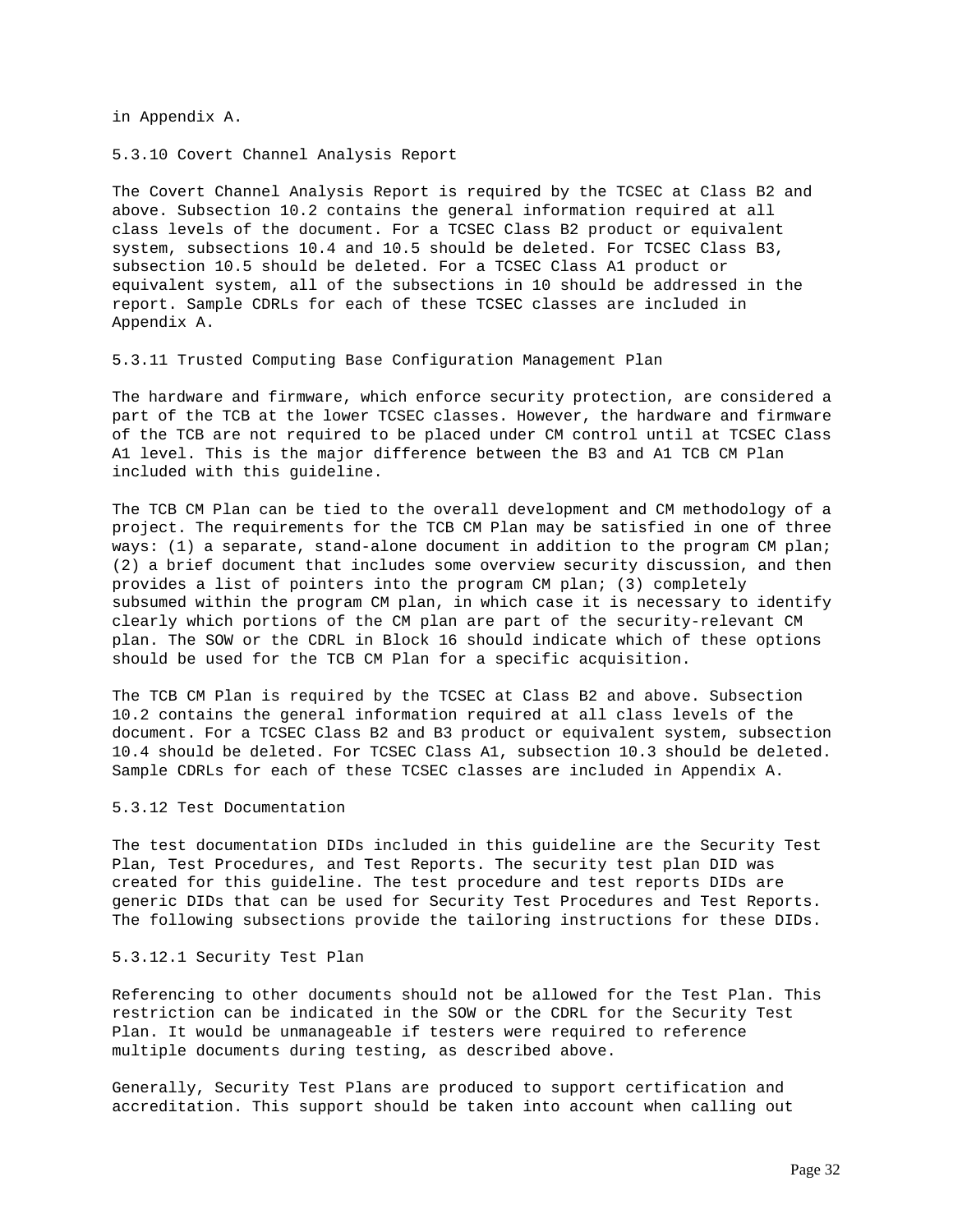the requirement for a Security Test Plan.

The Security Test Plan is required by the TCSEC at Class C2 and above. Subsection 10.2 contains the general information required at all class levels of the document. For TCSEC Class C2, subsections 10.4 through 10.9 should be deleted. For a TCSEC Class B1 product or equivalent system, subsections 10.3, and 10.6 through 10.9 should be deleted. For TCSEC Class B2, subsections 10.3, 10.4, 10.8, and 10.9 should be deleted. For a TCSEC Class B3 product or equivalent system, subsections 10.3, 10.4, 10.6, and 10.9 should be deleted. Finally, for TCSEC Class A1, subsections 10.3, 10.4, 10.6, and 10.7 should be deleted. Sample CDRLs for each of these TCSEC classes are included in Appendix A.

# 5.3.12.2 Test Procedures

The Test Procedures DID was not specifically developed for this guideline because there are no TCSEC requirements defining the content of Security Test Procedures. The requirement in the TCSEC is to provide procedures for security testing. The DID included in Appendix B for the Test Procedures is a generic DID that covers all types of information that should be included in procedures for security testing. As such, the Test Procedures DID does not need to be tailored specifically for any of the TCSEC classes. The same CDRL and DID, in Appendix A and B respectively, can be used for any TCSEC class test procedure.

However, this DID is all inclusive in nature. For that reason, there may be non-security-related requirements that are not appropriate for a specific acquisition. Therefore, the Test Procedures DID should be examined and tailored accordingly. This tailoring deletes inappropriate requirements, simplifying the resulting document.

One provision that should be included in any Test Procedures for an environment containing sensitive information is the handling of sensitive results (e.g., classified printouts) produced during testing. The SOW for the Test Procedures should include this provision.

### 5.3.12.3 Test/Investigation Reports

The Test/Investigation Reports DID included in this guideline provide "the results of development, qualification and other tests required by applicable specifications and program test plans, and to show degree of meeting specified performance objectives." From the requirements within the DID itself, the "specified performance objectives" are not the type of performance objectives in the form of timing or throughput objectives. The objectives on which this DID requires reporting are functional performance of specified requirements.

The Test/Investigation Reports DID included in this guideline was not specifically developed for this guideline because there are no TCSEC requirements reporting security testing results. The requirement in the TCSEC is to report the results of security testing. The DID included in Appendix B for Test/Investigation Reports is a generic DID that covers all types of information which should be included to report on security testing. As such, the Test/Investigation Reports DID does not need to be tailored for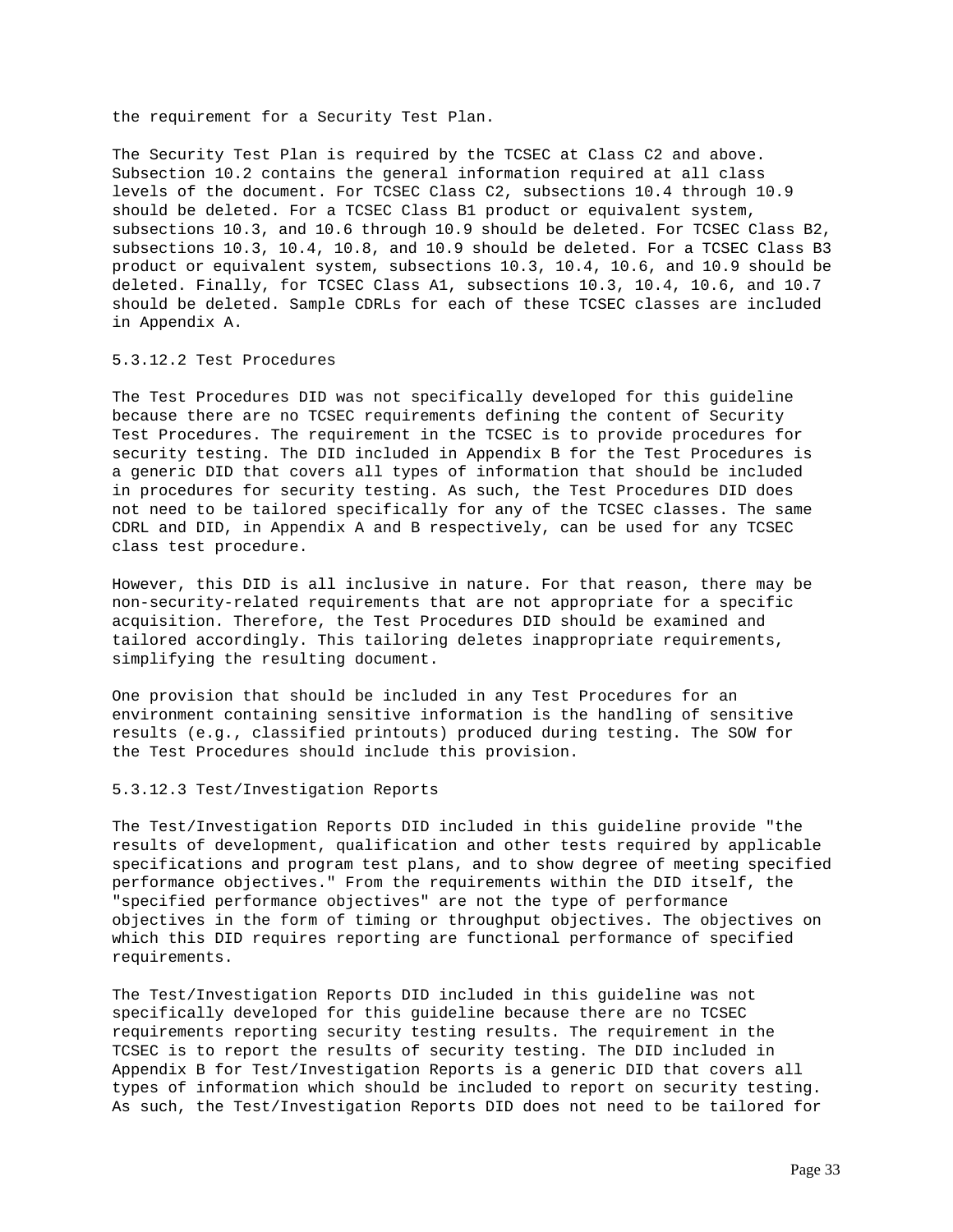any of the TCSEC classes. The same CDRL and DID in Appendix A and B respectively can be used for any TCSEC class of Test/Investigation Reports.

However, this DID is all-inclusive in nature. For that reason, there may be non-security-related requirements that are not appropriate for a specific acquisition. Therefore, the Test/Investigation Reports DID should be examined and tailored accordingly. This tailoring deletes inappropriate requirements, simplifying the resulting document.

One provision that should be included in any Test/Investigation Report for an environment containing sensitive information is the handling of sensitive results (e.g., classified printouts) produced during testing. The SOW for the Test Procedures should include this provision.

5.3.12.4 Summary of Specific Tailoring Instructions

Table 2, summarizes the contents of the previous guideline subsections. As has been noted, subsection 10.2 of each DID is applicable at each class level. For each document, subsections 10.3 through 10.9 are either not applicable or should be deleted for certain classes, as indicated in the table. (See table footnote.)

-----------------------------------------------------------------------------

# Table 2: Summary of DID Subsections to be Deleted for Each Security Document

DOCUMENT AT TCSEC CLASS

DID SUBSECTIONS TO BE DELETED

| 10.2                                    | 10.3 | 10.4 | 10.5 |   | 10.6 10.7 10.8 10.9 |   |   |  |
|-----------------------------------------|------|------|------|---|---------------------|---|---|--|
| SFUG at TCSEC class C2                  |      | Χ    | Χ    |   |                     |   |   |  |
| SFUG at TCSEC Class B1                  |      | X    | X    |   |                     |   |   |  |
| SFUG at TCSEC Class B2                  |      |      | X    |   |                     |   |   |  |
| SFUG at TCSEC Class B3                  |      | Χ    |      |   |                     |   |   |  |
| SFUG at TCSEC Class A1                  |      | X    |      |   |                     |   |   |  |
| TFM at TCSEC Clas C2                    |      |      | X    | X | X                   | X |   |  |
| TFM at TCSEC Class B1                   |      |      |      | X | X                   | Χ |   |  |
| TFM at TCSEC Class B2                   |      |      |      |   | X                   | X |   |  |
| TFM at TCSEC Class B3                   |      |      |      |   |                     | X |   |  |
| TFM at TCSEC Class A1                   |      |      |      |   |                     |   |   |  |
| Philosophy of Protection at All Classes |      |      |      |   |                     |   |   |  |
| Informal Security Policy Model Class B1 |      |      |      |   |                     |   |   |  |
| Formal Security Policy Model at B1      |      |      | Χ    |   |                     |   |   |  |
| Formal Security Policy Model at B2      |      | X    |      |   |                     |   |   |  |
| Formal Security Policy Model at B3      |      | X    |      |   |                     |   |   |  |
| Formal Security Policy Model at A1      |      | Χ    |      |   |                     |   |   |  |
| DTLS at TCSEC Class B2                  |      | Χ    | X    |   |                     |   |   |  |
| DTLS at TCSEC Class B3                  |      |      | X    |   |                     |   |   |  |
| DTLS at TCSEC Class A1                  |      |      |      |   |                     |   |   |  |
| FTLS at TCSEC Class A1                  |      |      |      |   |                     |   |   |  |
| Design Specification at C2              |      |      |      | X | X                   | X | X |  |
| Design Specification at B1              |      |      |      |   | X                   | X | X |  |
| Design Specification at B2              |      | Χ    | Χ    | X |                     | X | X |  |
| Design Specification at B3              |      | Χ    | Χ    | X |                     |   | X |  |
| Design Specification at A1              |      | Χ    | Χ    | Χ |                     |   |   |  |
| TCB Verification Report at B3           |      |      | Χ    |   |                     |   |   |  |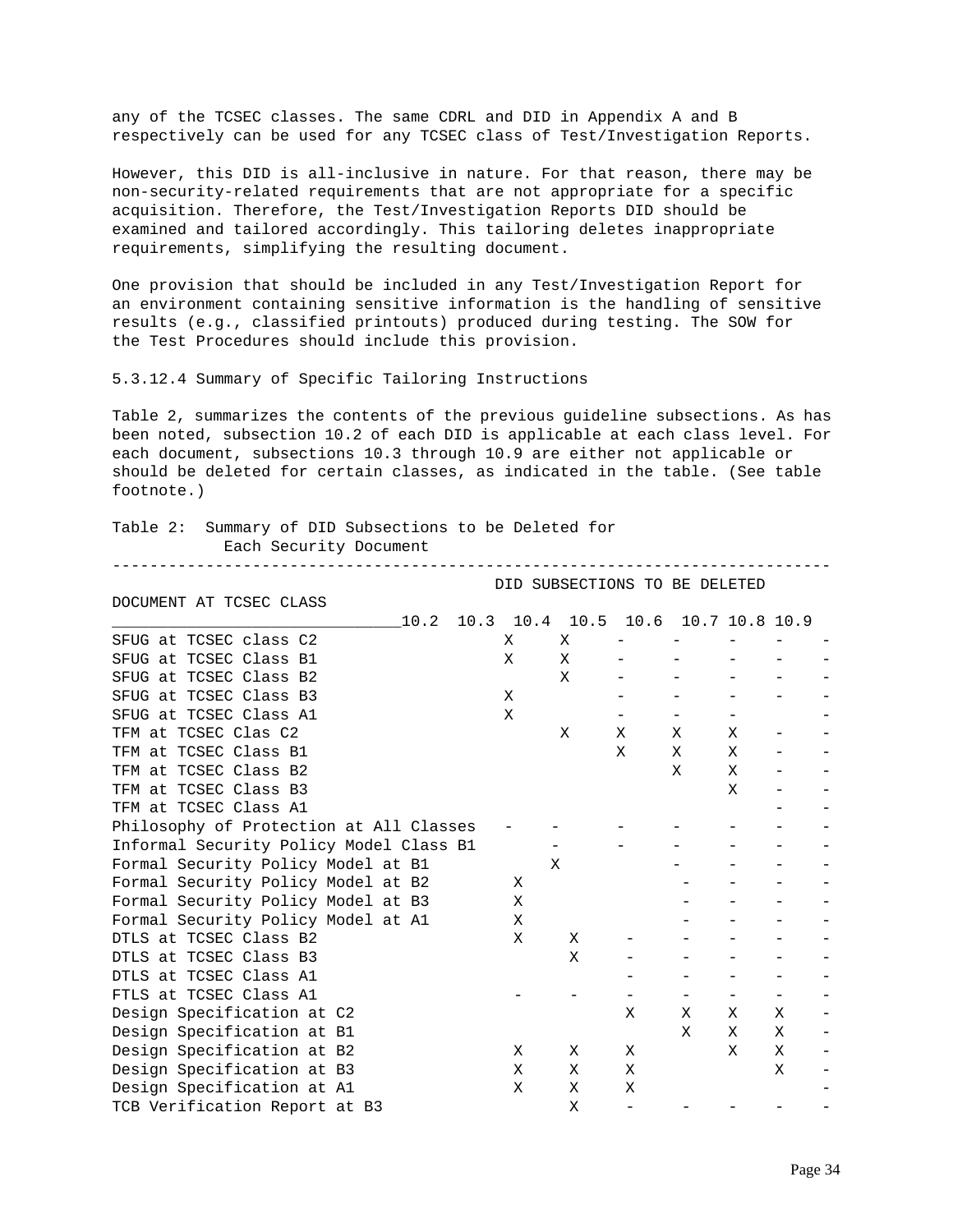| TCB Verification Report at A1        | X |   |   |   |   |   |   |
|--------------------------------------|---|---|---|---|---|---|---|
| Covert Channel Analysis Report at B2 |   | X | X |   |   |   |   |
| Covert Channel Analysis Report at B3 |   |   | X |   |   |   |   |
| Covert Channel Analysis Report at A1 |   |   |   |   |   |   |   |
| TCB CM Plan at TCSEC Class B2        |   | X |   |   |   |   |   |
| TCB CM Plan at TCSEC Class B3        |   | X |   |   |   |   |   |
| TCB CM Plan at TCSEC Class A1        | X |   |   |   |   |   |   |
| Security Test Plan at C2             |   | X | X | X | Χ | X | Χ |
| Security Test Plan at B1             | Χ |   |   | X | X | X | X |
| Security Test Plan at B2             | X | X |   |   |   | X | X |
| Security Test Plan at B3             | Χ | X |   | X |   |   | X |
| Security Test Plan at A1             | X | X |   | X | X |   |   |
| Test Procedure at All Classes        |   |   |   |   |   |   |   |
| Test/Investigation Reports at All    |   |   |   |   |   |   |   |
| Classes                              |   |   |   |   |   |   |   |
|                                      |   |   |   |   |   |   |   |

X = Delete Subsection

- = Not Applicable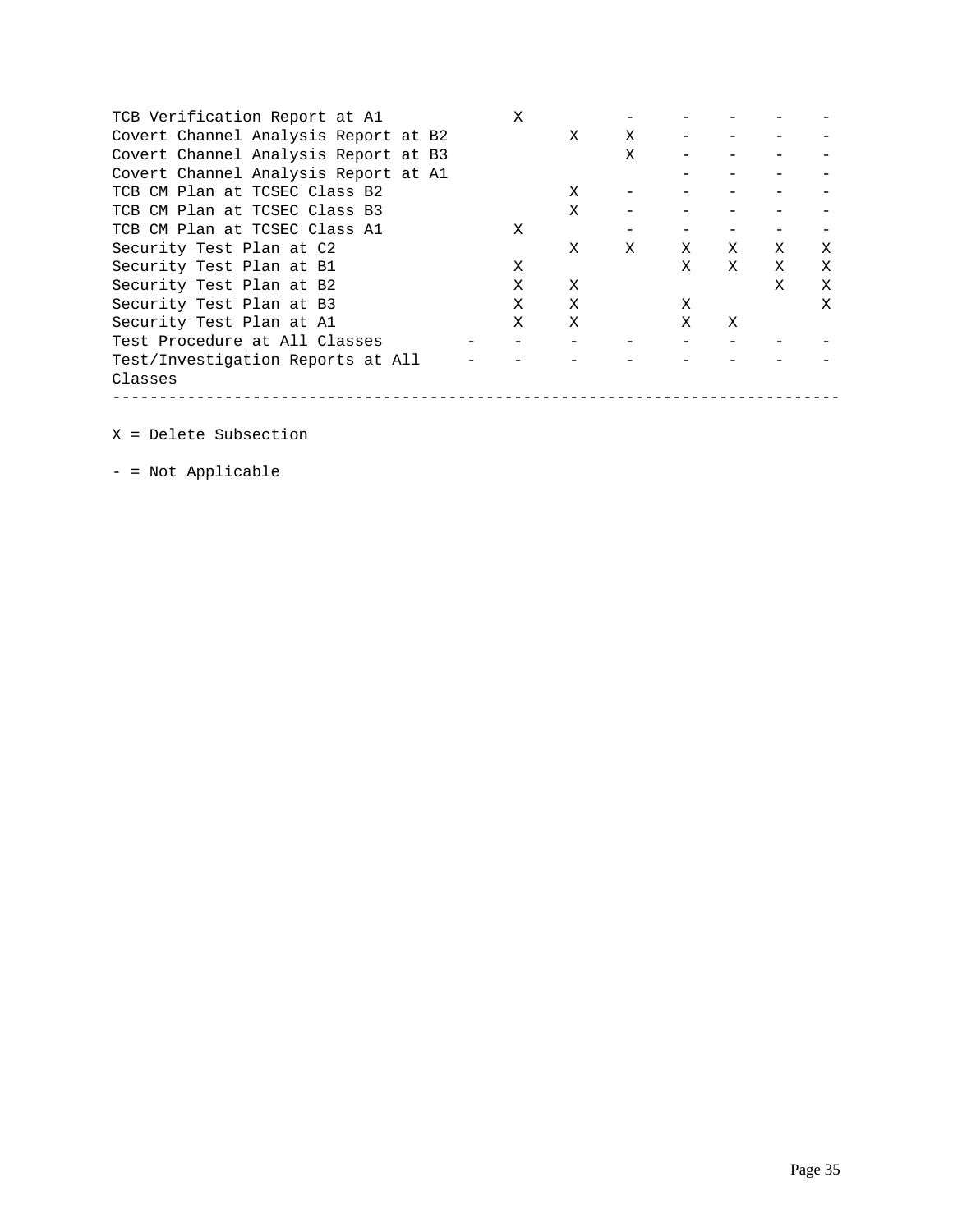# APPENDIX A - SAMPLE CDRLs FOR EACH CLASS

These CDRLs are examples the procurement initiator can use in an RFP. They can be drawn directly into the RFP for each TCSEC class. Section 3 provides a description and guidance on completing all of the blocks on the CDRL form. The blocks containing italicized information must be replaced. Block 4 of the sample uses the corresponding Data Item Description number. Block 5 uses the corresponding Statement(s) of Work (SOW) number that is found on page 41, Volume 2, of the Procurement Guideline series. The SOW number may be different according to your specific RFP numbering scheme. Block 16 of the sample CDRLs is especially noteworthy. This block can be used as is in the sample.

(To view CDRLs, reference the hardcopy.)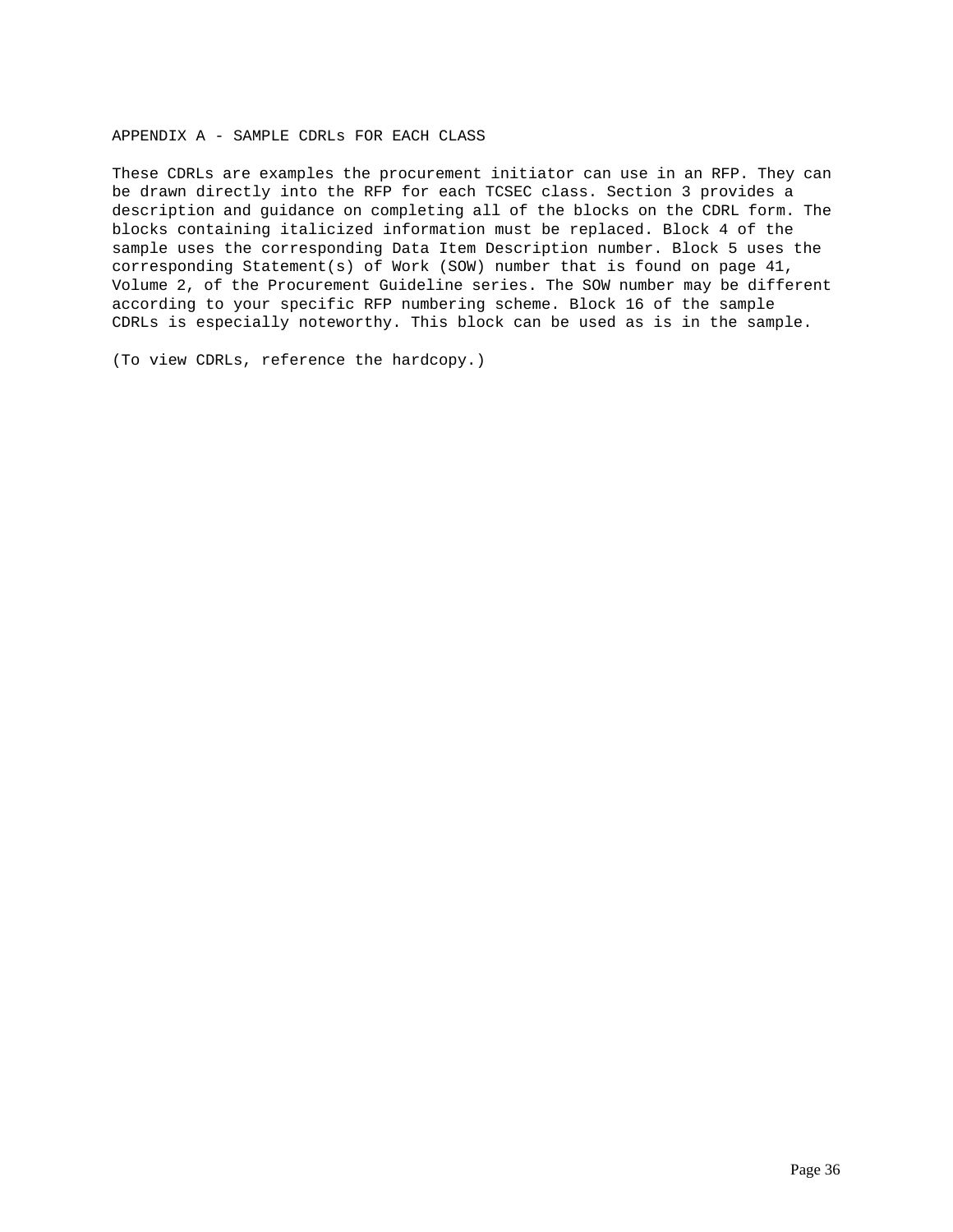# APPENDIX B - SECURITY DIDs

Fourteen security DIDs are provided in this appendix containing all of the documentation required by the TCSEC. (Reference the hardcopy to view the DIDs). These DIDs can be included in an RFP, as is, with a corresponding CDRL to tailor the DID for the specific RFP. Section 5 of this guideline provides a description of the DID form itself and tailoring instructions for each of these DIDs. The sample CDRLs in Appendix A illustrate these tailoring instructions.

The following is a list of the 14 security DIDs that are contained in the appendix: Security Features User's Guide, Trusted Facility Manual, Philosophy of Protection Report, Informal Security Policy Model, Formal Security Policy Model, Descriptive Top Level Specification, Formal Top Level Specification, Design Specification, TCB Verification Report, Covert Channel Analysis Report, TCB Configuration Management Plan, Security Test Plan, Test Procedures, and Test/Investigation Reports.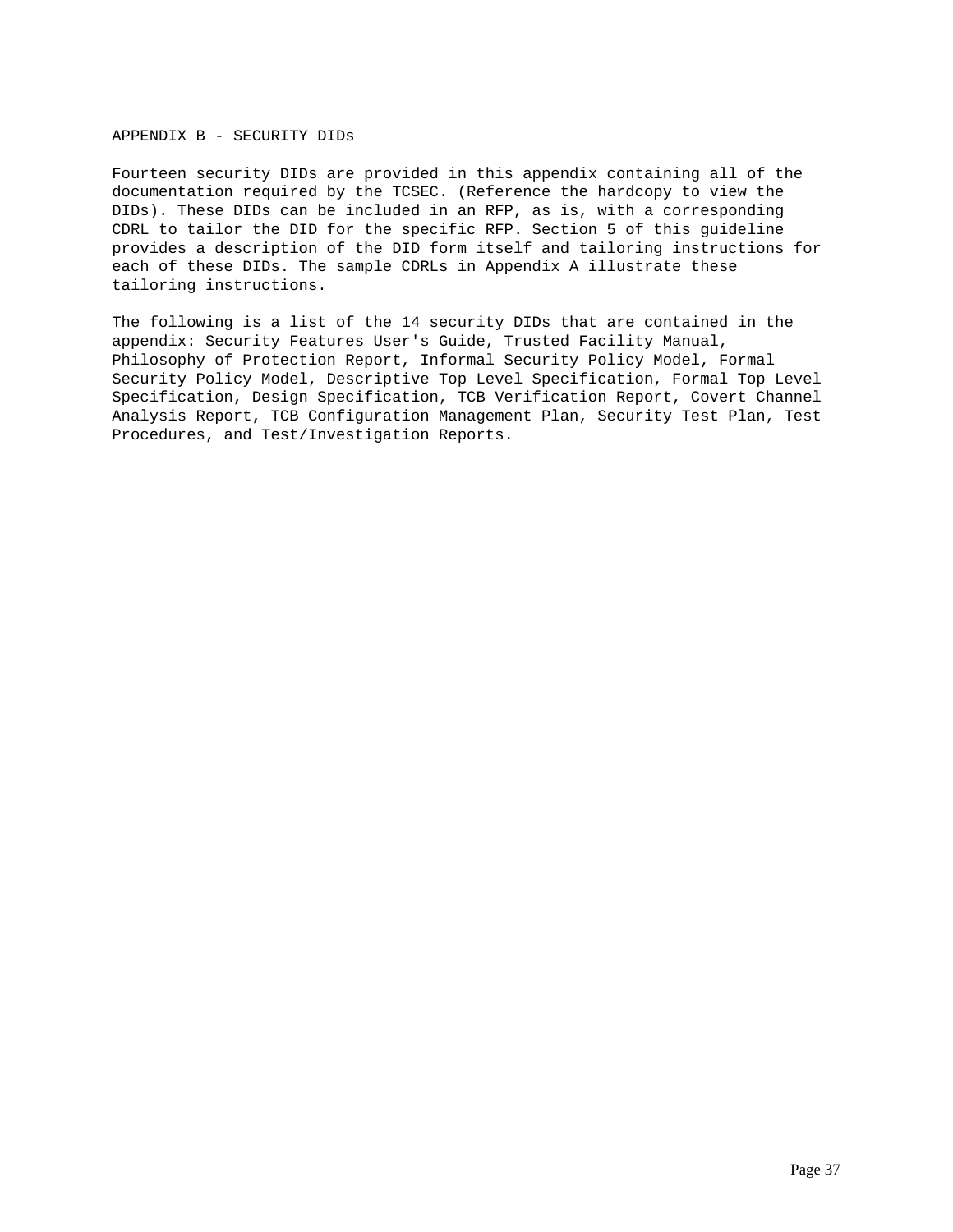## APPENDIX C - REFERENCES

Advisory Memorandum on Office Automation Security Guideline, NTISSAM COMPUSEC, 16 January, 1987. (Supersedes NCSC-WA-002-85)

Commercial Off-The-Shelf (COTS) Manuals, DI-TMSS-80527, 1 February, 1988.

Department of Defense Directive, Defense Acquisition, DoDD 5000.1, 23 February, 1991.

Department of Defense, Computer Security Requirements, Guidance for Applying the Department of Defense Trusted Computer System Evaluation Criteria in Specific Environments, CSC-STD-003-85, 25 June, 1985.

Department of Defense, Password Management Guideline, CSC-STD-002-85, 12 April, 1985.

Department of Defense Standard, Department of Defense Trusted Computer System Evaluation Criteria, DoD 5200.28-STD, 26 December, 1985.

Integrity in Automated Information Systems, C Technical Report 79-91, September, 1991.

List, Contract Data Requirements (DD Form 1423), DI-A-23434C, 28 July, 1977.

Military Handbook, Acquisition Streamlining, MIL-HDBK-248B, 9 February, 1989.

Military Standard, Defense System Software Development, MIL-STD-2167A, 29 February, 1988.

National Computer Security Center, A Guide to Understanding Audit in Trusted Systems, NCSC-TG-001, Version-2, 1 June, 1988.

National Computer Security Center, Trusted Product Evaluation, A Guide for Vendors, NCSC-TG-002, Version-2, April 29, 1990.

National Computer Security Center, A Guide to Understanding Discretionary Access Control (DAC) in Trusted Systems, NCSC-TG-003, Version-1 30 September, 1987.

National Computer Security Center, Glossary of Computer Security Terms, NCSC-TG-004, 21 October, 1988. (NCSC-WA-001-85 is obsolete)

National Computer Security Center, Trusted Network Interpretation of the Trusted Computer System Evaluation Criteria, NCSC-TG-005, Version-1, 31 July, 1987.

National Computer Security Center, A Guide to Understanding Configuration Management in Trusted Systems, NCSC-TG-006, Version-1, 28 March, 1988.

National Computer Security Center,A Guide to Understanding Design Documentation in Trusted Systems, NCSC-TG-007, Version-1, 2 October, 1988.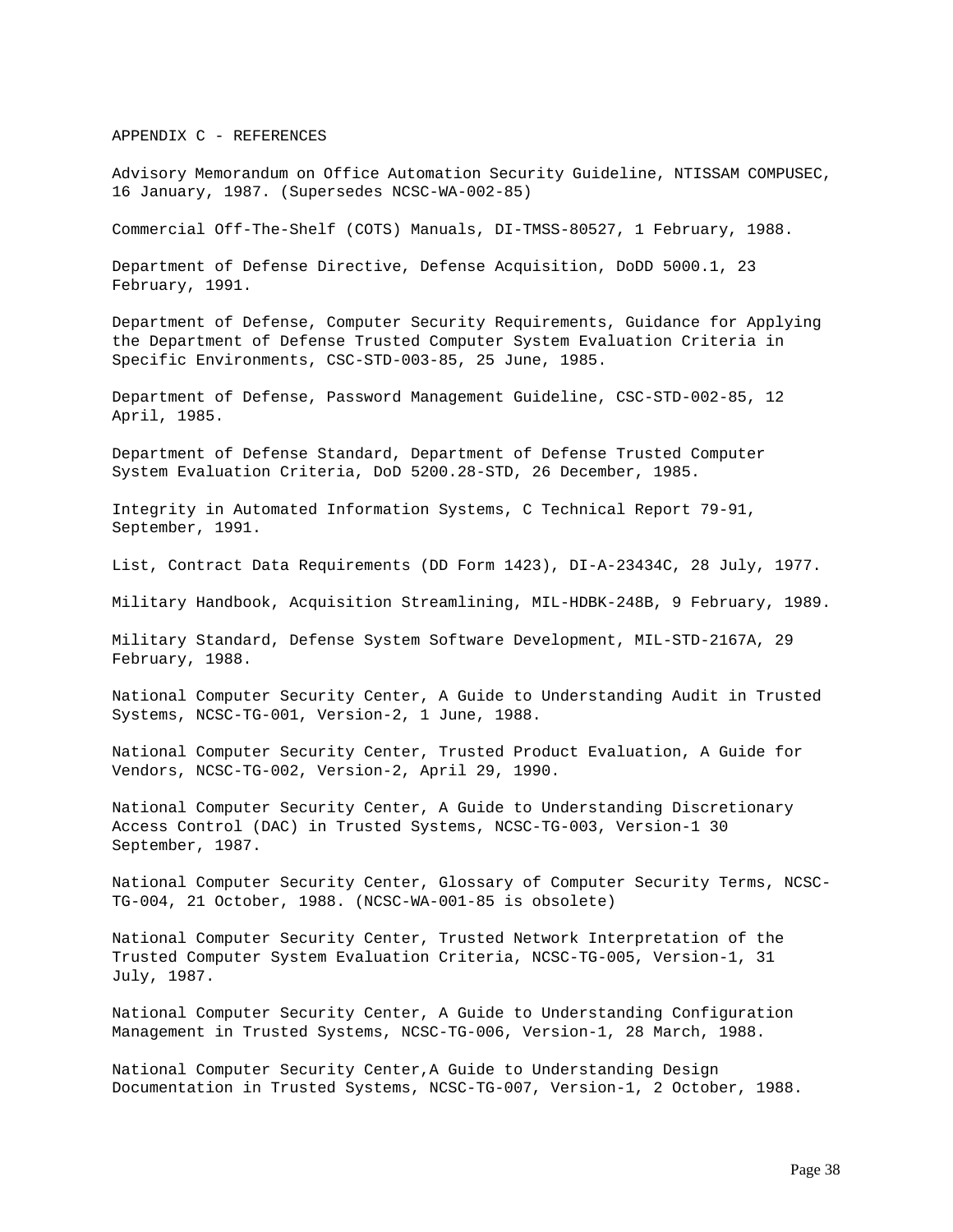National Computer Security Center, A Guide to Understanding Trusted Distribution in Trusted Systems, NCSC-TG-008, Version-1, 15 December, 1988.

National Computer Security Center, Computer Security Subsystem Interpretation of the Trusted Computer System Evaluation Criteria, NCSC-TG-009, Version-1, 16 September, 1988.

National Computer Security Center, A Guide to Understanding Security Modeling in Trusted Systems, NCSC-TG-010, Version-1, October, 1992.

National Computer Security Center, Trusted Network Interpretation Environments Guideline, NCSC-TG-011, Version-1, 1 August,1990.

National Computer Security Center, Guidelines for Formal Verification Systems, NCSC-TG-014, Version-1, 1 April, 1989.

National Computer Security Center, A Guide to Understanding Trusted Facility Management, NCSC-TG-015, Version-1, 18 October, 1989.

National Computer Security Center, Guidelines for Writing Trusted Facility Manuals, NCSC-TG-016, Version-1, October, 1992.

National Computer Security Center, A Guide to Understanding Identification and Authentication in Trusted Systems, NCSC-TG-017, Version-1, September, 1991.

National Computer Security Center, A Guide to Understanding Object Reuse in Trusted Systems, NCSC-TG-018, Version-1, July, 1992.

National Computer Security Center, Trusted Product Evaluation Questionnaire, NCSC-TG-019, Version-2, 2 May, 1992.

National Computer Security Center, Trusted Database Management System Interpretation of the Trusted Computer System Evaluation Criteria, NCSC-TG-021, Version-1, April, 1991.

National Computer Security Center, A Guide for Understanding Trusted Recovery in Trusted Systems, NCSC-TG-022, Version-1, 30 December, 1991

National Computer Security Center, A Guide to Procurement of Trusted Systems: An Introduction to Procurement Initiators on Computer Security Requirements, NCSC-TG-024, Version-1, Volume 1/4, December, 1992.

National Computer Security Center, A Guide to Procurement of Trusted Systems: Language for RFP Specifications and Statements of Work - An Aid to Procurement Initiators, NCSC-TG-024, Version-1, Volume 2/4, 30 June, 1993.

National Computer Security Center, "A Guide to Procurement of Trusted Systems: How to Evaluate a Bidder's Proposal Document---An Aid to Procurement Initiators and Contractors." NCSC-TG-024, Version-1, Volume 4/4, (Draft).

National Computer Security Center, A Guide to Understanding Data Remanence in Automated Information Systems, NCSC-TG-025, Version-2, September, 1991. (Supersedes CSC-STD-005-85)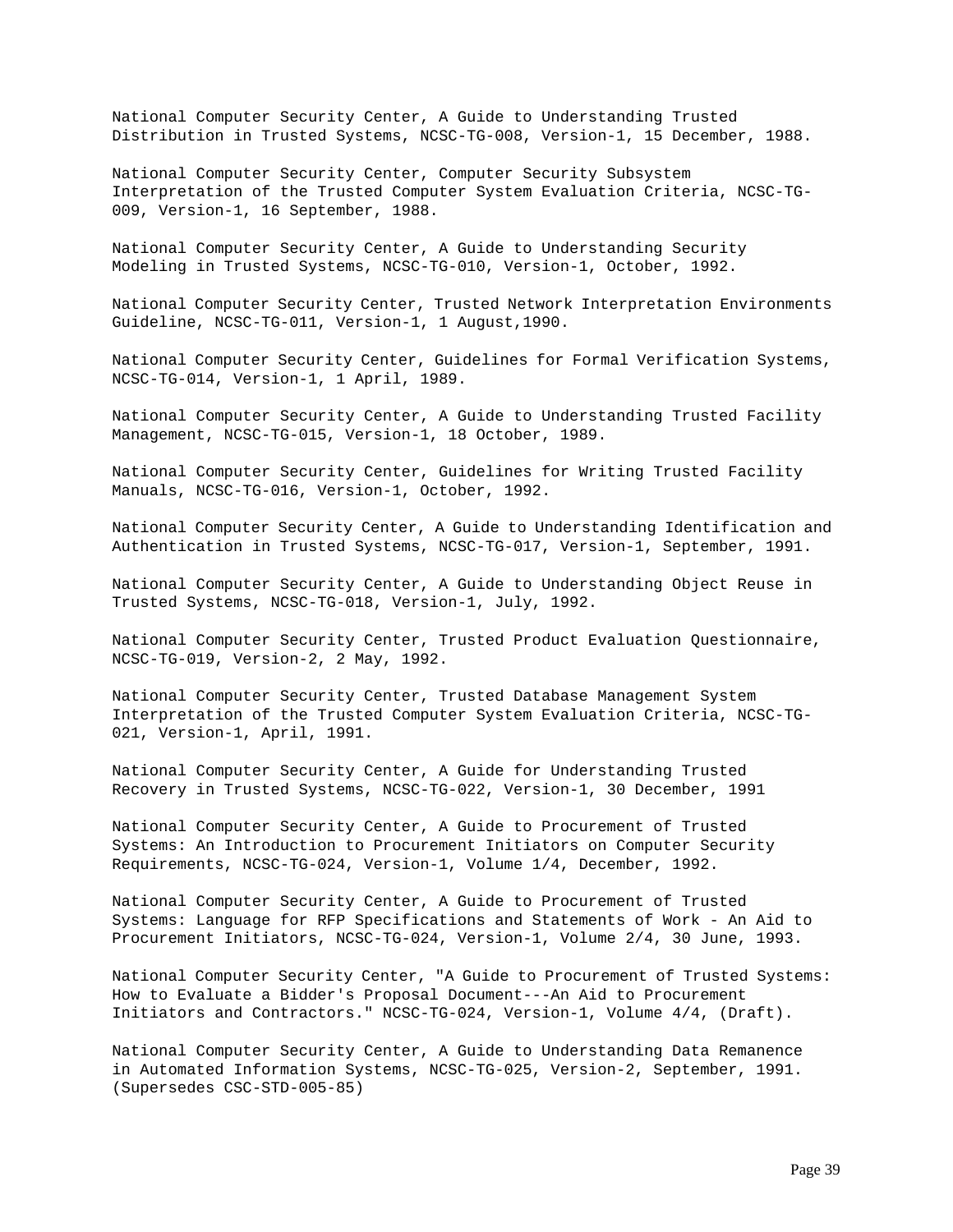National Computer Security Center,A Guide to Writing the Security Features User's Guide for Trusted Systems, NCSC-TG-026, Version-1, September, 1991.

National Computer Security Center, A Guide to Understanding Information System Security Officer Responsibilities for Automated Information Systems, NCSC-TG-027, Version-1, May, 1992.

National Computer Security Center, Assessing Controlled Access Protection, NCSC-TG-028, Version-1, 25 May, 1992.

Preparation of Data Item Descriptions, DoD-STD-963A, 15 August, 1986.

Supplemental Data for Commercial Off-the-Shelf (COTS) Manuals, DI-TMSS-80528, 1 February, 1988.

The Design and Evaluation of INFOSEC Systems: The Computer Security Contribution to the Composition Discussion, C Technical Report 32-92, June, 1992.

A single complimentary copy of NSA guidelines (CSC-STD- and NCSC-TG-) may be obtained from:

Director National Security Agency ATTN: X81, INFOSEC Awareness Division Fort George G. Meade, MD 20755-6000 (410) 766-8729

Multiple copies of documents may be obtained by contacting:

Superintendent of Documents U.S. Government Printing Office Washington, DC 20402 (Mastercard or VISA are accepted) (202) 783-3238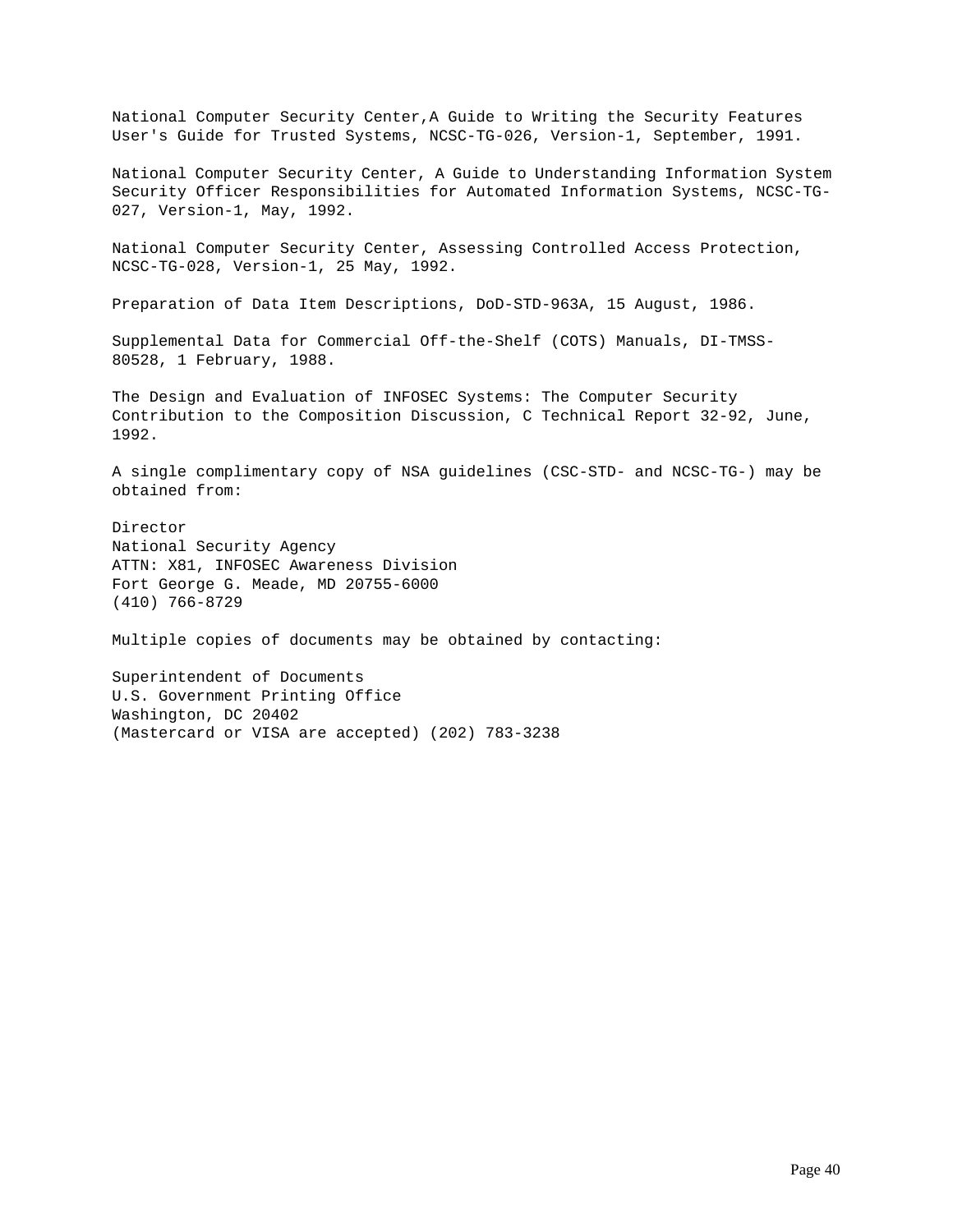APPENDIX D - GLOSSARY

Accreditation - Formal declaration by a designated approving authority (DAA) that an AIS is approved to operate in a particular security mode using a prescribed set of safeguards.

Authenticate - To establish the validity of a claimed identity.

Automated Information System (AIS) - An assembly of computer hardware, firmware, and software configured for the purpose of classifying, sorting, calculating, computing, summarizing, transmitting and receiving, storing, and retrieving data with a minimum of human intervention.

Bandwidth - A characteristic of a communication channel that is the amount of information that can be passed through it in a given amount of time, usually expressed in bits per second.

Certification - The technical evaluation of a system's features, made as part of and in support of the approval/accreditation process, that establishes the extent to which a particular computer system's design and implementation meet a set of specified requirements.

Channel - An information transfer path within a system. It may also refer to the mechanism by which the path is effected.

Computer-Based Security Requirements - The types and levels of protection necessary for equipment, data, information, and applications to meet security policy.

Covert Channel - A communication channel that allows a process to transfer information in a manner that violates the system's security policy. See also: Covert Storage Channel, Covert Timing Channel.

Covert Storage Channel - A covert channel that involves the direct or indirect writing of a storage location by one process and the direct or indirect reading of the storage location by another process. Covert storage channels typically involve a finite resource (e.g., sectors on a disk) that is shared by two subjects at different security levels.

Covert Timing Channel - A covert channel in which one process signals information to another by modulating its own use of system resources (e.g., CPU time) in such a way that this manipulation affects the real response time observed by the second process.

Data Integrity - The state that exists when computerized data is the same as that in the source documents and has not been exposed to accidental or malicious alteration or destruction.

Data Requirement - In reference to DIDs, the essential elements needed for the document defined by the DID.

Descriptive Top-Level Specification (DTLS) - A top-level specification that is written in a natural language (e.g., English), an informal program design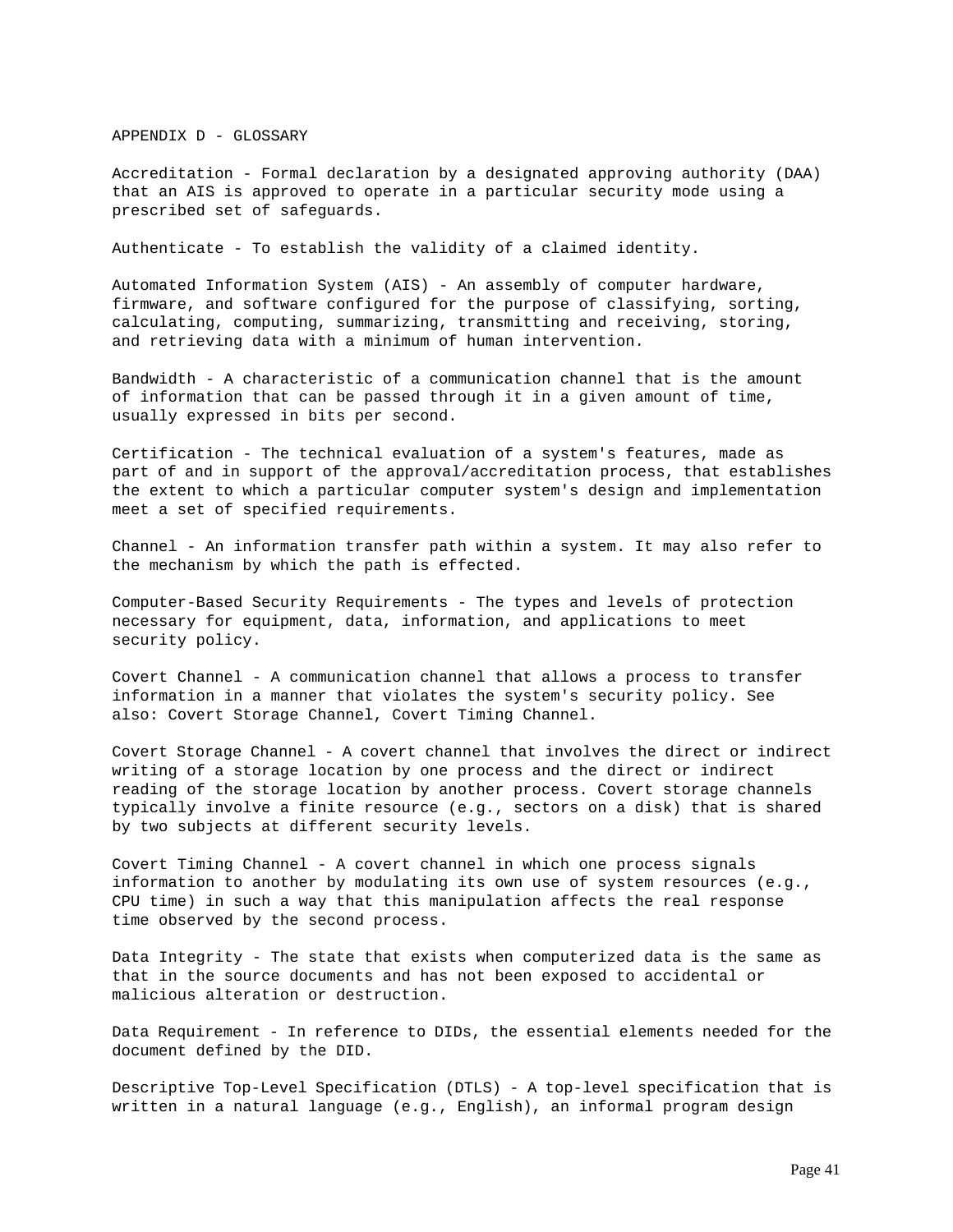notation, or a combination of the two.

Discretionary Access Control - A means of restricting access to objects based on the identity of subjects and/or groups to which they belong. The controls are discretionary in the sense that a subject with a certain access permission is capable of passing that permission, perhaps indirectly, on to any other subject, unless restrained by mandatory access control.

Exploitable Channel - Any channel that is usable or detectable by subjects external to the Trusted Computing Base.

Flaw - An error of commission, omission, or oversight in a system that allows protection mechanisms to be bypassed.

Formal Proof - A complete and convincing mathematical argument presenting the full logical justification for each proof step for the truth of a theorem or set of theorems. The formal verification process uses formal proofs to show the truth of certain properties of formal specification and for showing that computer programs satisfy their specifications.

Formal Security Policy Model - A mathematically precise statement of a security policy. To be acceptable as a basis for a TCB, the model must be supported by a formal proof. Some formal modeling techniques include: state transition models, temporal logic models, denotational semantics models, algebraic specification models.

Formal Top-Level Specification (FTLS) - A Top-Level Specification that is written in a formal mathematical language to allow theorems showing the correspondence of the system specification to its formal requirements to be hypothesized and formally proven.

Formal Verification - The process of using formal proofs to demonstrate the consistency between a formal specification of a system and a formal security policy model (design verification) or between the formal specification and its program implementation (implementation verification).

Functional Requirements - The types of operations necessary for equipment, information, applications, and facilities to meet operational needs.

Functional Testing - The portion of security testing in which the advertised features of a system are tested for correct operation.

Least Privilege - This principle requires that each subject in a system be granted the most restrictive set of privileges or lowest clearance needed for the performance of authorized tasks. The application of this principle limits the damage that can result from accident, error, or unauthorized use.

Mandatory Access Control - A means of restricting access to objects based on the sensitivity, as represented by a label, of the information contained in the objects and the formal authorization (i.e., clearance) of subjects to access information of such sensitivity.

Object - A passive entity that contains or receives information. Access to an object potentially implies access to the information it contains.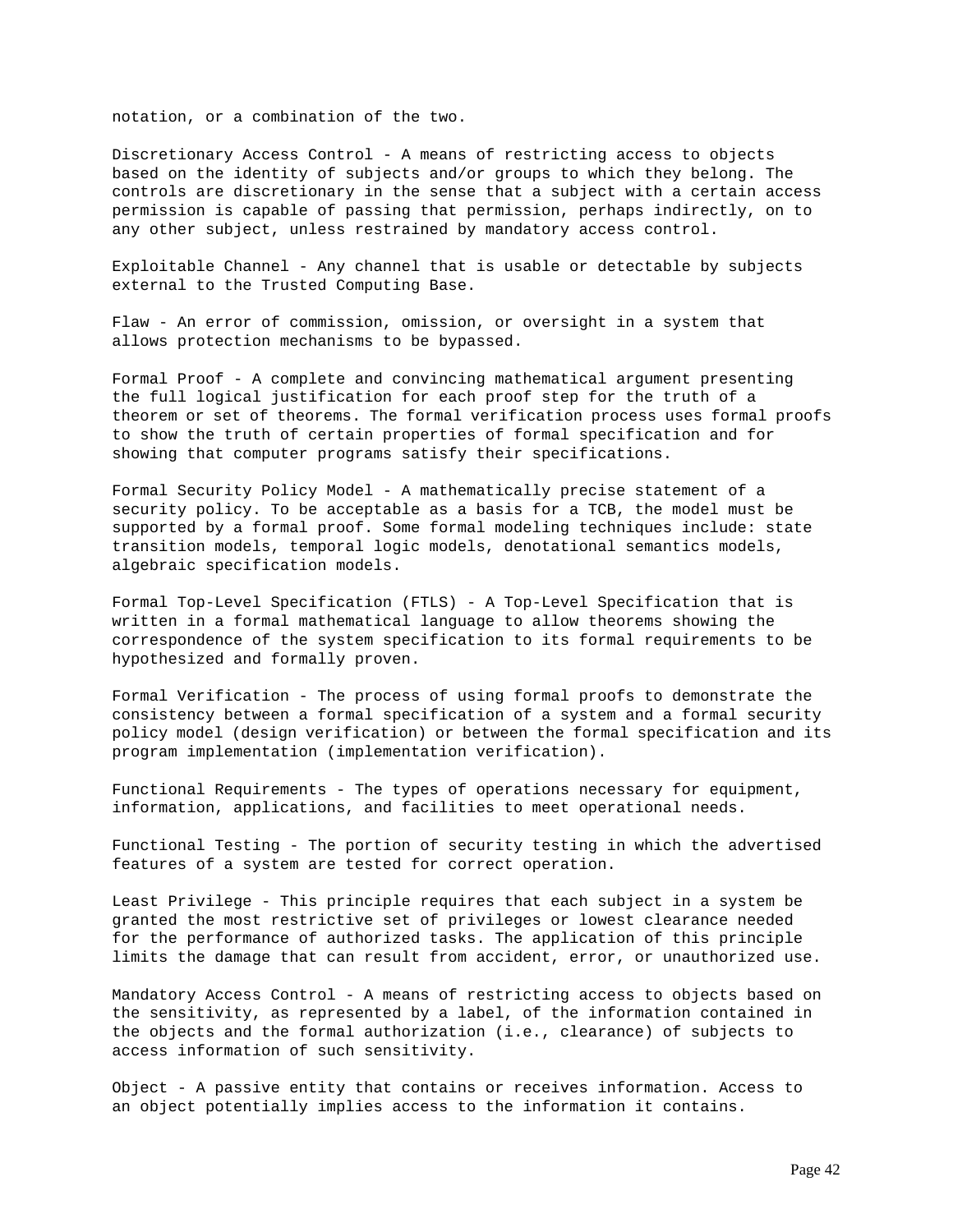Examples of objects are: records, blocks, pages, segments, files, directories, directory trees, and programs, as well as bits, bytes, words, fields, processors, video displays, keyboards, clocks, printers, network nodes, etc.

Operational Needs - The capabilities required to perform a specific mission or task.

Output - Information that has been exported by a TCB.

Password - A private character string that is used to authenticate an identity.

Penetration Testing - The portion of security testing in which the penetrator attempts to circumvent the security features of a system. The penetrator may be assumed to use all system design and implementation documentation, which may include listings of system source code, manuals, and circuit diagrams. The penetrator works under no constraints other than those that would be applied to ordinary users.

Process - A program in execution. It is completely characterized by a single current execution point (represented by the machine state) and address space.

Protection-Critical Portions of the TCB - Those portions of the TCB whose normal function is to deal with the control of access between subjects and objects.

Protection Philosophy - An informal description of the overall design of a system that delineates each of the protection mechanisms employed. A combination (appropriate to the evaluation class) of formal and informal techniques is used to show that the mechanisms are adequate to enforce the security policy.

Read - A fundamental operation that results only in the flow of information from an object to a subject.

Reference Monitor Concept - An access control concept that refers to an abstract machine that mediates all accesses to objects by subjects.

Resource - Anything used or consumed while performing a function. The categories of resources are: time, information, objects (information containers), or processors (the ability to use information). Specific examples are: CPU time, terminal connect time, amount of directly-addressable memory, disk space, number of I/O requests per minute, etc.

Security Features - The security relevant functions, mechanisms, and characteristics of system hardware and software. Security features are a subset of system security safeguards.

Security Kernel - The hardware, firmware, and software elements of a Trusted Computing Base that implement the reference monitor concept. It must mediate all accesses, be protected from modification, and be verifiable as correct.

Security Level - The combination of a hierarchical classification and a set of non-hierarchical categories that represents the sensitivity of information.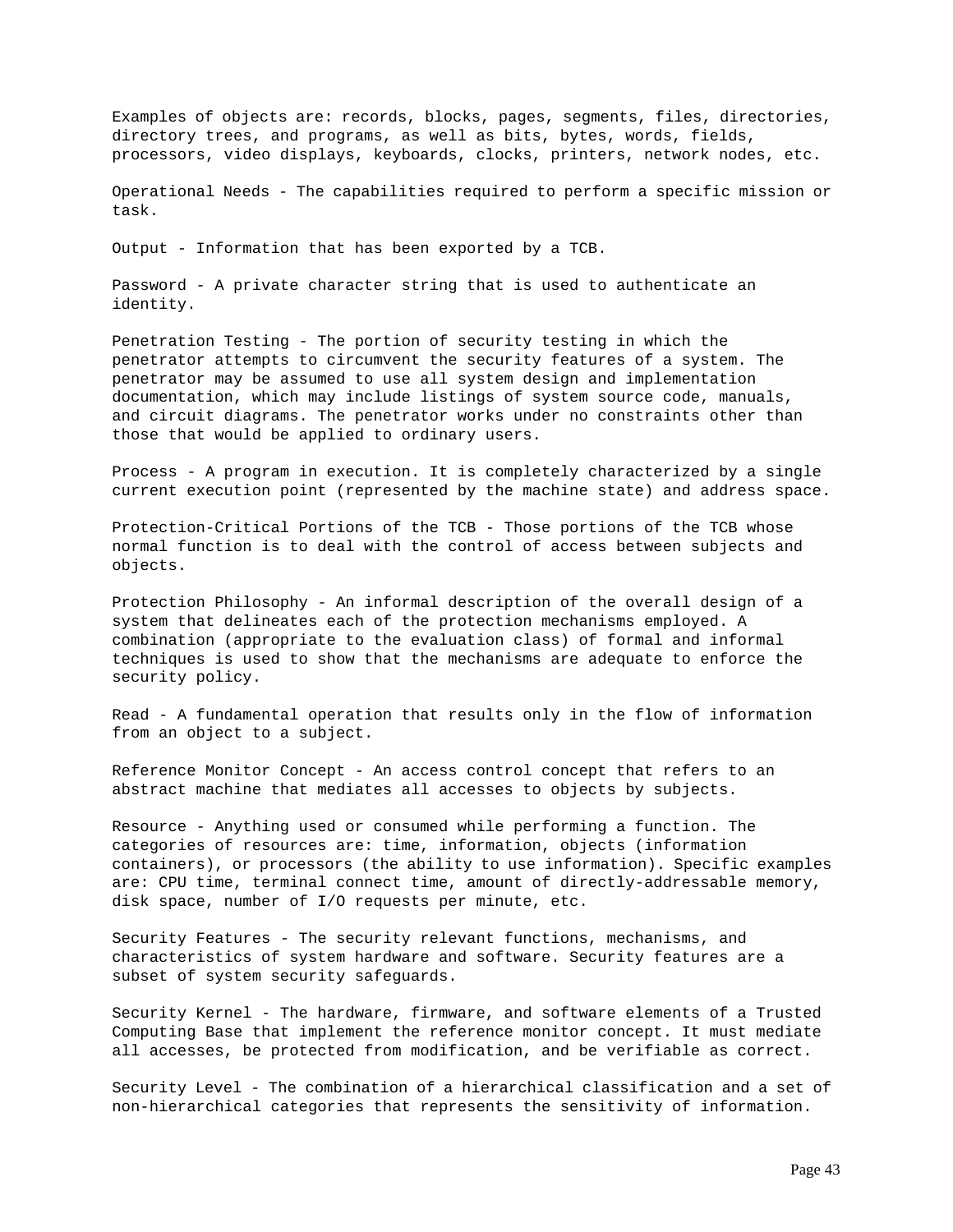Security Mechanisms - The security relevant functions and characteristics of system software.

Security Policy - The set of laws, rules, and practices that regulate how an organization manages, protects, and distributes sensitive information.

Security Policy Model - An informal presentation of a formal security policy model.

Security Relevant Event - Any event that attempts to change the security state of the system, (e.g., change discretionary access controls, change the security level of the subject, change user password). Also, any event that attempts to violate the security policy of the system, (e.g., too many attempts to login, attempts to violate the mandatory access control limits of a device, attempts to downgrade a file).

Security Requirements - The types and levels of protection necessary for equipment, data, information, applications, and facilities to meet security policy.

Security Safeguards - The protective measures and controls that are prescribed to meet the security requirements specified for a system. Those safeguards may include but are not necessarily limited to: hardware and software features, operating procedures, accountability procedures, access and distribution controls, management constraints, personnel security, and physical structures, areas, and devices.

Security Testing - A process used to determine that the security features of a system are implemented as designed and that they are adequate for a proposed application environment. This process includes hands-on functional testing, penetration testing, and verification. See also: Functional Testing, Penetration Testing, Verification.

Sensitive Information - Information that, as determined by a competent authority, must be protected because its unauthorized disclosure, alteration, loss, or destruction will at least cause perceivable damage to someone or something.

Sensitivity Label - A piece of information that represents the security level of an object and that describes the sensitivity (e.g., classification) of the data in the object. Sensitivity labels are used by the TCB as the basis for mandatory access control decisions.

Simple Security Condition - A Bell-LaPadula security model rule allowing a subject read access to an object only if the security level of the subject dominates the security level of the object.

\*-Property (Star Property) - A Bell-LaPadula security model rule allowing a subject write access to an object only if the security level of the subject is dominated by the security level of the object. Also known as the Confinement Property.

Storage Object - An object that supports both read and write accesses.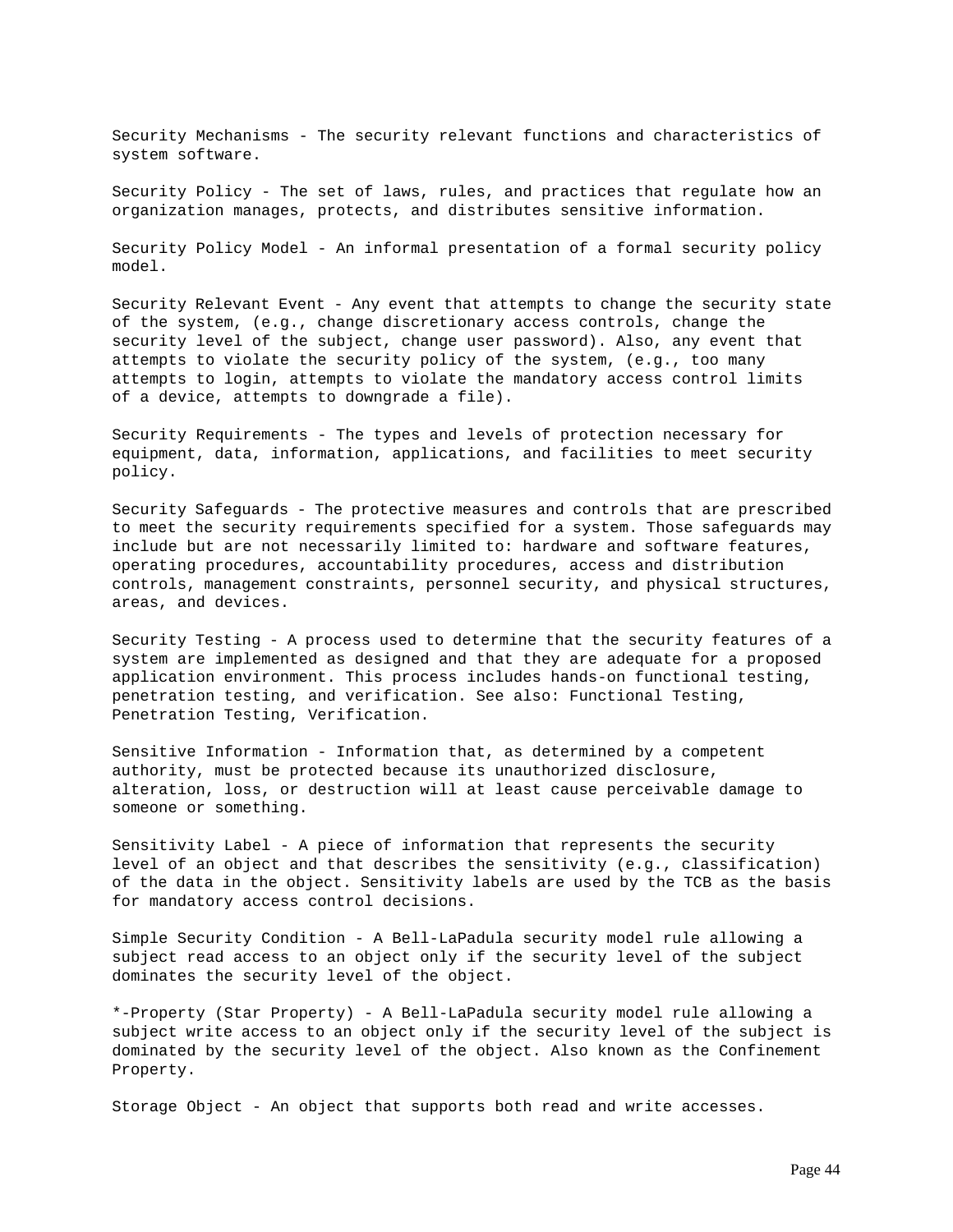Subject - An active entity, generally in the form of a person, process, or device that causes information to flow among objects or changes the system state. Technically, a process/domain pair.

Subject Security Level - A subject's security level is equal to the security level of the objects to which it has both read and write access. A subject's security level must always be dominated by the clearance of the user the subject is associated with.

TEMPEST - The study and control of spurious electronic signals emitted from AIS equipment.

Top-Level Specification (TLS) - A non-procedural description of system behavior at the most abstract level. Typically a functional specification that omits all implementation details.

Trap Door - A hidden software or hardware mechanism that permits system protection mechanisms to be circumvented. It is activated in some non-apparent manner (e.g., special "random" key sequence at a terminal).

Trojan Horse - A computer program with an apparently or actually useful function that contains additional (hidden) functions that surreptitiously exploit the legitimate authorizations of the invoking process to the detriment of security. For example, making a "blind copy" of a sensitive file for the creator of the Trojan Horse.

Trusted Computing Base (TCB) - The totality of protection mechanisms within a computer system -- including hardware, firmware, and software -- the combination of which is responsible for enforcing a security policy. A TCB consists of one or more components that together enforce a unified security policy over a product or system. The ability of a trusted computing base to correctly enforce a security policy depends solely on the mechanisms within the TCB and on the correct input by system administrative personnel of parameters (e.g., a user's clearance) related to the security policy.

Trusted Path - A mechanism by which a person at a terminal can communicate directly with the Trusted Computing Base. This mechanism can only be activated by the person or the Trusted Computing Base and cannot be imitated by untrusted software.

Trusted Software - The software portion of a Trusted Computing Base.

User - Any person who interacts directly with a computer system.

Verification - The process of comparing two levels of system specification for proper correspondence (e.g., security policy model with top-level specification, TLS with source code, or source code with object code). This process may or may not be automated.

Write - A fundamental operation that results only in the flow of information from a subject to an object.

Write Access - Permission to write an object.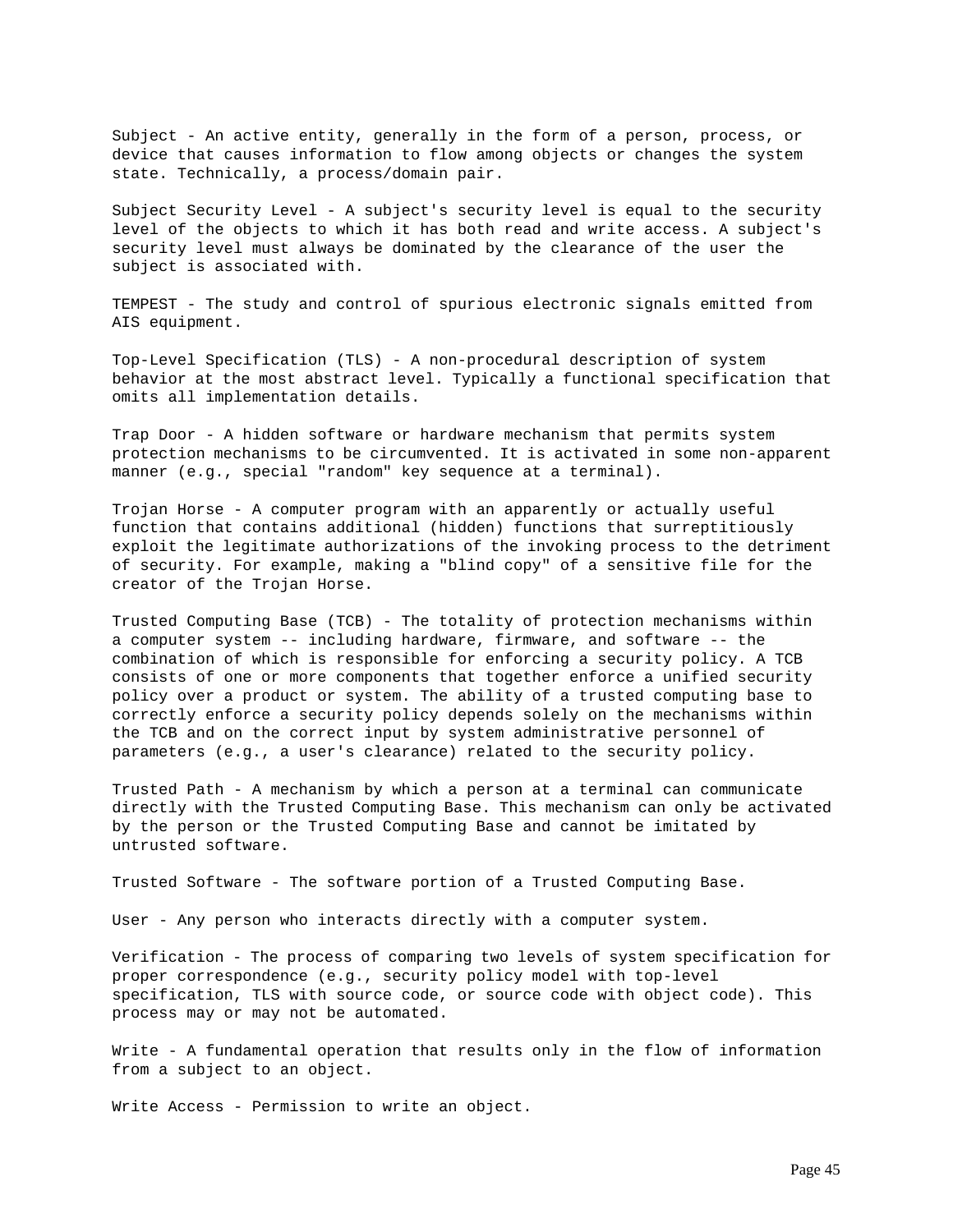# APPENDIX E - ACRONYMS

- AIS Automated Information System
- AMSC Acquisition Management Systems Control
- AMSDL Acquisition Management Systems and Data Requirements Control List
- APP Approved
- ASREQ As Required
- BAFO Best and Final Offer
- CDRL Contract Data Requirements List
- CCA Covert Channel Analysis
- CDR Critical Design Review
- CM Configuration Management
- COTS Commercial-Off-The-Shelf
- CPU Central Processing Unit
- DAC Discretionary Access Control
- DID Data Item Description
- DoD Department of Defense
- DoDD DoD Directive
- DoD-STD DoD STandarD
- DTIC Defense Technical Information Center
- DTLS Descriptive Top-Level Specification
- EPL Evaluation Products List
- FTLS Formal Top-Level Specification
- GIDEP Government-Industry Data Exchange Program
- I&A Identification and Authentication
- IAC Integrating Associated Contractor
- MAC Mandatory Access Control
- MIL-HDBK MILitary HanDBooK